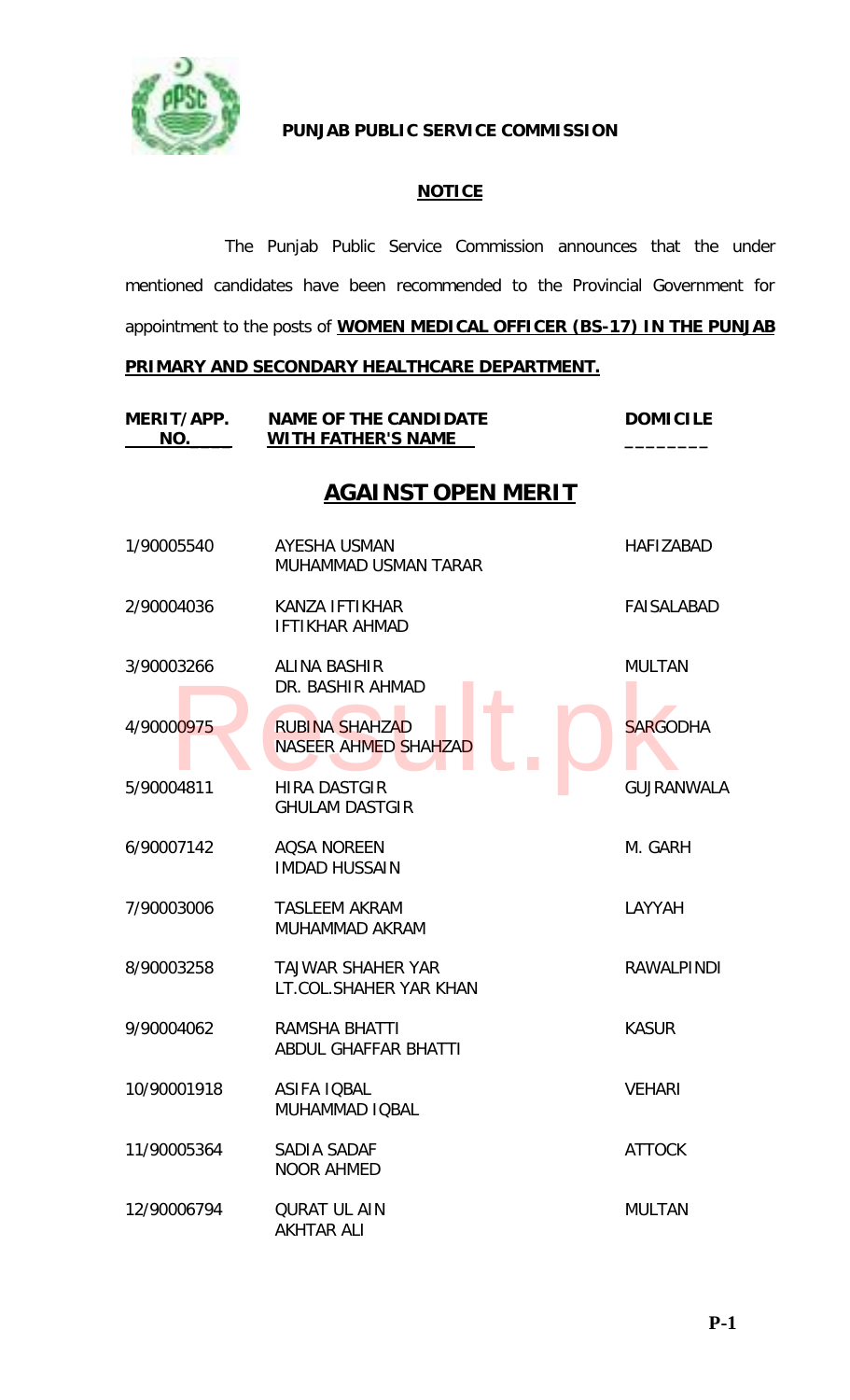| MERIT/APP.<br>NO. | <b>NAME OF THE CANDIDATE</b><br><b>WITH FATHER'S NAME</b> | <b>DOMICILE</b>    |
|-------------------|-----------------------------------------------------------|--------------------|
| 13/90002945       | AMMARA ZAKIR<br><b>MUHAMMAD ZAKIR BHATTI</b>              | <b>SHEIKHUPURA</b> |
| 14/90000200       | <b>SAMREEN SHAHID</b><br>SHAHID MAHMOOD DEURA             | <b>SIALKOT</b>     |
| 15/90003902       | <b>MADIHA IRSHAD</b><br><b>IRSHAD AHMED</b>               | <b>GUJRANWALA</b>  |
| 16/90004969       | <b>MOMAL</b><br><b>MUHAMMAD ILYAS</b>                     | <b>GUJRANWALA</b>  |
| 17/90005653       | <b>ASIA YOUSAF</b><br><b>MUHAMMAD YOUSAF</b>              | <b>LODHRAN</b>     |
| 18/90003000       | <b>IRUM SAJIDA</b><br><b>NAZEER AHMAD</b>                 | <b>MULTAN</b>      |
| 19/90004805       | <b>SUMAIRA AMEER</b><br>AMEER MUHAMMAD                    | <b>BHAKKAR</b>     |
| 20/90006176       | <b>MASOOMA MUSHTAQ</b><br>MUSHTAQ AHMED MIR               | <b>LAHORE</b>      |
| 21/90005309       | <b>MARYAM TABRIZ</b><br>MUHAMMAD TABRIZ ASLAM             | <b>RAWALPINDI</b>  |
| 22/90002964       | <b>MARIA NASEER</b><br>NASEER AHMAD MANJ                  | <b>LAHORE</b>      |
| 23/90004241       | <b>MARIA JABEEN</b><br><b>MASAUD AHMED</b>                | <b>RAWALPINDI</b>  |
| 24/90002893       | ANAM FATIMA<br><b>ABDUL AZIZ</b>                          | D.G. KHAN          |
| 25/90000234       | <b>FIZZA FATIMA</b><br><b>MUHAMMAD TARIQ</b>              | <b>MULTAN</b>      |
| 26/90002406       | <b>MARYAM HAMEED</b><br><b>ABDUL HAMEED</b>               | <b>SARGODHA</b>    |
| 27/90003236       | SANA RIAZ<br><b>MUHAMMAD RIAZ</b>                         | <b>GUJRANWALA</b>  |
| 28/90001006       | RAMSHA AGHA<br>AGHA NASARULLAH KHAN                       | <b>LAHORE</b>      |
| 29/90005274       | <b>FOUZIA SHAFI</b><br><b>MUHAMMAD SHAFI</b>              | M. GARH            |
| 30/90003436       | <b>NURMEEN AYAZ</b><br><b>MULIAN SAYA</b>                 | <b>SAHIWAL</b>     |
|                   |                                                           | Page 2 of 54       |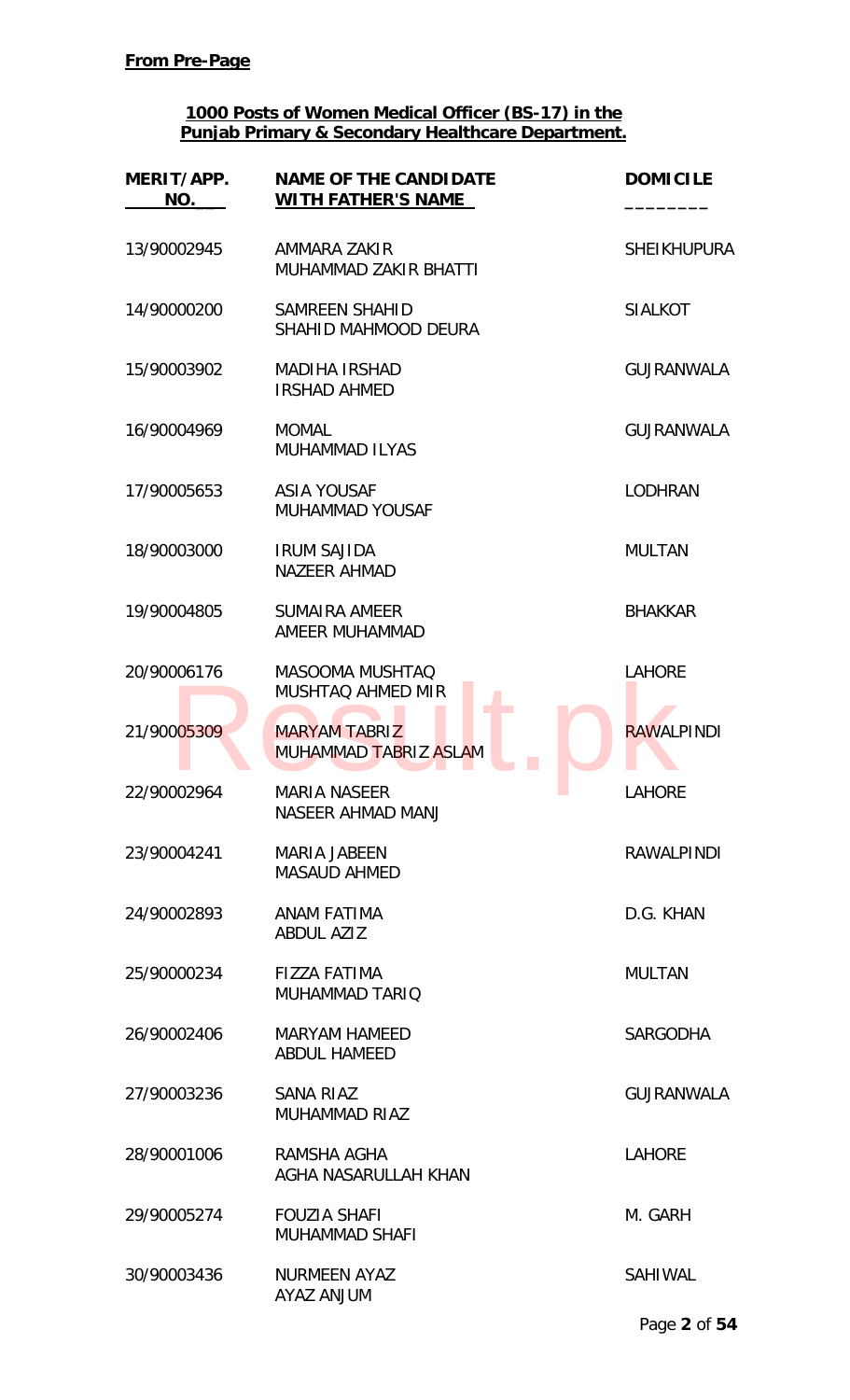| MERIT/APP.<br>NO. | <b>NAME OF THE CANDIDATE</b><br><b>WITH FATHER'S NAME</b> | <b>DOMICILE</b>   |
|-------------------|-----------------------------------------------------------|-------------------|
| 31/90002816       | SWAIBA SAMAR<br><b>RASHID AHMAD</b>                       | D.G. KHAN         |
| 32/90002661       | <b>BAKHTAWAR KHALIL</b><br>KHALIL AHMAD LASHARI           | M. GARH           |
| 33/90004059       | <b>ASMA ISHAQUE</b><br>MUHAMMAD ISHAQUE                   | <b>LAHORE</b>     |
| 34/90003316       | DUR-E-SHAHWAR IOBAL<br>MUHAMMAD IOBAL                     | D.G. KHAN         |
| 35/90006388       | <b>MADIHA SAGHEER</b><br>SAGHEER AHMAD QURESHI            | <b>MULTAN</b>     |
| 36/90002989       | <b>NAGEEN RASHID</b><br><b>MUHAMMAD RASHID</b>            | <b>SARGODHA</b>   |
| 37/90005511       | <b>SAFOORA YOUNAS</b><br>CH. MUHAMMAD YOUNAS              | <b>SIALKOT</b>    |
| 38/90003186       | KHADIJA MAJEED<br><b>HAJI ABDUL MAJEED</b>                | D.G. KHAN         |
| 39/90007158       | <b>ZARTASHA KHALID</b><br><b>KHALID MEHMOOD</b>           | <b>GUJRANWALA</b> |
| 40/90005505       | <b>FAREEHA KHALID</b><br>KHALID RAMZAN                    | <b>RAWALPINDI</b> |
| 41/90003338       | SANA FAROOQ<br><b>FAROOQ AHMED SHAH</b>                   | <b>JHANG</b>      |
| 42/90000225       | <b>TANZEELA BATOOL</b><br><b>MUHAMMAD SHARIF</b>          | <b>GUJRANWALA</b> |
| 43/90007181       | <b>ZILL E HUMA</b><br><b>MALIK MUHAMMAD KHAN</b>          | <b>CHAKWAL</b>    |
| 44/90006584       | ATTIA TABASSUM<br>CH SHAFQAAT AHMED MUMTAZ                | <b>GUJRAT</b>     |
| 45/90004032       | <b>LAREB CHOUDHARY</b><br>MUHAMMAD AFZAL SAHI             | <b>GUJRANWALA</b> |
| 46/90003255       | <b>MANIHA ANAM</b><br><b>MUHAMMAD LATIF MALIK</b>         | <b>MULTAN</b>     |
| 47/90006667       | ANIOA SHAHZAD SIDDIQUI<br><b>QAISER SHAHZAD SIDDIQUI</b>  | <b>MULTAN</b>     |
| 48/90005104       | <b>DURRE SHAHWAR</b><br><b>MUHAMMAD ASHRAF</b>            | <b>ATTOCK</b>     |
|                   |                                                           | Page 3 of 54      |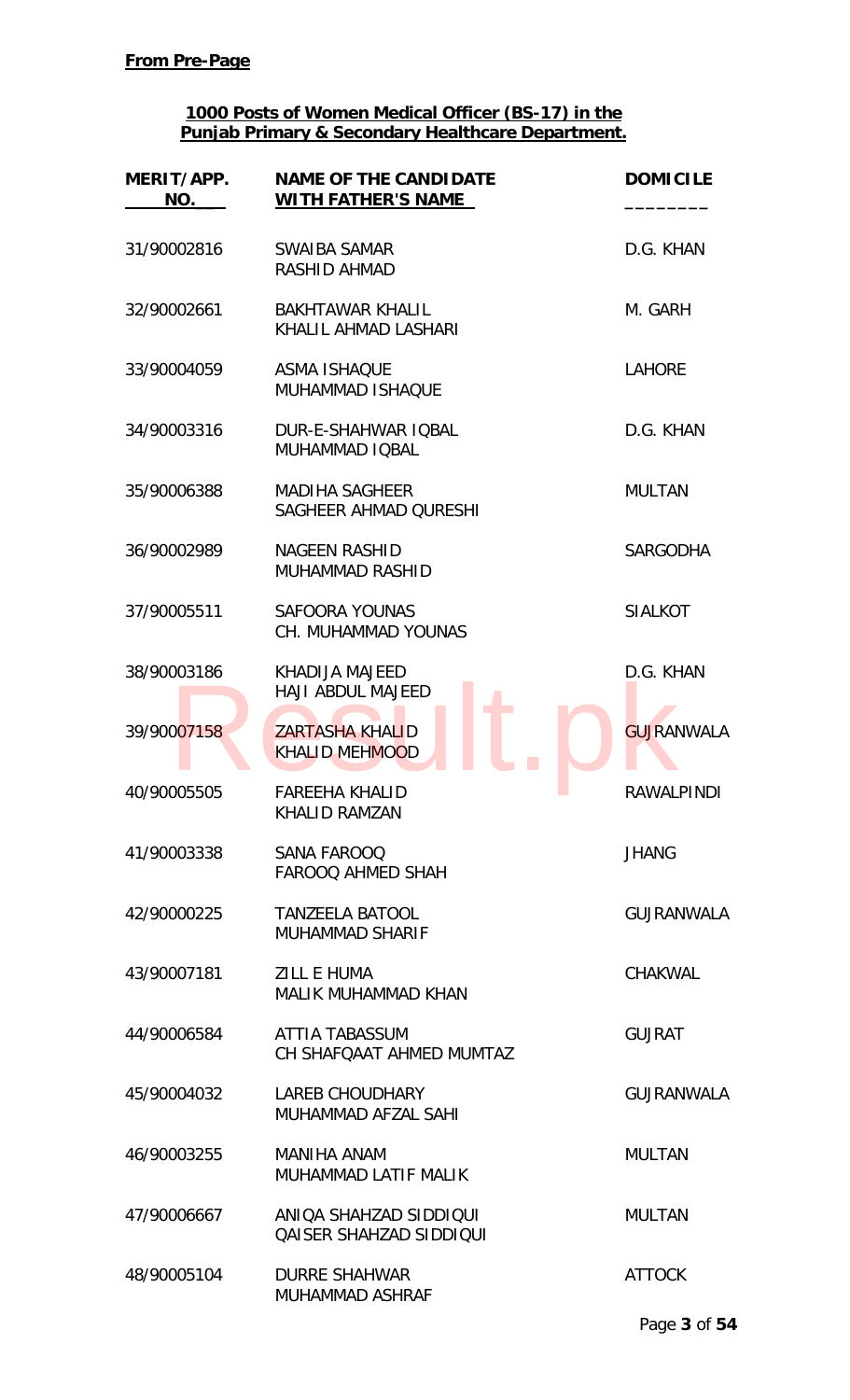| MERIT/APP.<br>NO. | <b>NAME OF THE CANDIDATE</b><br><b>WITH FATHER'S NAME</b> | <b>DOMICILE</b>   |
|-------------------|-----------------------------------------------------------|-------------------|
| 49/90005281       | <b>SHAMEEN SAFDAR</b><br>SAFDAR IQBAL ANJUM               | <b>RAWALPINDI</b> |
| 50/90006159       | HAFIZA AYESHA ASHRAF<br><b>HAFIZ MUHAMMAD ASHRAF</b>      | <b>LAHORE</b>     |
| 51/90003089       | MARIA AKMAL<br><b>MUHAMMAD AKMAL</b>                      | <b>RAJANPUR</b>   |
| 52/90000221       | AMNA ASLAM<br>MUHAMMAD ASLAM                              | <b>LAHORE</b>     |
| 53/90007120       | AMAIMA<br><b>ABDUL HAMEED</b>                             | FAISALABAD        |
| 54/90003560       | TAHIRA TAYYABA TARIQ<br><b>MUHAMMAD TARIQ</b>             | <b>LAHORE</b>     |
| 55/90000934       | <b>AIMAN MALIK</b><br><b>HASNAIN AHMAD MALIK</b>          | <b>BAHAWALPUR</b> |
| 56/90001701       | AFIFA ASHRAF<br><b>MUHAMMAD ASHRAF</b>                    | <b>LAHORE</b>     |
| 57/90003634       | <b>ALINA SHABBIR</b><br><b>GHULAM SHABBIR</b>             | D.G. KHAN         |
| 58/90003518       | <b>AQSA KHALID</b><br><b>KHALID NAVEED</b>                | D.G. KHAN         |
| 59/90003262       | AYESHA BATOOL<br><b>TARIO FAROOQ</b>                      | D.G. KHAN         |
| 60/90004669       | <b>MARYUM SHAFIQ</b><br>CH. MUHAMMAD SHAFIQ               | <b>GUJRANWALA</b> |
| 61/90004975       | <b>SEENA SAIF</b><br><b>SAIF ULLAH</b>                    | <b>OKARA</b>      |
| 62/90000260       | ALINA FATIMA<br>NADEEM AHMAD KHAN                         | SAHIWAL           |
| 63/90004024       | AROOJ AKRAM<br>MUHAMMAD AKRAM                             | <b>FAISALABAD</b> |
| 64/90002430       | AREEHA ASHFAQ<br>MUHAMMAD ASHFAQ                          | FAISALABAD        |
| 65/90000868       | <b>KANZA YOUSAF</b><br>MUHAMMAD YOUSAF KARIMI             | <b>GUJRAT</b>     |
| 66/90000245       | <b>AYESHA RAFIQUE</b><br><b>MUHAMMAD RAFIQUE</b>          | T.T. SINGH        |
|                   |                                                           | Page 4 of 54      |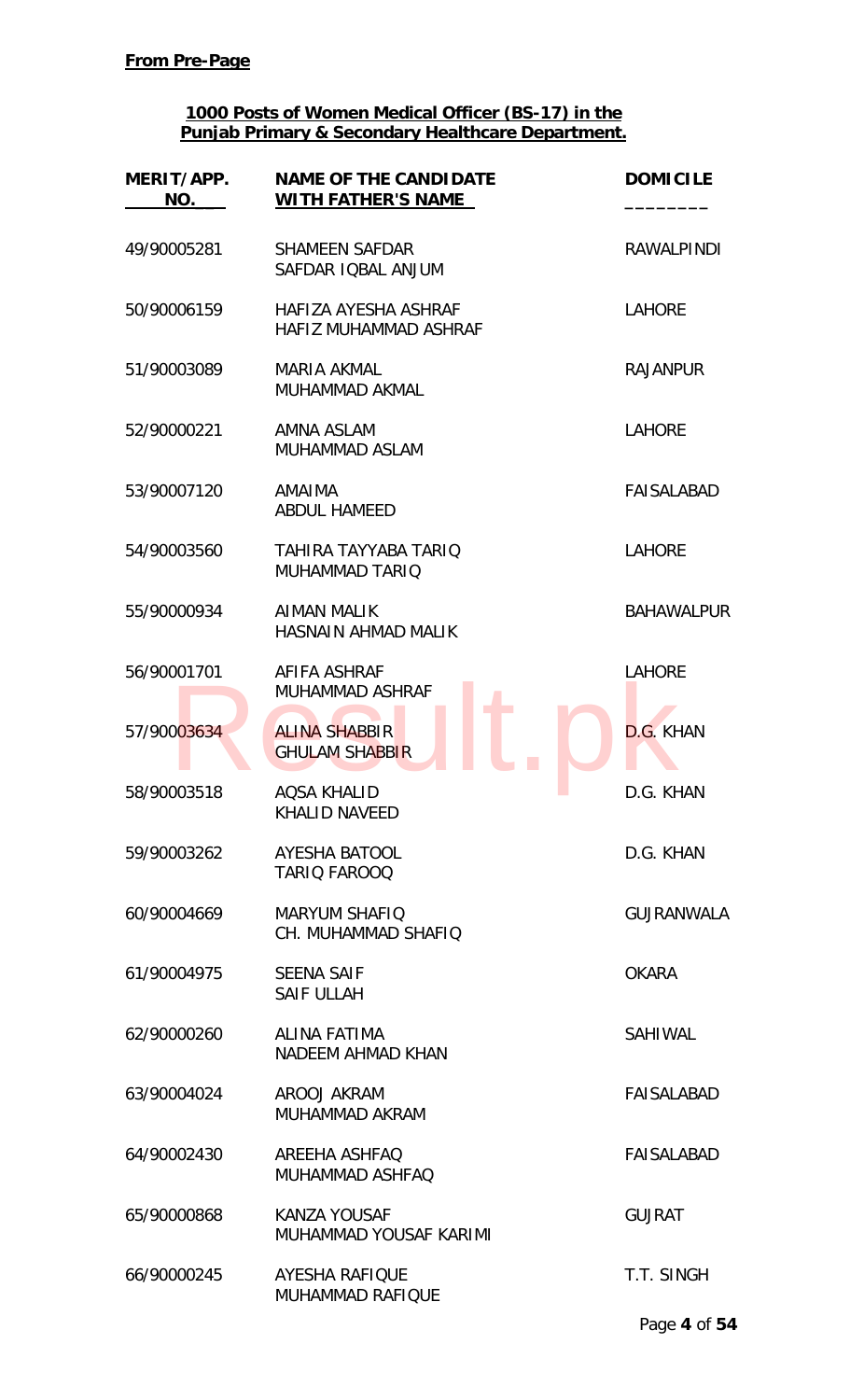| MERIT/APP.<br>NO. | <b>NAME OF THE CANDIDATE</b><br><b>WITH FATHER'S NAME</b> | <b>DOMICILE</b>    |
|-------------------|-----------------------------------------------------------|--------------------|
| 67/90002008       | NOSHEEN HAFEEZ<br><b>ABDUL HAFEEZ</b>                     | <b>LAHORE</b>      |
| 68/90005042       | <b>SADIA EHSAN</b><br>EHSAN UL HAQ                        | <b>GUJRAT</b>      |
| 69/90005152       | SANA SIDDIQUA<br>RIAZ AHMAD                               | <b>NAROWAL</b>     |
| 70/90004189       | <b>SARA AHMAD</b><br>SHAIR MUHAMMAD KHOSA                 | D.G. KHAN          |
| 71/90005201       | AMARA ZULFIQAR AWAN<br><b>ZULFIQAR HUSSAIN</b>            | <b>CHAKWAL</b>     |
| 72/90001259       | AYESHA NAEEM<br>MUHAMMAD NAEEM ASGHAR                     | <b>SAHIWAL</b>     |
| 73/90003345       | <b>SAIRA BASHIR</b><br><b>BASHIR HUSSAIN</b>              | LAYYAH             |
| 74/90003488       | <b>UMAIMA SHAFIQ</b><br><b>SHAFIQ AHMED</b>               | <b>RAJANPUR</b>    |
| 75/90005481       | <b>SHEHZINA NAWAL</b><br><b>CH. GHULAM MUSTAFA</b>        | <b>JHANG</b>       |
| 76/90006164       | <b>FATIMA IQBAL</b><br>DR. MUHAMMAD IQBAL VIRK            | <b>SHEIKHUPURA</b> |
| 77/90006139       | NIMRA KLAIR<br><b>ABDUL NASIR</b>                         | SAHIWAL            |
| 78/90001706       | <b>SUMAN JAVAID</b><br><b>JAVAID IQBAL</b>                | <b>LAHORE</b>      |
| 79/90006134       | SHAMAZIA NOUSHIN MAHAR<br><b>ZULFIQAR ALI MAHAR</b>       | <b>KHANEWAL</b>    |
| 80/90004982       | <b>MARYAM REHMAN</b><br><b>ZIA UR REHMAN</b>              | <b>LAHORE</b>      |
| 81/90004622       | AMMARA SHAKEEL<br>DR FARKHAND SHAKEEL MAHMOOD             | <b>MULTAN</b>      |
| 82/90000258       | SYEDA FATIMA HASSAN<br><b>SYED SIBT E HASSAN</b>          | <b>CHINIOT</b>     |
| 83/90006659       | NIDA IQBAL<br>MUHAMMAD IQBAL BHALLI                       | <b>LAHORE</b>      |
| 84/90003347       | <b>WARDA GHAZAL</b><br>MUHAMMAD RAMZAN                    | <b>LAHORE</b>      |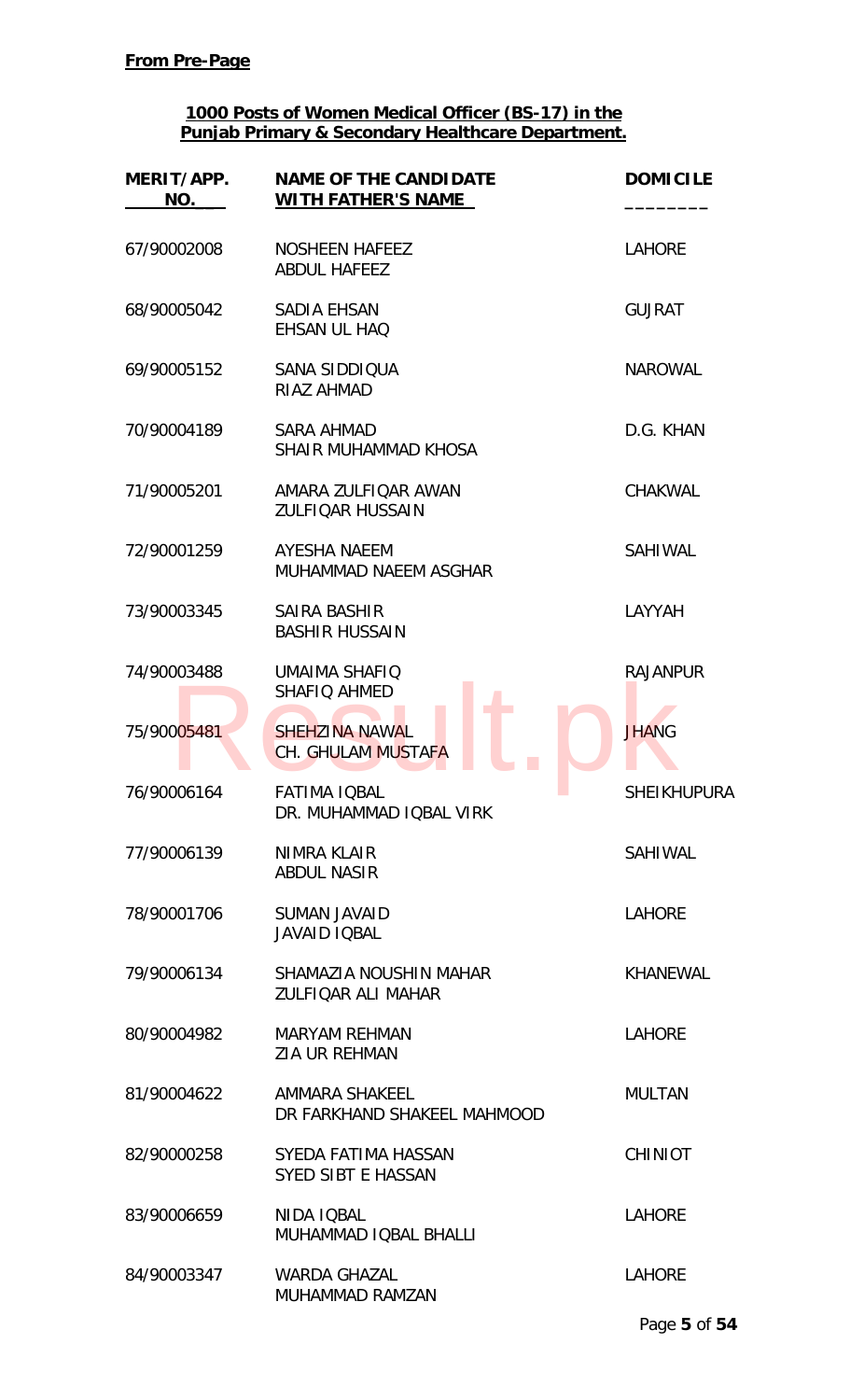| MERIT/APP.<br>NO. | <b>NAME OF THE CANDIDATE</b><br><b>WITH FATHER'S NAME</b> | <b>DOMICILE</b>   |
|-------------------|-----------------------------------------------------------|-------------------|
| 85/90005454       | <b>ZEEMAL HAYAT</b><br>MUHAMMAD HAYAT                     | <b>LAHORE</b>     |
| 86/90002484       | <b>QURAT-UL-AAIN</b><br>MUHAMMAD ALTAF MALIK              | <b>LODHRAN</b>    |
| 87/90003275       | <b>FATIMA NOOR SAGGU</b><br>DR NOOR MUHAMMAD              | <b>KHANEWAL</b>   |
| 88/90004239       | <b>SHAHREEN FATIMA</b><br><b>GHULAM ABBAS</b>             | LAYYAH            |
| 89/90000277       | <b>HALA SHAFIQUE</b><br><b>TAHIR SHAFIQUE</b>             | <b>BAHAWALPUR</b> |
| 90/90003616       | <b>IORA SAFDAR</b><br><b>GHULAM SAFDAR</b>                | <b>MULTAN</b>     |
| 91/90005662       | RIJA NAWAZ ABBASSI<br><b>HAQ NAWAZ ABBASI</b>             | <b>RAWALPINDI</b> |
| 92/90001932       | NIMRA RAMZAN<br><b>MUHAMMAD RAMZAN</b>                    | <b>OKARA</b>      |
| 93/90001374       | <b>PARAS KHAN</b><br><b>MUHAMMAD YAQOOB KHAN</b>          | <b>FAISALABAD</b> |
| 94/90000677       | <b>MADIHA TARIQ</b><br><b>TARIO MEHMOOD</b>               | <b>SIALKOT</b>    |
| 95/90003918       | UMAILA JAVAID<br><b>JAVAID RASOOL</b>                     | D.G. KHAN         |
| 96/90001911       | <b>FARWA YOUNIS</b><br><b>MUHAMMAD YOUNIS</b>             | <b>MULTAN</b>     |
| 97/90003084       | <b>HAJIRA NASEEM</b><br><b>NASEEM AHMAD</b>               | <b>GUJRAT</b>     |
| 98/90003624       | <b>SAMREEN HAYAT</b><br><b>MAHMOOD HAYAT</b>              | D.G. KHAN         |
| 99/90000231       | <b>ANAM SHAFIQ</b><br>MUHAMMAD SHAFIQ                     | LAYYAH            |
| 100/90004083      | SARAH AKRAM<br>MUHAMMAD AKRAM                             | <b>LAHORE</b>     |
| 101/90002244      | <b>SEEMAB JAVAID</b><br><b>JAVAID AHMED KHAN</b>          | <b>SARGODHA</b>   |
| 102/90004086      | SYEDA MASOOMA BATOOL JAFRI<br>SYED ASIM RAZA JAFRI        | R.Y. KHAN         |
|                   |                                                           | Page 6 of 54      |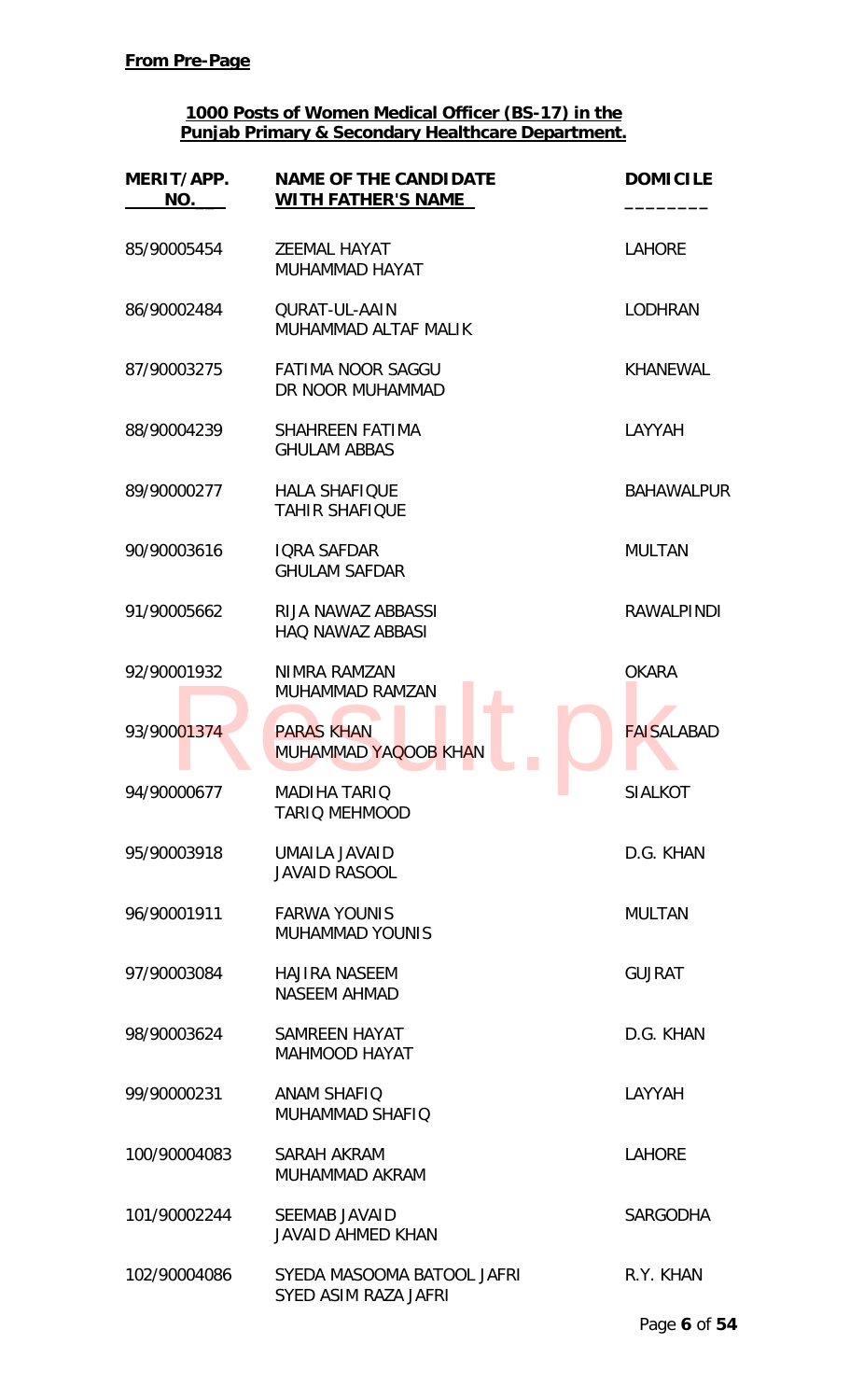| MERIT/APP.<br>NO. | <b>NAME OF THE CANDIDATE</b><br><b>WITH FATHER'S NAME</b> | <b>DOMICILE</b>      |
|-------------------|-----------------------------------------------------------|----------------------|
| 103/90002646      | KHAJISTA ZULFIQAR<br><b>ZULFIOAR ALI SHAHID</b>           | <b>FAISALABAD</b>    |
| 104/90003603      | <b>MINAHIL HAQ</b><br>MIAN MUHAMMAD ANWAR-UL-HAQ          | <b>BAHAWALPUR</b>    |
| 105/90005746      | <b>AMNA SHAFI</b><br>MUHAMMAD SHAFI                       | <b>LAHORE</b>        |
| 106/90005563      | <b>SADAF MUSHTAQ</b><br>MUSHTAQ ALAM                      | <b>MULTAN</b>        |
| 107/90003952      | DR. RABIA ZAFAR<br>ZAFAR IMAM ALVI                        | <b>SHEIKHUPURA</b>   |
| 108/90001677      | <b>SANA AMJAD</b><br><b>AMJAD ALI</b>                     | <b>VEHARI</b>        |
| 109/90007255      | <b>SADAF REHMAN</b><br>HAFEEZ_UR-REHMAN                   | <b>BAHAWAL NAGAR</b> |
| 110/90004489      | <b>ALIA AKRAM</b><br>MUHAMMAD AKRAM RANA                  | <b>GUJRANWALA</b>    |
| 111/90006473      | <b>MAHJABEEN</b><br><b>MUHAMMAD SHARIF</b>                | <b>KASUR</b>         |
| 112/90003068      | <b>HIBA RAZA</b><br>DR MOHSIN RAZA                        | <b>GUJRANWALA</b>    |
| 113/90005321      | <b>MOMINA MUKHTAR</b><br>MUKHTAR AHMED ABBASI             | <b>RAWALPINDI</b>    |
| 114/90005634      | KAUSAR FATIMA<br><b>QALNDER HUSSAIN BALOUCH</b>           | D.G. KHAN            |
| 115/90000271      | <b>TEHREEM ZAHRA</b><br>AKBAR ALI TARRAR                  | NANKANA SAHIB        |
| 116/90001793      | SANAILA ABID<br>ABID IQBAL                                | <b>GUJRAT</b>        |
| 117/90003820      | UROOSA KANWAL<br><b>GHULAM ALI</b>                        | <b>MULTAN</b>        |
| 118/90005656      | ASMA FAYYAZ<br>FAYYAZ JILANI MALIK                        | <b>JEHLUM</b>        |
| 119/90001825      | <b>MARIA SALEH</b><br>SALEH MUHAMMAD                      | <b>SIALKOT</b>       |
| 120/90004069      | <b>NAZIA BIBI</b><br>SHER MUHAMMAD SOLANGI                | R.Y. KHAN            |
|                   |                                                           | Page 7 of 54         |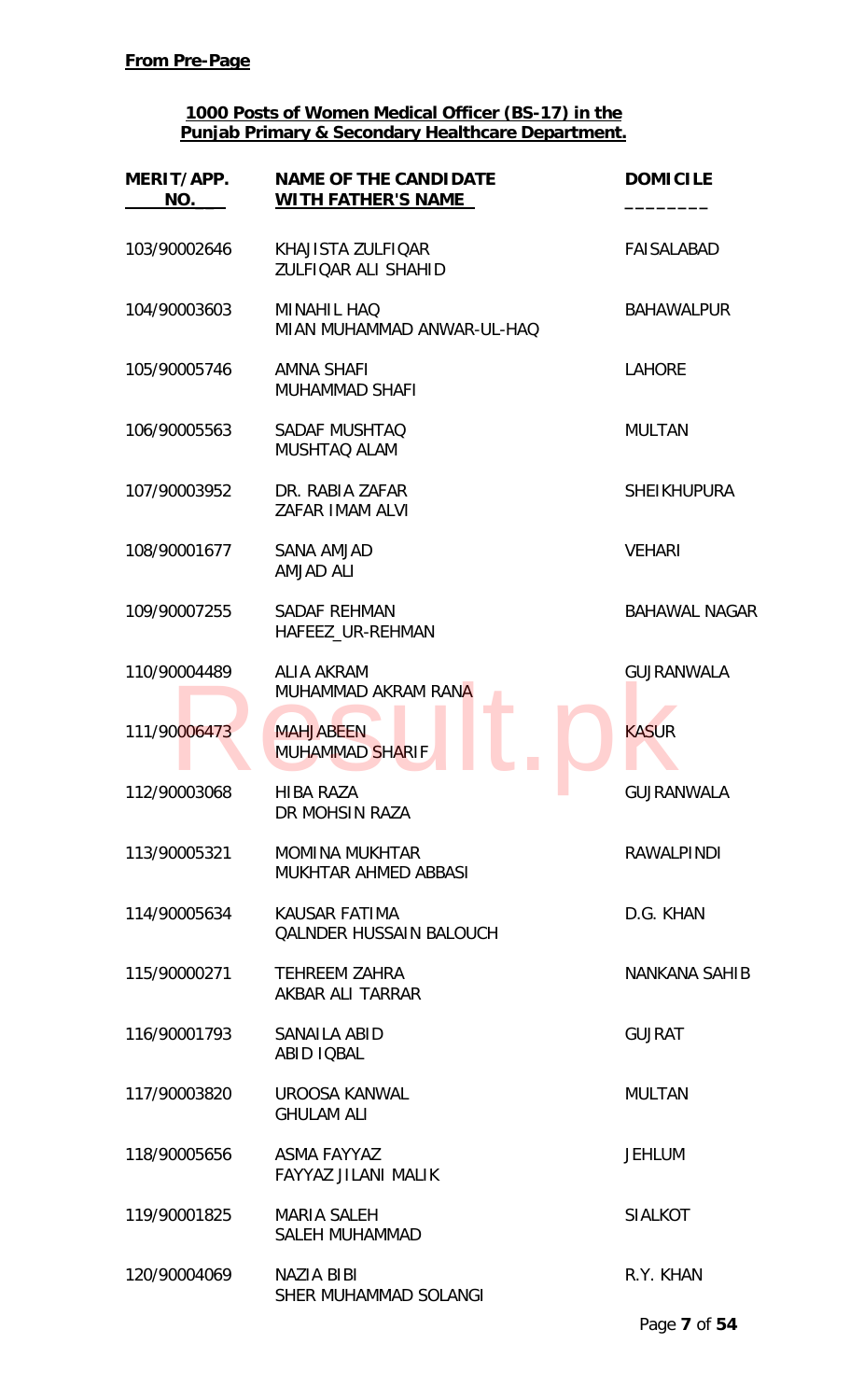| MERIT/APP.<br>NO. | <b>NAME OF THE CANDIDATE</b><br>WITH FATHER'S NAME  | <b>DOMICILE</b>   |
|-------------------|-----------------------------------------------------|-------------------|
| 121/90000706      | <b>HIRA NAWAZ</b><br>MUHAMMAD NAWAZ                 | <b>CHAKWAL</b>    |
| 122/90003842      | <b>MARYAM KANWAL</b><br><b>NASIR KHAN</b>           | <b>GUJRANWALA</b> |
| 123/90002231      | <b>ANUM ABBAS</b><br><b>ABBAS ALI</b>               | <b>BAHAWALPUR</b> |
| 124/90005091      | ASIFA KANWAL<br><b>MUHAMMAD HUSSAIN</b>             | <b>LAHORE</b>     |
| 125/90002966      | SABA JAVAID<br><b>JAVAID AHMED KHAN</b>             | <b>LAHORE</b>     |
| 126/90005943      | <b>MARIAM TABISH</b><br>KHAWAJA TABISH MEHMOOD      | <b>GUJRANWALA</b> |
| 127/90003307      | AAMNA NAHEED<br><b>JAMIL AHMED RANA</b>             | <b>RAWALPINDI</b> |
| 128/90002105      | <b>IQRA QURESHI</b><br>SAJID IQBAL QURESHI          | <b>LAHORE</b>     |
| 129/90002237      | <b>SHUMAILA ASHRAF</b><br><b>MUHAMMAD ASHRAF</b>    | <b>NAROWAL</b>    |
| 130/90003188      | <b>AMMARA GUL</b><br>MUHAMMAD NASRULLAH             | D.G. KHAN         |
| 131/90002247      | <b>MARYAM ABDUL GHAFFAR</b><br><b>ABDUL GHAFFAR</b> | <b>GUJRANWALA</b> |
| 132/90000356      | AREEBA RIAZ<br><b>RIAZ AHMED</b>                    | <b>SIALKOT</b>    |
| 133/90000347      | TAYYABA AMJAD<br>MUHAMMAD AMJAD                     | <b>LAHORE</b>     |
| 134/90004079      | <b>AEMAN SHAFIQUE</b><br><b>MIAN SHAFIQ ULLAH</b>   | <b>KASUR</b>      |
| 135/90002640      | SHUMAILA CHAUDHARY<br><b>MUHAMMAD YAR</b>           | <b>PAKPATTAN</b>  |
| 136/90001674      | <b>SHAZA KHAWAR</b><br>KHAWAJA KHAWAR MAHMOOD       | <b>GUJRANWALA</b> |
| 137/90000214      | <b>MEHWISH</b><br>MUHAMMAD ANWAR                    | <b>FAISALABAD</b> |
| 138/90003251      | <b>ZIRWA NASIR</b><br>MUHAMMAD NASIR ALI            | <b>BAHAWALPUR</b> |
|                   |                                                     | Page 8 of 54      |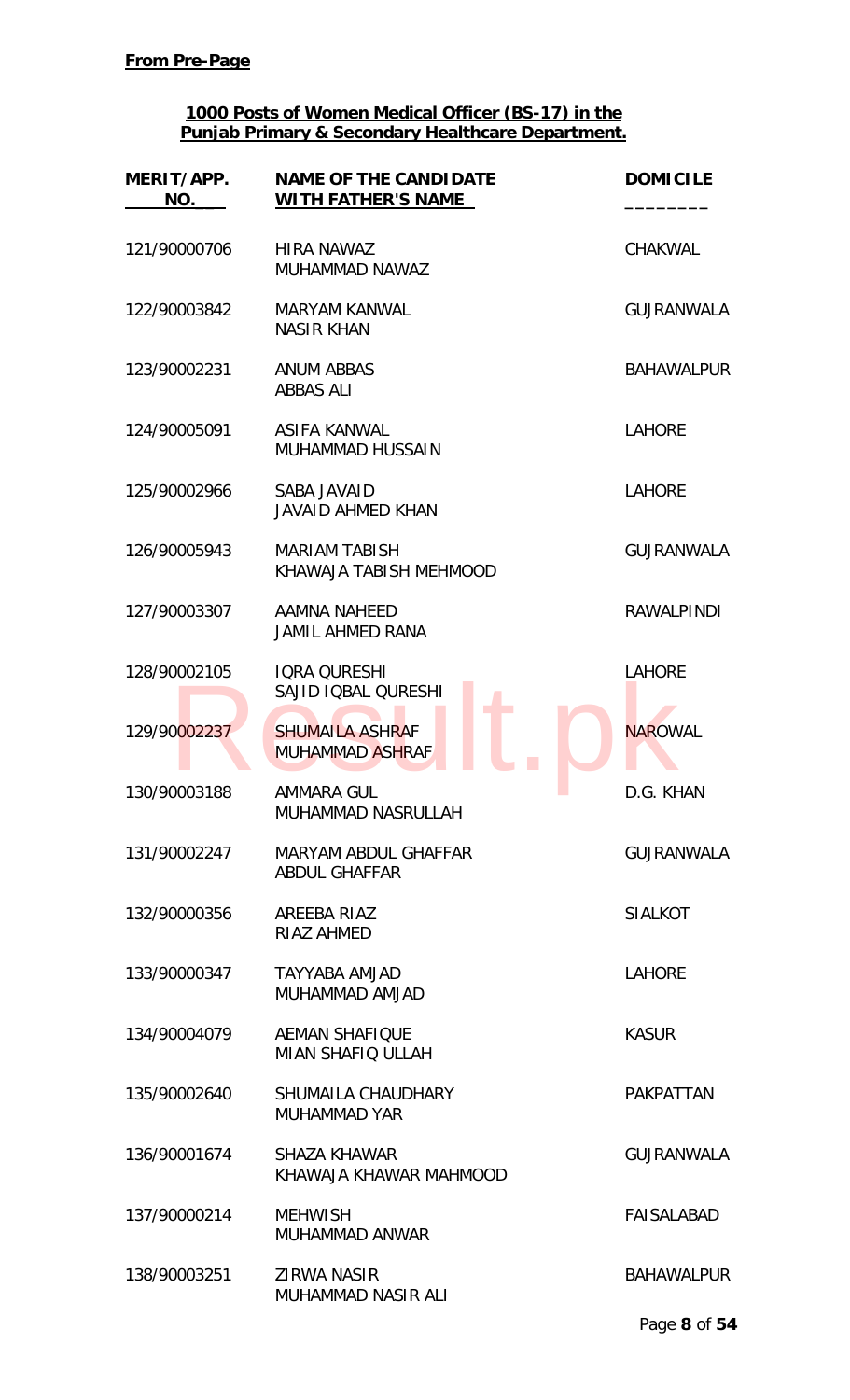| MERIT/APP.<br>NO. | <b>NAME OF THE CANDIDATE</b><br><b>WITH FATHER'S NAME</b> | <b>DOMICILE</b>      |
|-------------------|-----------------------------------------------------------|----------------------|
| 139/90003481      | <b>SALUM SHAHZAD</b><br>SHAHZAD MAJEED                    | <b>LAHORE</b>        |
| 140/90004705      | <b>MAHIRA ANNAM</b><br><b>FARRUKH NASEEM</b>              | <b>GUJRANWALA</b>    |
| 141/90002747      | <b>SANA RAZA</b><br>SYED ALI RAZA SHAH                    | <b>BAHAWAL NAGAR</b> |
| 142/90005937      | <b>FATIMA CHAUDHRY</b><br><b>NAZIR AHMAD</b>              | <b>LAHORE</b>        |
| 143/90000158      | <b>UMEMA HABIB</b><br><b>HABIB AKHTAR SIDDIQUI</b>        | <b>LAHORE</b>        |
| 144/90001394      | HAFIZA HAJIRA TARIO<br>SYED TARIQ MASOOD GILLANI          | <b>OKARA</b>         |
| 145/90003222      | <b>MARIA ASLAM</b><br><b>MUHAMMAD ASLAM</b>               | <b>FAISALABAD</b>    |
| 146/90000072      | SAYYEDA KHADIJA BUKHARI<br>SYED JAMAAT ALI BUKHARI        | <b>LAHORE</b>        |
| 147/90004336      | <b>AYESHA ASHRAF</b><br><b>MUHAMMAD ASHRAF</b>            | <b>SHEIKHUPURA</b>   |
| 148/90006946      | <b>BUSHRA SAYYED</b><br><b>INTIZAR HUSSAIN SHAH</b>       | M.B.DIN              |
| 149/90007172      | NIDA RIAZ<br><b>MALIK MUHAMMAD RIAZ</b>                   | <b>RAWALPINDI</b>    |
| 150/90000992      | NAFEESA BATOOL KAZMI<br><b>IRSHAD HUSSAIN KAZMI</b>       | D.G. KHAN            |
| 151/90004270      | <b>FAKHRA HASHIM</b><br>MUHAMMAD HASHIM                   | M. GARH              |
| 152/90005579      | <b>GHANWA KHALID</b><br>DR.KHALID PARVAIZ                 | M. GARH              |
| 153/90003646      | SABAH BASHIR<br><b>BASHIR AHMED</b>                       | <b>SARGODHA</b>      |
| 154/90005588      | <b>SADAF SHAHEEN</b><br><b>ASHIQ HUSSAIN (LATE)</b>       | <b>SIALKOT</b>       |
| 155/90005797      | <b>MAHWISH IQBAL</b><br>MUHAMMAD IQBAL KHAN               | <b>KASUR</b>         |
| 156/90001475      | RISHAM FATIMA PIRZADA<br>ZAFAR-UL-MOHSIN PIRZADA          | <b>LAHORE</b>        |
|                   |                                                           | Page 9 of 54         |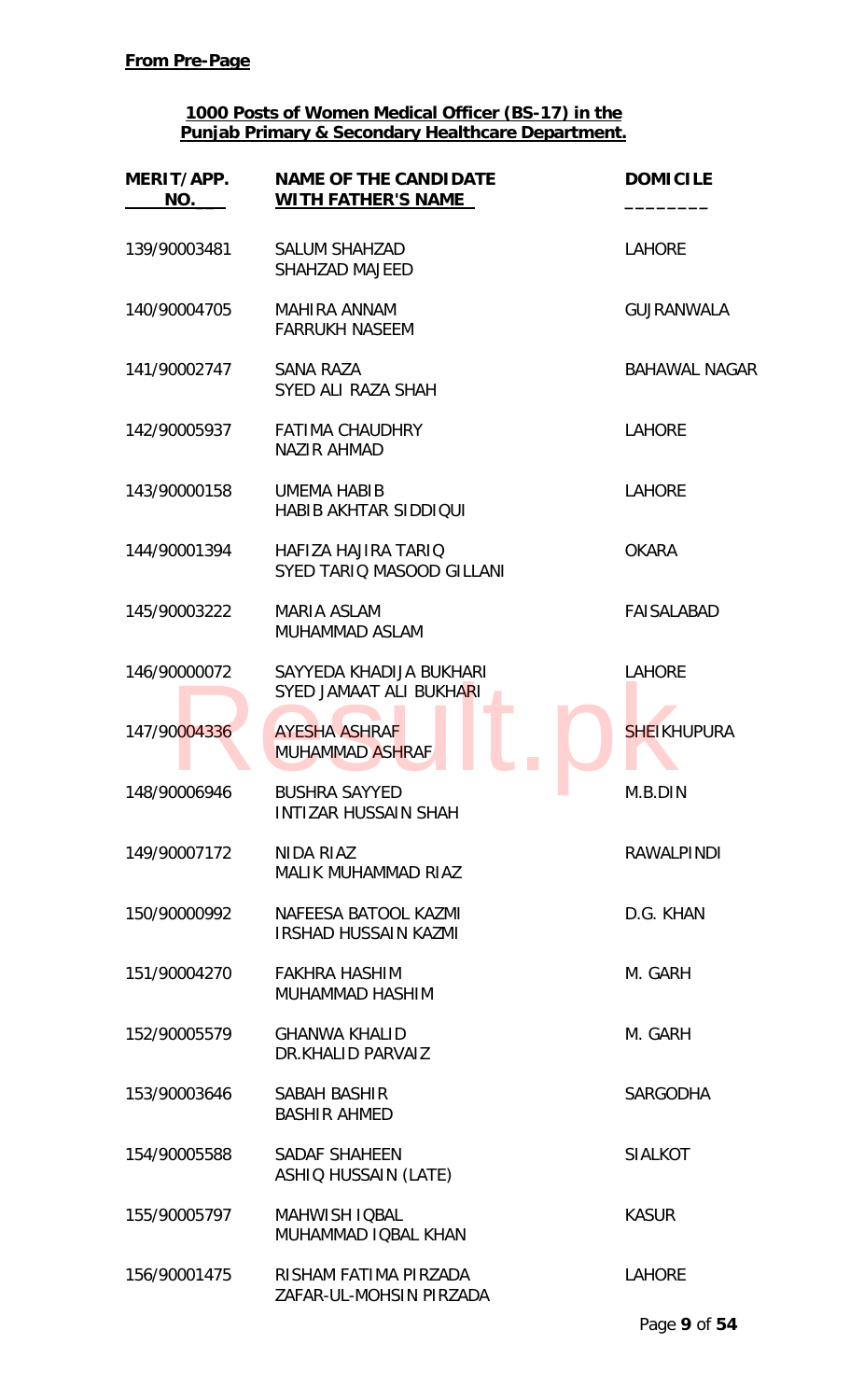| MERIT/APP.<br>NO. | <b>NAME OF THE CANDIDATE</b><br>WITH FATHER'S NAME    | <b>DOMICILE</b>   |
|-------------------|-------------------------------------------------------|-------------------|
| 157/90005352      | <b>BUSHRA KHALIQ</b><br><b>ABDUL KHALIQ</b>           | R.Y. KHAN         |
| 158/90005574      | <b>IORA AHMAD</b><br><b>IQBAL AHMAD AZHAR</b>         | <b>LAHORE</b>     |
| 159/90001059      | <b>ANEELA AFREEN</b><br><b>SHAKEEL AHMED</b>          | <b>CHAKWAL</b>    |
| 160/90003009      | <b>AYESHA HAFEEZ</b><br><b>HAFEEZ ULLAH</b>           | <b>SIALKOT</b>    |
| 161/90005019      | <b>TENZILA ASHRAF</b><br><b>MUHAMMAD ASHRAF</b>       | R.Y. KHAN         |
| 162/90006988      | AMNA ASGHAR<br>MUHAMMAD ASGHAR                        | <b>NAROWAL</b>    |
| 163/90003319      | <b>MAHHUM RAZZAQ</b><br>ABDUL RAZZAQ                  | <b>OKARA</b>      |
| 164/90002187      | <b>MARYAM KHAN</b><br><b>MAHBOOB KHAN</b>             | <b>MULTAN</b>     |
| 165/90002690      | <b>QURAT-UL-AIN</b><br>CH. MUHAMMAD SHAFIQUE          | <b>SAHIWAL</b>    |
| 166/90005342      | HAFIZA RABBIA ASLAM<br>MUHAMMAD ASLAM                 | <b>FAISALABAD</b> |
| 167/90002031      | SYEDA FATIMA ZAHRA GARDEZI<br><b>SYED HAIDER ALI</b>  | <b>MULTAN</b>     |
| 168/90003511      | AMMARA SAEED<br>ABDUL HAMEED SAEED                    | <b>FAISALABAD</b> |
| 169/90002950      | <b>FASEEHA MEHMOOD</b><br><b>FAYYAZ MEHMOOD</b>       | <b>LAHORE</b>     |
| 170/90007207      | <b>TASWEER FATIMA</b><br><b>IFTIKHAR AHMAD JAKHAR</b> | LAYYAH            |
| 171/90004422      | <b>SHUMAILA RIAZ</b><br><b>MUHAMMAD RIAZ</b>          | T.T. SINGH        |
| 172/90005210      | <b>ALLINA MUKHTAR</b><br><b>MUKHTAR AHMED</b>         | <b>RAWALPINDI</b> |
| 173/90004487      | AROOJ ANAM<br>SYED MAQSOOD SHAHID                     | <b>SIALKOT</b>    |
| 174/90003459      | SIDRA MAJEED<br><b>ABDUL MAJEED</b>                   | D.G. KHAN         |
|                   |                                                       | Page 10 of 54     |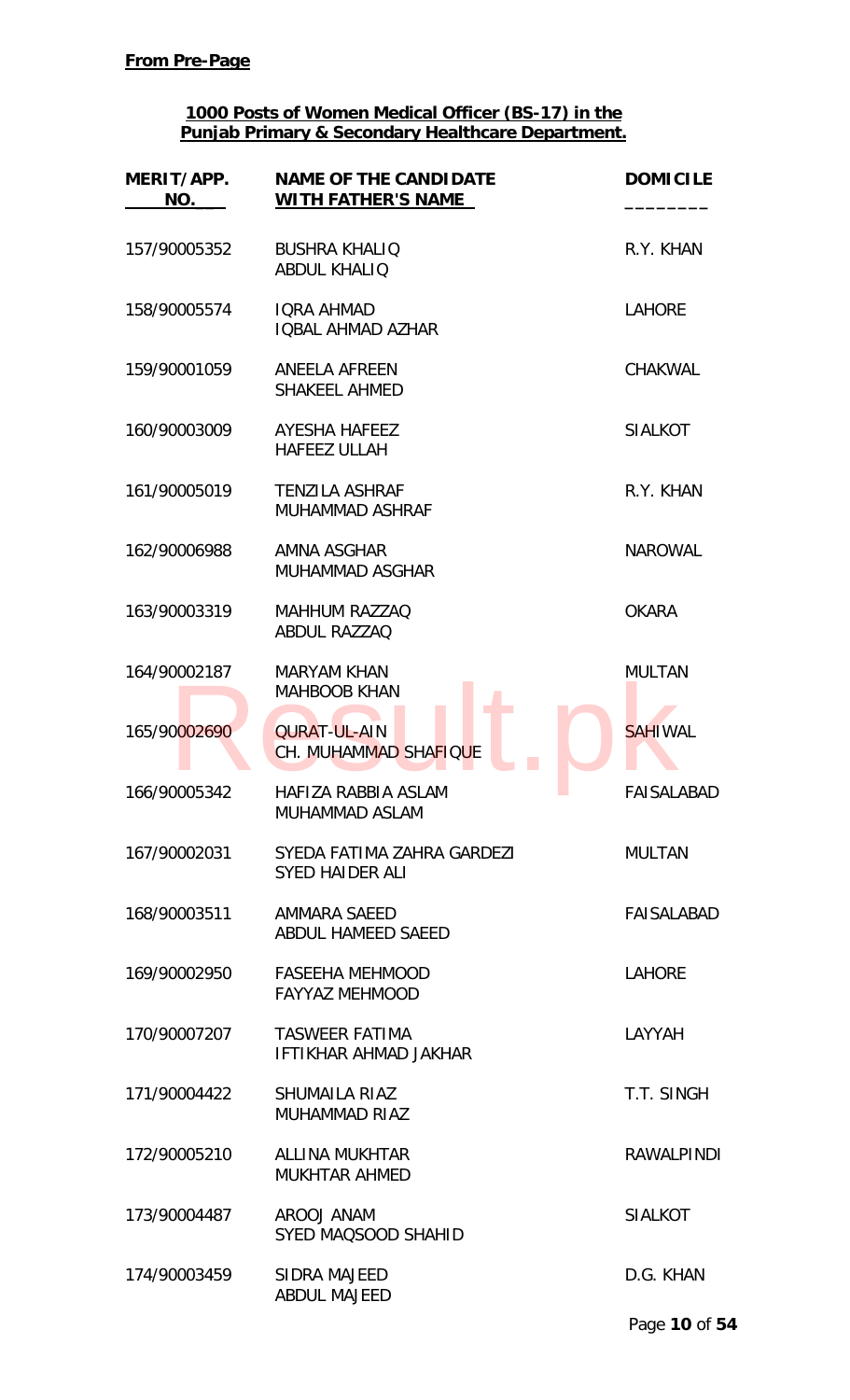| MERIT/APP.<br>NO. | <b>NAME OF THE CANDIDATE</b><br><b>WITH FATHER'S NAME</b> | <b>DOMICILE</b>   |
|-------------------|-----------------------------------------------------------|-------------------|
| 175/90002067      | PARSA JAVAID<br><b>JAVAID IQBAL</b>                       | LAYYAH            |
| 176/90003837      | <b>BAKHTAWAR ASLAM</b><br>MUHAMMAD ASLAM                  | <b>HAFIZABAD</b>  |
| 177/90004802      | RIMSHA MUJAHID<br>MUHAMMAD MUJAHID CH                     | <b>SAHIWAL</b>    |
| 178/90006026      | NOOR UL HUDA<br>SHAHID AZIZ                               | FAISALABAD        |
| 179/90000432      | <b>FARAH KHALID</b><br><b>KHALID MEHMOOD</b>              | <b>LAHORE</b>     |
| 180/90006389      | <b>MAVIA SARWAR</b><br><b>MUHAMMAD SARWAR</b>             | <b>JHANG</b>      |
| 181/90002478      | <b>MARIA YOUNAS</b><br><b>MUHAMMAD YOUNAS</b>             | <b>MIANWALI</b>   |
| 182/90002404      | <b>USHNA KHALID</b><br><b>KHALID JAMSHAID</b>             | <b>FAISALABAD</b> |
| 183/90000414      | <b>SAROONA ISHAQUE</b><br><b>MUHAMMAD ISHAQUE</b>         | <b>RAWALPINDI</b> |
| 184/90000990      | <b>NAIMA KHAN</b><br>NISAR AHMAD KHAN                     | <b>OKARA</b>      |
| 185/90005628      | <b>SUNDAS RAFIQUE</b><br><b>MUHAMMAD RAFIOUE</b>          | FAISALABAD        |
| 186/90000423      | ZAINAB PERVAIZ<br>PERVAIZ AHMAD                           | <b>LAHORE</b>     |
| 187/90003830      | <b>HAMIDA ALI</b><br><b>SYED ALI BUKHARI</b>              | <b>LAHORE</b>     |
| 188/90003145      | <b>WAJEEHA MUNIR</b><br><b>SH MUNIR AHMED</b>             | LAYYAH            |
| 189/90002441      | <b>SHAHRUKH KHALID</b><br>MUHAMMAD KHALID PERVEZ          | M.B.DIN           |
| 190/90000401      | <b>QURAT UL AIN</b><br><b>MUNIR ANWAR NASIR</b>           | <b>GUJRANWALA</b> |
| 191/90000622      | <b>NOOR UN NISA</b><br><b>MAHMOOD HUSSAIN</b>             | <b>ATTOCK</b>     |
| 192/90000165      | ZAINAB ZIA GEOFFREY<br><b>ZIA UR REHMAN GEOFFREY</b>      | <b>SIALKOT</b>    |
|                   |                                                           | Page 11 of 54     |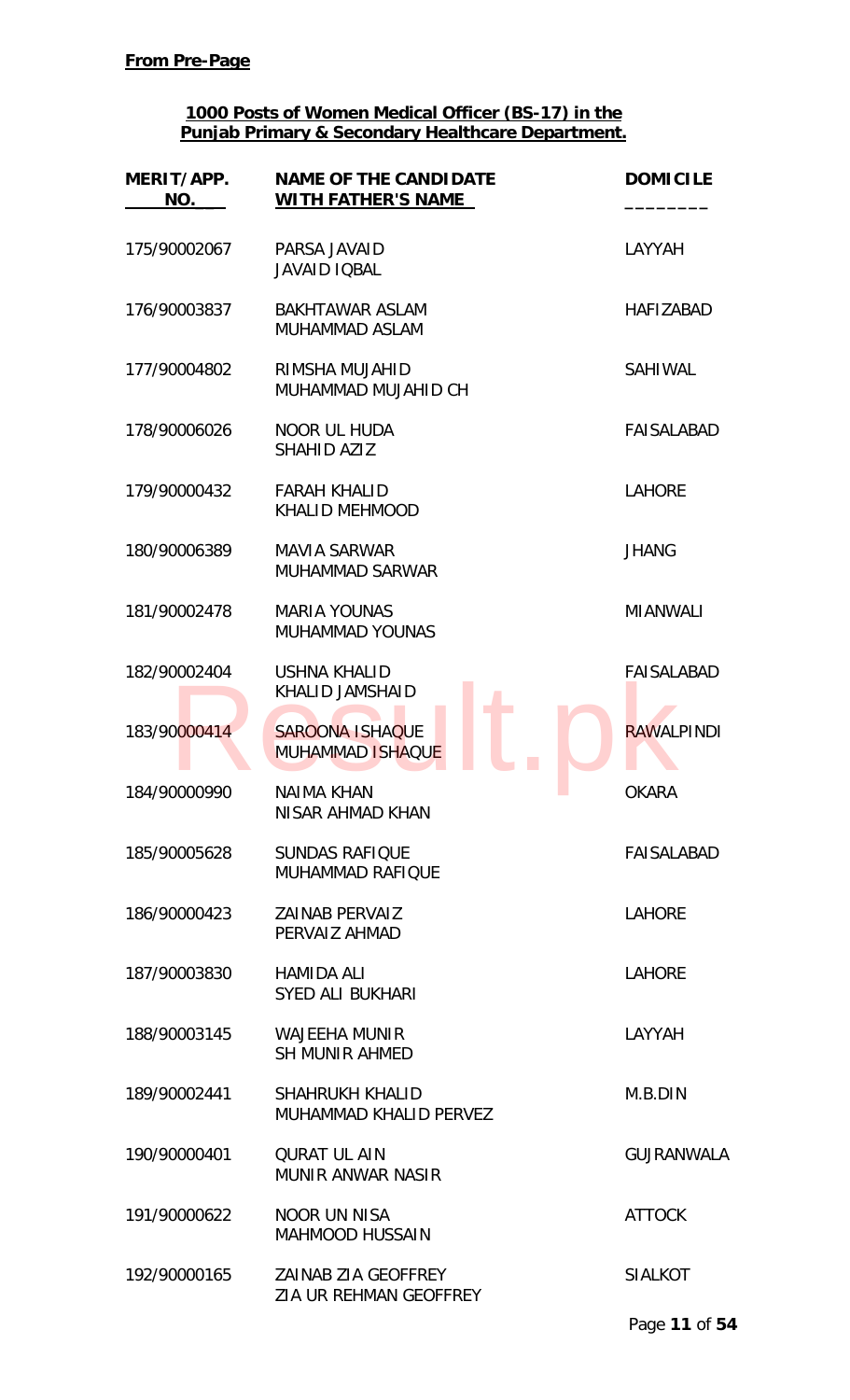| MERIT/APP.<br>NO. | <b>NAME OF THE CANDIDATE</b><br><b>WITH FATHER'S NAME</b> | <b>DOMICILE</b>   |
|-------------------|-----------------------------------------------------------|-------------------|
| 193/90007408      | NAHDIA AZAM<br>MUHAMMAD AZAM                              | <b>GUJRANWALA</b> |
| 194/90005535      | <b>MAHNOOR IRSHAD</b><br>IRSHAD UL HAQ                    | <b>LAHORE</b>     |
| 195/90004392      | ANAM AZAM<br>MUHAMMAD AZAM                                | <b>LAHORE</b>     |
| 196/90001693      | ROMAISA SAFDAR<br>MUHAMMAD SAFDAR SAEED                   | <b>RAJANPUR</b>   |
| 197/90004680      | AYESHA AMIN<br>MUHAMMAD AMIN                              | <b>BAHAWALPUR</b> |
| 198/90001368      | <b>MEHWISH JABIN</b><br><b>MUHAMMAD SHARIF</b>            | <b>MULTAN</b>     |
| 199/90000192      | <b>RIJA RAFIQ</b><br>CHOUDHARY MUHAMMAD RAFIQ             | LAYYAH            |
| 200/90001548      | <b>MAHRIQ FATIMA</b><br>ABDUL RASHEED QAISRANI            | D.G. KHAN         |
| 201/90003622      | <b>AMNA SHAFIQ</b><br><b>SHAFIQ AHMAD</b>                 | D.G. KHAN         |
| 202/90002169      | <b>TEHREEM RAFI</b><br><b>MUHAMMAD RAFI</b>               | LAYYAH            |
| 203/90005928      | <b>MALEEHA NAWAL BUTT</b><br>ASAD MAHMOOD BUTT            | <b>GUJRAT</b>     |
| 204/90005391      | <b>SANA REHMAN</b><br><b>LATIF UR REHMAN</b>              | <b>LAHORE</b>     |
| 205/90002376      | <b>HUDA ASLAM</b><br><b>MOHAMMAD ASLAM</b>                | M. GARH           |
| 206/90000261      | UJALA EJAZ<br>EJAZ AHMAD                                  | <b>LAHORE</b>     |
| 207/90006654      | <b>TAZMEEN AHMED QURESHI</b><br>AHMED ALI QURESHI         | <b>OKARA</b>      |
| 208/90004328      | <b>IFRA KHADIM</b><br>KHADIM HUSSAIN BHATTI               | <b>LAHORE</b>     |
| 209/90002150      | SIDRA AZAM<br>MUHAMMAD AZAM JANJUA                        | <b>LAHORE</b>     |
| 210/90000881      | SANIA IFTIKHAR HUSSAIN<br>CH. IFTIKHAR HUSSAIN            | <b>CHAKWAL</b>    |
|                   |                                                           | Page 12 of 54     |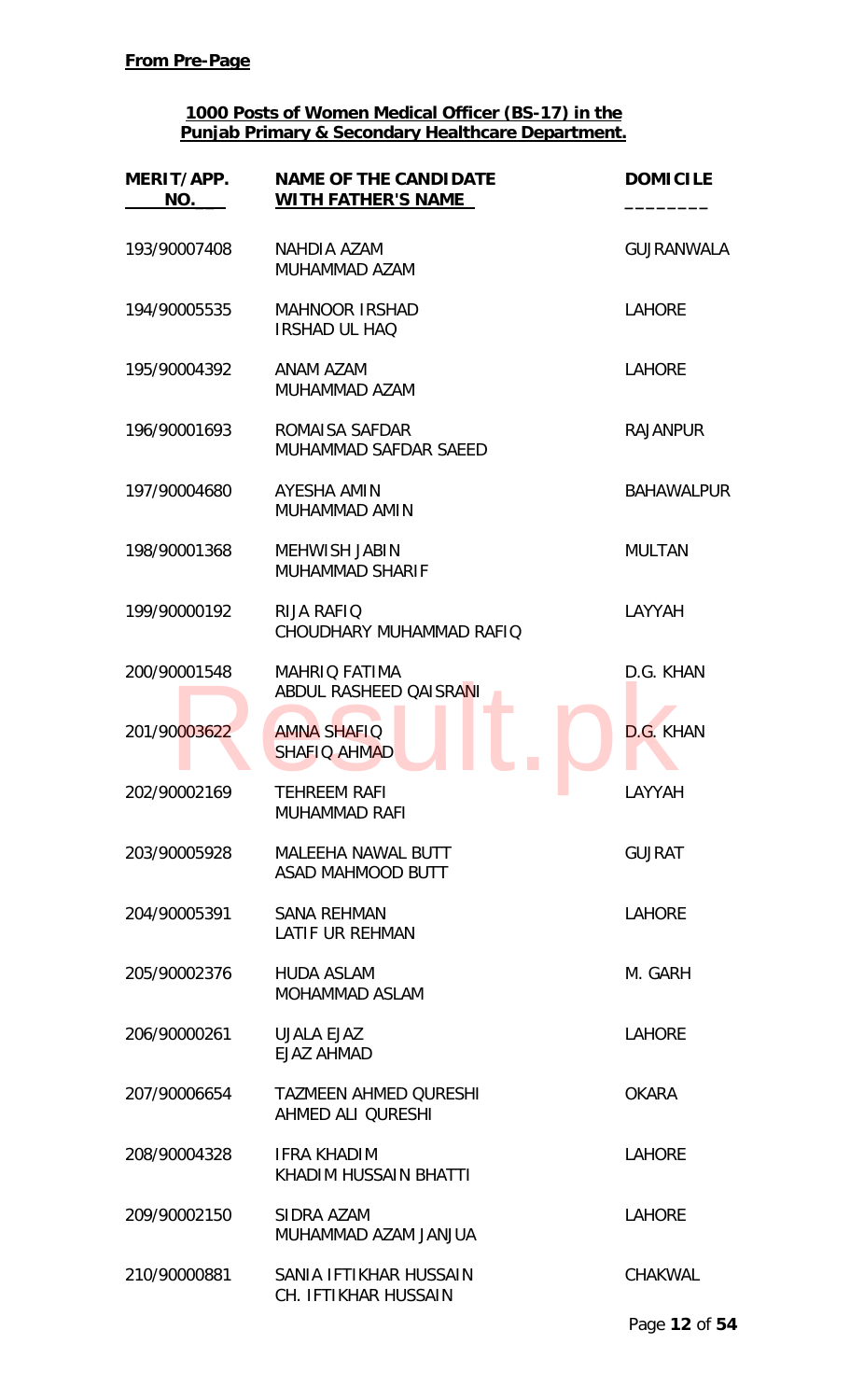| MERIT/APP.<br>NO. | <b>NAME OF THE CANDIDATE</b><br><b>WITH FATHER'S NAME</b> | <b>DOMICILE</b>   |
|-------------------|-----------------------------------------------------------|-------------------|
| 211/90002974      | <b>JAVERIA ANWAR</b><br><b>MALIK RASHID ANWAR</b>         | <b>HAFIZABAD</b>  |
| 212/90006416      | RAMSHA MUSHTAQ KHAN<br><b>MUSHTAQ AHMAD KHATTAK</b>       | <b>PAKPATTAN</b>  |
| 213/90002542      | <b>WAJEEHA IQBAL</b><br>MUHAMMAD IQBAL                    | <b>GUJRANWALA</b> |
| 214/90003008      | <b>SUMAIRA FAIZ</b><br><b>FAIZ MUHAMMAD</b>               | LAYYAH            |
| 215/90002743      | DR MAHAM TARIO<br>MUHAMMAD TARIQ KHAN (LATE)              | <b>LAHORE</b>     |
| 216/90004243      | <b>TASHFEEN MUMTAZ</b><br>MUMTAZ IQBAL                    | <b>CHAKWAL</b>    |
| 217/90001700      | <b>MAHAM TAUQEER</b><br><b>TAUQEER AHMED</b>              | <b>GUJRANWALA</b> |
| 218/90001756      | <b>ZERMINA TANVIR</b><br>SYED TANVIR-UL-HASSAN RAMZI      | <b>BAHAWALPUR</b> |
| 219/90000408      | <b>HUMAIRA PARVEEN</b><br><b>ARSHAD AHMAD</b>             | M. GARH           |
| 220/90003926      | <b>HINA SIDDIQUE</b><br>MUHAMMAD SIDDIQUE                 | R.Y. KHAN         |
| 221/90002194      | ASMA RAMZAN<br>MUHAMMAD RAMZAN KHAN                       | LAYYAH            |
| 222/90000707      | <b>SIDRA YOUNIS</b><br><b>MUHAMMAD YOUNIS TAHIR</b>       | <b>GUJRAT</b>     |
| 223/90000111      | SAMMAR KAENAT<br>HAJI ALLAH WASAYA KARWANI                | M. GARH           |
| 224/90002201      | <b>FAIQA ZIA</b><br>MUHAMMAD TAYYEB ZIA                   | T.T. SINGH        |
| 225/90003244      | AYSHA SHAKEEL<br><b>MUHAMMAD SHAKEEL</b>                  | R.Y. KHAN         |
| 226/90006248      | AMNA ZAHIR<br><b>ZAHIR NAEEM KHAN</b>                     | R.Y. KHAN         |
| 227/90000138      | SANA IQBAL<br>HAJI MUHAMMAD IQBAL                         | M. GARH           |
| 228/90003985      | <b>NADIA AFZAL</b><br>MUHAMMAD AFZAL                      | <b>LAHORE</b>     |
|                   |                                                           | Page 13 of 54     |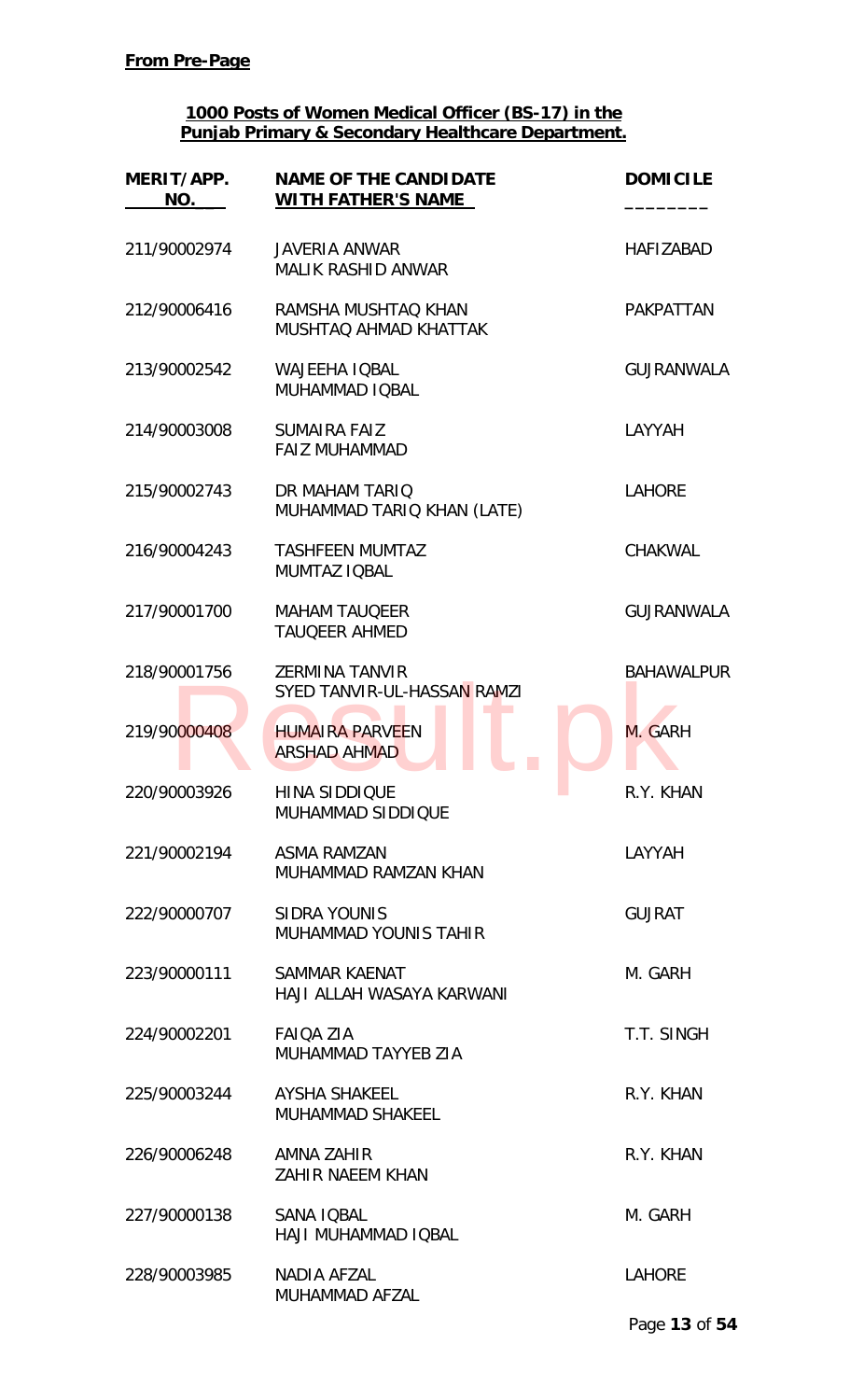| MERIT/APP.<br>NO. | <b>NAME OF THE CANDIDATE</b><br><b>WITH FATHER'S NAME</b> | <b>DOMICILE</b>      |
|-------------------|-----------------------------------------------------------|----------------------|
| 229/90005108      | <b>AYESHA SEERAT</b><br>MUHAMMAD BAKHSH MAHAAR            | <b>BAHAWAL NAGAR</b> |
| 230/90007005      | RABIA MUNIR AHMAD<br>MUHAMMAD MUNIR AHMAD                 | <b>VEHARI</b>        |
| 231/90003555      | <b>SABA SAFDER</b><br>MUHAMMAD SAFDER KHAN                | <b>BHAKKAR</b>       |
| 232/90007278      | SADIA FAIZ<br><b>FAIZ MUHAMMAD</b>                        | <b>BAHAWAL NAGAR</b> |
| 233/90004215      | NIDA SAFDAR<br>MUHAMMAD SAFDAR                            | <b>LAHORE</b>        |
| 234/90006037      | SADAF LIAQAT<br>LIAQAT ALI                                | <b>SIALKOT</b>       |
| 235/90000491      | <b>MUBINA IFAT</b><br>MUHAMMAD IQBAL JAFFRI               | D.G. KHAN            |
| 236/90002227      | SAMRA AFZAL<br>MUHAMMAD AFZAL RANJHA                      | T.T. SINGH           |
| 237/90003990      | <b>HAFIZA JAVARIA JAVED</b><br><b>MALIK JAVED ASLAM</b>   | <b>LAHORE</b>        |
| 238/90006116      | RABIA HAFEEZ<br>MUHAMMAD HAFEEZ TAHIR                     | <b>VEHARI</b>        |
| 239/90006183      | <b>NAYAB FATIMA</b><br>M ABDUL WAHID TARIO                | <b>GUJRANWALA</b>    |
| 240/90005221      | <b>MEMOONA LATIF</b><br><b>MUHAMMAD LATIF</b>             | <b>GUJRANWALA</b>    |
| 241/90001021      | SADIA NAZIR<br><b>NAZIR AHMAD GONDAL</b>                  | M.B.DIN              |
| 242/90005453      | <b>SHAFAQ ILYAS</b><br>SHEIKH MUHAMMAD ILYAS              | <b>GUJRANWALA</b>    |
| 243/90000251      | <b>GUL ZAHRA</b><br>MUHAMMAD ANWAR KHAN                   | <b>JHANG</b>         |
| 244/90006729      | <b>NOOR ZAHRA</b><br><b>JAVED IQBAL</b>                   | <b>MULTAN</b>        |
| 245/90005506      | <b>SAHRISH GUL</b><br><b>MUHAMMAD ARIF</b>                | <b>SIALKOT</b>       |
| 246/90005445      | RABIA NISAR<br>NISAR AHMED                                | <b>JEHLUM</b>        |
|                   |                                                           | Page 14 of 54        |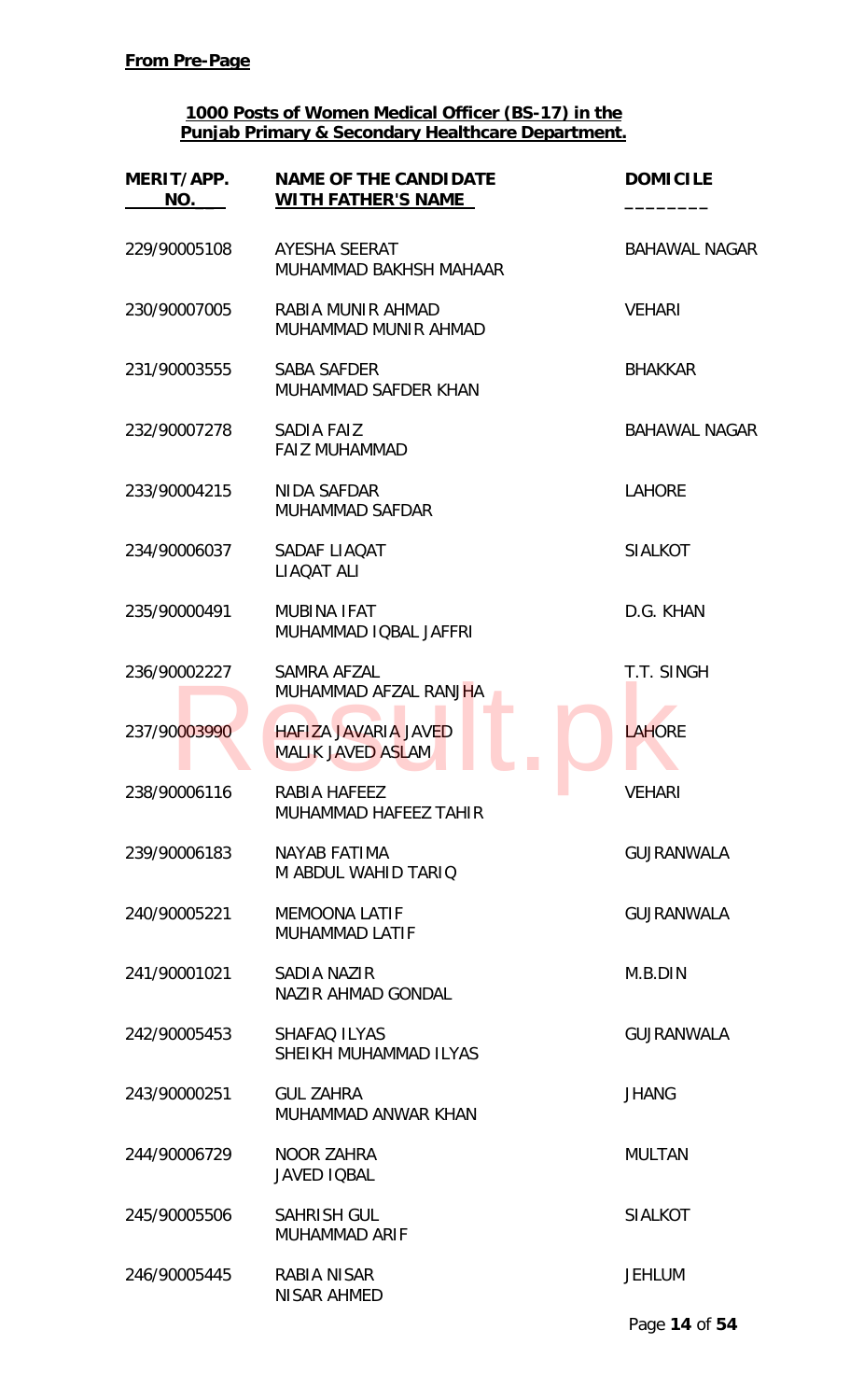| MERIT/APP.<br>NO. | <b>NAME OF THE CANDIDATE</b><br><b>WITH FATHER'S NAME</b>       | <b>DOMICILE</b>      |
|-------------------|-----------------------------------------------------------------|----------------------|
| 247/90005258      | AFIA ARSHAD<br><b>MUHAMMAD ARSHAD</b>                           | <b>LAHORE</b>        |
| 248/90005754      | SAMIA ASHRAF<br><b>CH.MUHAMMAD ASHRAF</b>                       | <b>NANKANA SAHIB</b> |
| 249/90003354      | <b>ZAINAB MAOSOOD</b><br>MUHAMMAD MAQSOOD BHUTTA                | <b>GUJRANWALA</b>    |
| 250/90006959      | <b>ZUNERA RIAZ CHEEMA</b><br>M. RIAZ CHEEMA                     | <b>GUJRANWALA</b>    |
| 251/90002021      | SIDRA MAHMOOD<br>MIRZA MAHMOOD BAIG                             | <b>MULTAN</b>        |
| 252/90001838      | <b>IQRA VAKEEL</b><br><b>VAKEEL AHMED</b>                       | <b>LAHORE</b>        |
| 253/90003851      | <b>MARYAM SEEMAB</b><br><b>ABDUL JABBAR</b>                     | <b>JHANG</b>         |
| 254/90003835      | <b>KAINAT TAHIR</b><br><b>TAHIR IQBAL</b>                       | <b>PAKPATTAN</b>     |
| 255/90001930      | <b>SANA SATTAR</b><br><b>ABDUL SATTAR</b>                       | <b>OKARA</b>         |
| 256/90000599      | <b>FAIZA KHALID</b><br><b>Contract</b><br><b>KHALID MEHMOOD</b> | <b>FAISALABAD</b>    |
| 257/90002988      | <b>TAYYABA TARIQ</b><br><b>TARIO MEHMOOD</b>                    | FAISALABAD           |
| 258/90001171      | <b>FAIOA ATEEO</b><br><b>ATEEQ AHMAD</b>                        | <b>RAWALPINDI</b>    |
| 259/90006848      | SABA ANWAR BAJWA<br>MUHAMMAD ANWAR BAJWA                        | <b>SIALKOT</b>       |
| 260/90005615      | <b>SHAFAQ KHALID</b><br><b>KHALID MEHMOOD</b>                   | <b>BAHAWALPUR</b>    |
| 261/90005650      | <b>HIRA QADEER</b><br>ABDUL QADEER AWAN                         | <b>RAWALPINDI</b>    |
| 262/90005250      | NUDRAT FAROOQ<br><b>FAROOQ AHMAD</b>                            | <b>OKARA</b>         |
| 263/90002279      | <b>SHAMEEN ASHFAQ</b><br>DR MUHAMMAD ASHFAQ                     | <b>FAISALABAD</b>    |
| 264/90003078      | SAIMA HASSAN<br><b>NOOR UL HASSAN</b>                           | LAYYAH               |
|                   |                                                                 | Page 15 of 54        |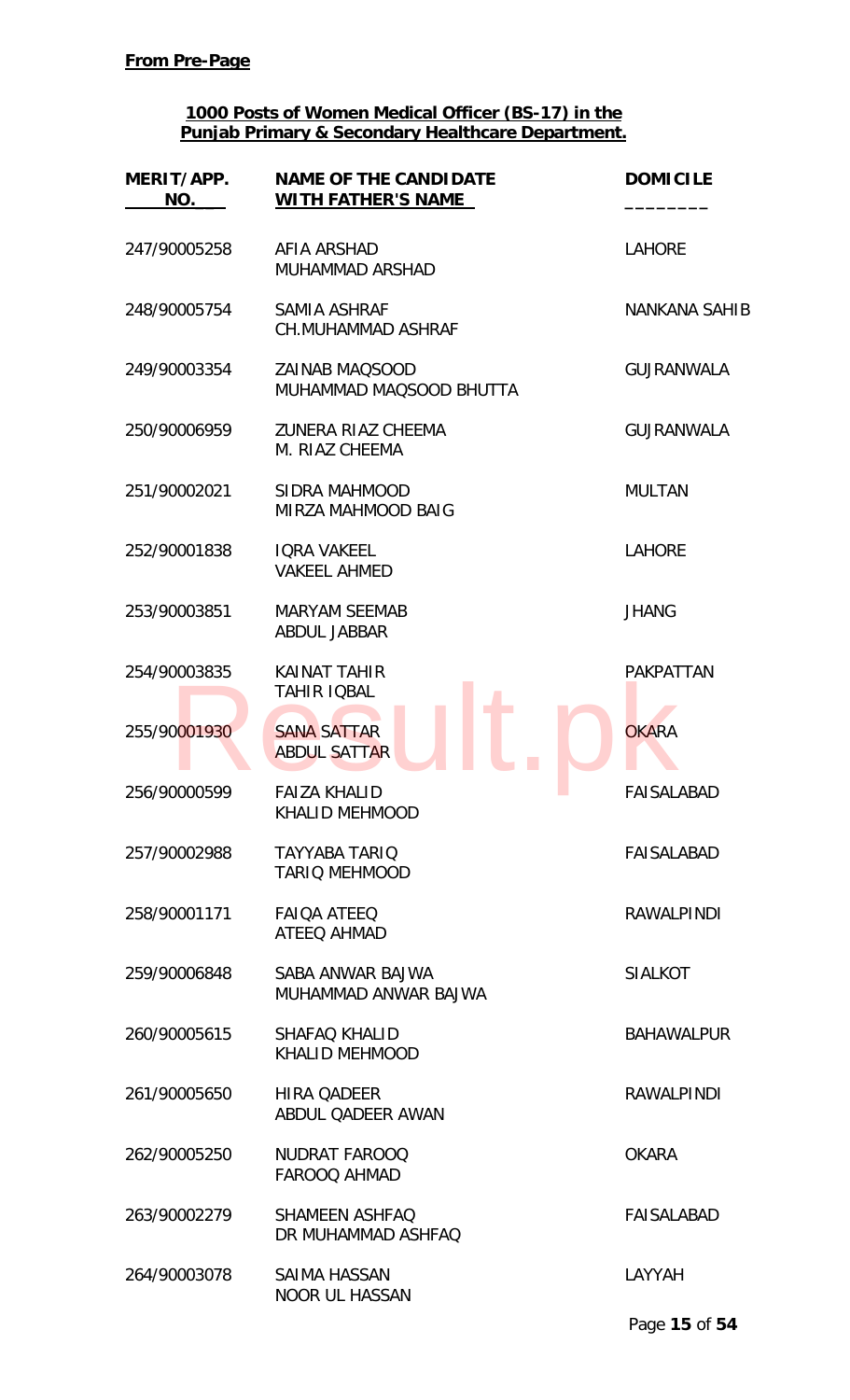| MERIT/APP.<br><b>NO.</b> | <b>NAME OF THE CANDIDATE</b><br><b>WITH FATHER'S NAME</b> | <b>DOMICILE</b>      |
|--------------------------|-----------------------------------------------------------|----------------------|
| 265/90006970             | <b>KANZA MALIK</b><br><b>MALIK SHAHZAD</b>                | <b>GUJRAT</b>        |
| 266/90006939             | <b>MARYAM IQBAL</b><br>MUHAMMAD IQBAL BADAR               | <b>LAHORE</b>        |
| 267/90003129             | <b>GHOZA CHAUDHERY</b><br><b>ABDUL RASHID</b>             | <b>LAHORE</b>        |
| 268/90006012             | <b>MAHUM BUSHRA TARIQ</b><br><b>TARIO BASHIR MIAN</b>     | <b>SARGODHA</b>      |
| 269/90001344             | SARWAT NAWAZ<br><b>HAQ NAWAZ</b>                          | D.G. KHAN            |
| 270/90003726             | AMRAT ZAHRA NAQVI<br><b>SYED SAJJAD HUSSAIN</b>           | <b>SHEIKHUPURA</b>   |
| 271/90003429             | <b>FAIZA BAJWA</b><br>MUSHTAQ AHMED BAJWA                 | <b>SIALKOT</b>       |
| 272/90005848             | NIMRA ZULFIQAR<br>RAO ZULFIQAR                            | <b>BAHAWAL NAGAR</b> |
| 273/90005437             | <b>ZAINAB HASSAN</b><br><b>ABID HASSAN</b>                | <b>SAHIWAL</b>       |
| 274/90005839             | RUKHSAR FATIMA<br><b>College</b><br><b>IMTIAZ YOUSAF</b>  | <b>SHEIKHUPURA</b>   |
| 275/90000029             | SUMAYYA SALEEM<br>MUHAMMAD SALEEM AKHTAR                  | <b>OKARA</b>         |
| 276/90002998             | SYEDA MARYAM SHAH<br>SYED RIZWAN MURTAZA                  | <b>BAHAWALPUR</b>    |
| 277/90002124             | SANA RIFFAT<br>RIFFAT HAYAT                               | <b>FAISALABAD</b>    |
| 278/90004696             | RAFIA ARSHAD<br>CHAUDHARY ARSHAD JAVAID                   | <b>SIALKOT</b>       |
| 279/90003148             | <b>SARA KHAN</b><br>MUHAMMAD ABDULLAH KHAN                | <b>MIANWALI</b>      |
| 280/90002508             | <b>MARIAM JAMIL</b><br>MUHAMMAD JAMIL ANJUM               | T.T. SINGH           |
| 281/90007001             | <b>HINA AMEEN</b><br><b>MUHAMMAD AMEEN</b>                | <b>KHANEWAL</b>      |
| 282/90000131             | <b>HINA FATIMA</b><br>MAQSOOD AHMED KHOSA                 | D.G. KHAN            |

Page **16** of **54**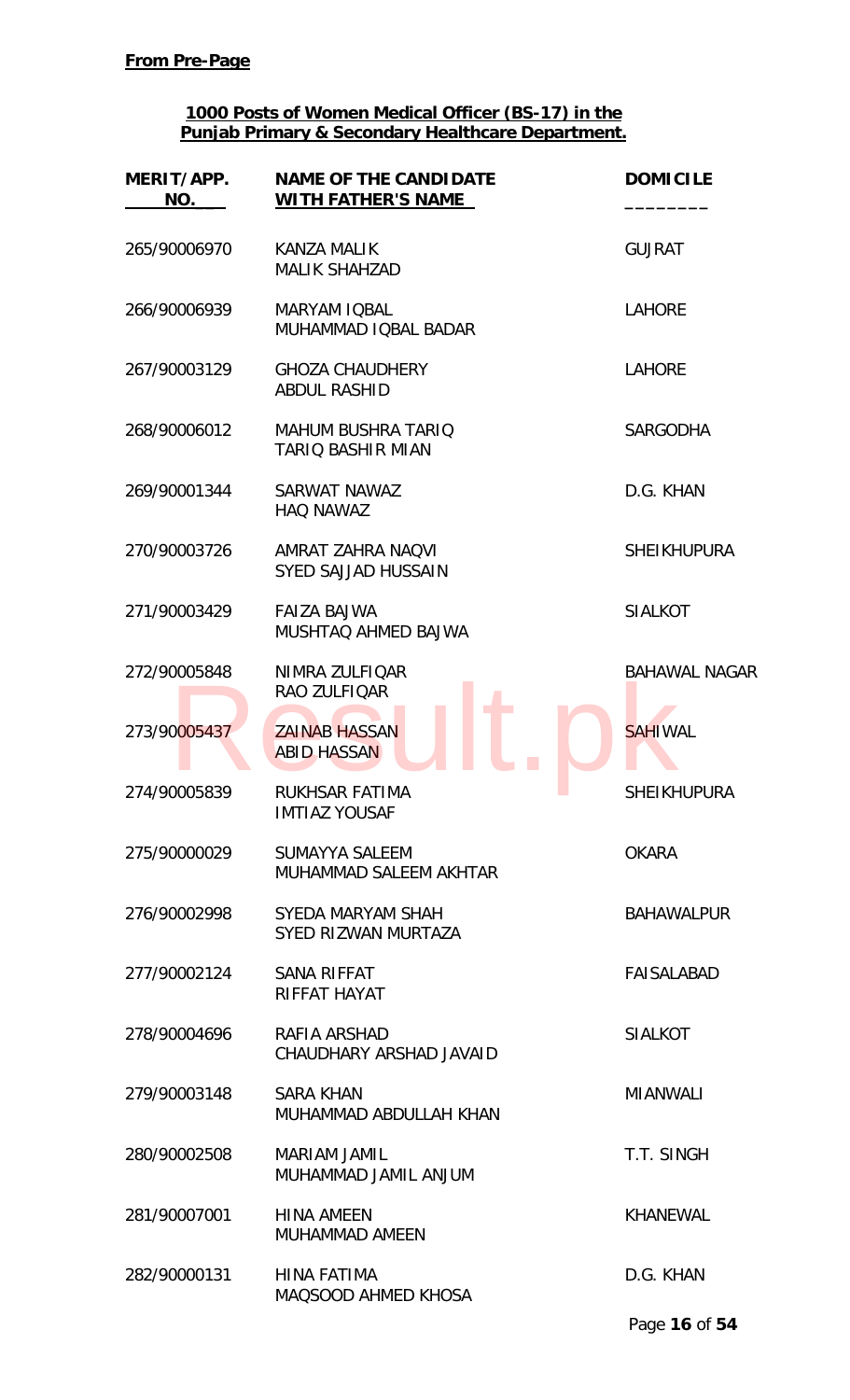| MERIT/APP.<br>NO. | <b>NAME OF THE CANDIDATE</b><br><b>WITH FATHER'S NAME</b> | <b>DOMICILE</b>                      |
|-------------------|-----------------------------------------------------------|--------------------------------------|
| 283/90002953      | <b>ABIDA QADIR</b><br><b>ABDUL QADIR</b>                  | D.G. KHAN                            |
| 284/90002253      | SADIA GHAFFAR<br><b>ABDUL GHAFFAR</b>                     | FAISALABAD                           |
| 285/90002425      | RIMSHA MASOUD<br>MASOUD AHMED CH.                         | R.Y. KHAN                            |
| 286/90001024      | <b>KIRAN ZAMAN</b><br><b>QAMAR UZ ZAMAN</b>               | <b>SARGODHA</b>                      |
| 287/90000142      | ARUSA IJAZ<br><b>IJAZ HUSSAIN</b>                         | <b>OKARA</b>                         |
| 288/90003491      | <b>TAYYBA ASHRAF</b><br><b>MUHAMMAD ASHRAF</b>            | <b>FAISALABAD</b>                    |
| 289/90001603      | HAFIZA NAMRA CHAUDHARY<br>ABDUL HAMID KHALID              | <b>KASUR</b>                         |
| 290/90003797      | ZAINAB IQBAL<br>MUHAMMAD IQBAL KHAN                       | D.G. KHAN                            |
| 291/90005514      | <b>AMIMA USMAN</b><br><b>MUHAMMAD USMAN</b>               | <b>LAHORE</b>                        |
| 292/90003577      | AYESHA SADDIQA<br>MUHAMMAD YOUSAF                         | <b>FAISALABAD</b><br><b>Contract</b> |
| 293/90006919      | <b>SHAHAR BANO</b><br><b>SHOUKAT ALI</b>                  | <b>LAHORE</b>                        |
| 294/90002481      | <b>SANA SATTAR</b><br><b>ABDUL SATTAR</b>                 | D.G. KHAN                            |
| 295/90002268      | AYESHA AFZAL<br>MUHAMMAD AFZAL                            | <b>LAHORE</b>                        |
| 296/90002509      | SAIRA TASAWAR<br><b>TASAWAR AHMED</b>                     | <b>BAHAWAL NAGAR</b>                 |
| 297/90006805      | <b>ILSA MARYAM</b><br><b>FAIZ RASOOL</b>                  | D.G. KHAN                            |
| 298/90001749      | SIDRA KHALID<br>MUHAMMAD SAJJAD KHALID                    | <b>MULTAN</b>                        |
| 299/90000851      | <b>MISBAH MUSHTAQ</b><br>MUHAMMAD MUSHTAQ                 | <b>MULTAN</b>                        |
| 300/90000445      | <b>NAGEEN JAVAID</b><br><b>JAVAID AHMED SHAFQAT</b>       | <b>SHEIKHUPURA</b>                   |
|                   |                                                           | Page 17 of 54                        |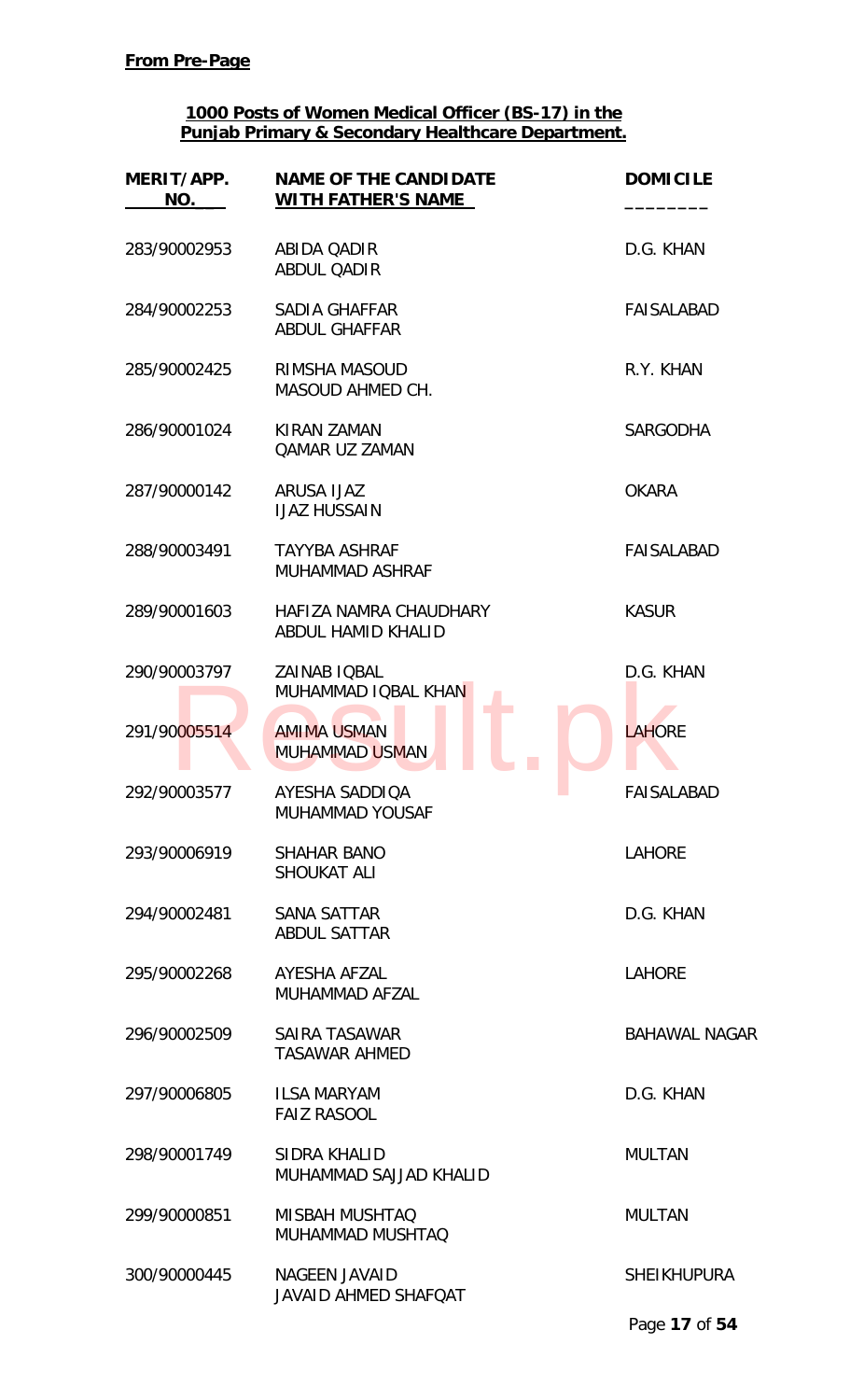| MERIT/APP.<br>NO. | <b>NAME OF THE CANDIDATE</b><br><b>WITH FATHER'S NAME</b> | <b>DOMICILE</b>   |
|-------------------|-----------------------------------------------------------|-------------------|
| 301/90004534      | <b>ASIMA AYUB</b><br><b>AYUB ALI</b>                      | <b>LAHORE</b>     |
| 302/90004438      | <b>TAYYABA KHADIM</b><br><b>KHADIM ALI</b>                | <b>LAHORE</b>     |
| 303/90006079      | <b>HAMNA ARIF</b><br>MUHAMMAD ARIF CHAUDARY               | <b>LAHORE</b>     |
| 304/90003722      | SIDRA AHSAN SHAH<br>LT COL SM AHSAN SHAH RETD             | <b>GUJRANWALA</b> |
| 305/90002715      | AMMARA MURTAZA<br><b>GHULAM MURTAZA</b>                   | <b>SAHIWAL</b>    |
| 306/90006171      | <b>NOSHEEN ABBAS</b><br><b>MIAN GHULAM ABBAS</b>          | LAYYAH            |
| 307/90003621      | <b>ASMA SHAHEEN</b><br>RAO ZULFIQAR ALI                   | <b>MULTAN</b>     |
| 308/90002230      | <b>WAFA WAJID</b><br><b>WAJID ALI</b>                     | D.G. KHAN         |
| 309/90000919      | <b>ANAM NAZ</b><br><b>AMJAD ALI KHAN</b>                  | <b>ATTOCK</b>     |
| 310/90002219      | <b>SAIRISH GUL</b><br><b>GHULAM ABBAS KHAN</b>            | LAYYAH            |
| 311/90003935      | <b>SANA</b><br><b>TANVEER HASSAN</b>                      | R.Y. KHAN         |
| 312/90000996      | <b>MAHA SAHER</b><br>MUHAMMAD ASGHAR MALIK                | <b>MULTAN</b>     |
| 313/90006782      | <b>RUBAR HAIDER JAFRI</b><br><b>SYED SALEEM HAIDER</b>    | <b>LAHORE</b>     |
| 314/90001204      | RABEEA HASAN<br>MUHAMMAD NASEEM HASAN KHAN                | <b>BHAKKAR</b>    |
| 315/90001588      | <b>ARJUMAND BANO</b><br><b>MALIK MUHAMMAD ASLAM</b>       | LAYYAH            |
| 316/90007124      | <b>IRAM RANA</b><br><b>MOHAMMAD ASLAM PERVEZ</b>          | <b>LAHORE</b>     |
| 317/90002864      | <b>AISHA NAVEED</b><br>SHEKH MUHAMMAD NAVEED              | M. GARH           |
| 318/90005377      | <b>SAIRA MAJEED</b><br>RANA ABDUL MAJEED                  | FAISALABAD        |
|                   |                                                           | Page 18 of 54     |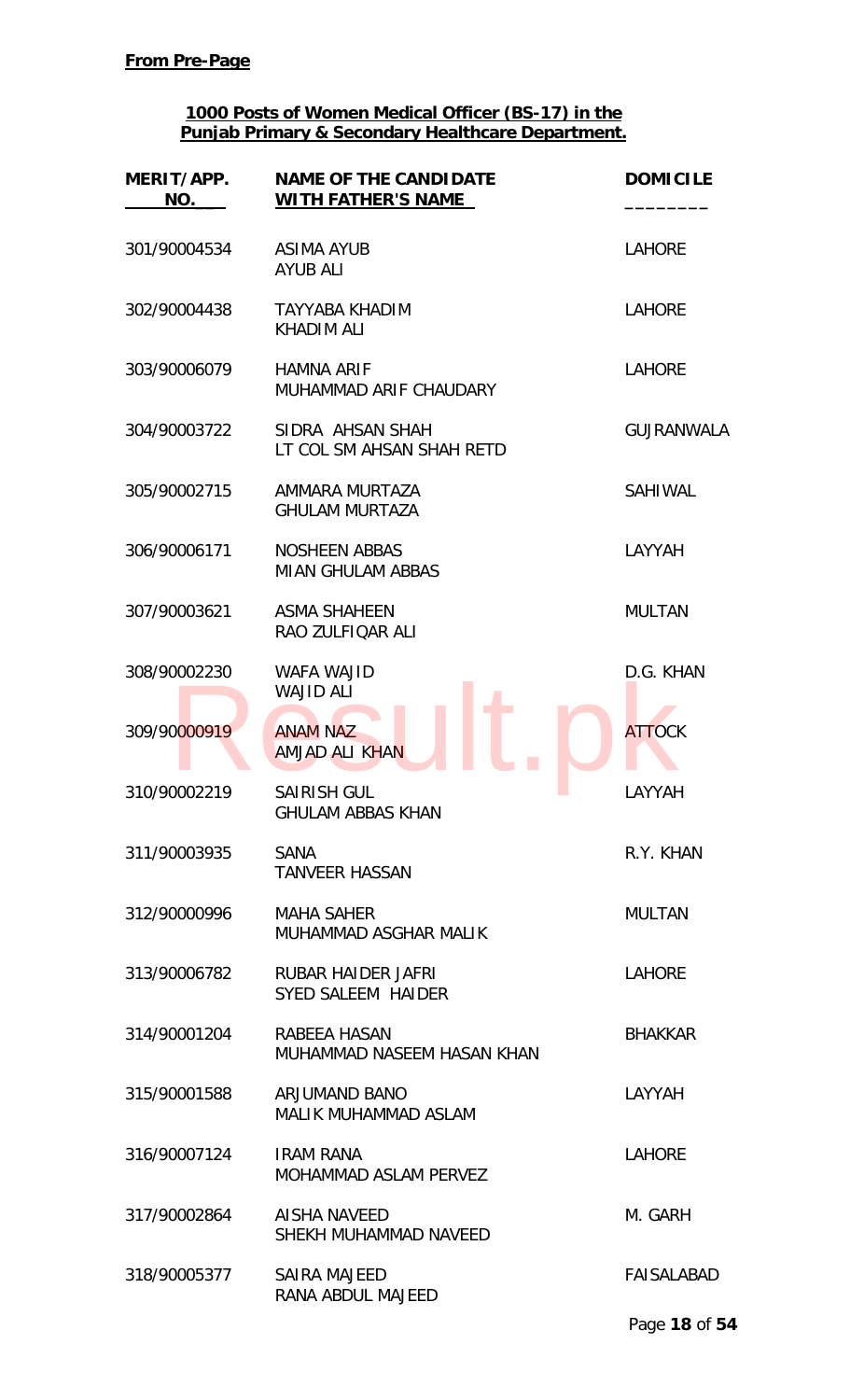| MERIT/APP.<br>NO. | <b>NAME OF THE CANDIDATE</b><br><b>WITH FATHER'S NAME</b> | <b>DOMICILE</b>      |
|-------------------|-----------------------------------------------------------|----------------------|
| 319/90005975      | SANA IQBAL<br><b>IQBAL HUSSAIN</b>                        | T.T. SINGH           |
| 320/90004402      | <b>SOBIA AHMAD</b><br><b>AHMAD BAKHSH</b>                 | <b>RAJANPUR</b>      |
| 321/90001984      | <b>ZARYAB ALI</b><br><b>IMTIAZ ALI</b>                    | <b>LAHORE</b>        |
| 322/90003490      | <b>SARA BATOOL</b><br><b>MUMTAZ HUSSAIN SHAH</b>          | <b>JHANG</b>         |
| 323/90000204      | AYESHA HASSAN<br>ANWAR UL HASSAN                          | <b>RAWALPINDI</b>    |
| 324/90001826      | <b>SANA ABBASI</b><br>SAHIBZADA HAROON-UR-RASHEED ABBASI  | <b>BAHAWALPUR</b>    |
| 325/90006516      | PASHMA FAROOQ<br><b>ABDUL FAROOQ</b>                      | M.B.DIN              |
| 326/90000623      | SABAHAT RAFIQUE<br><b>MUHAMMAD RAFIQUE</b>                | <b>LAHORE</b>        |
| 327/90002742      | <b>RAFIA SANA</b><br><b>HAFIZ SANA ULLAH</b>              | <b>FAISALABAD</b>    |
| 328/90002122      | <b>AYEEZA KANWAL</b><br>a a<br><b>ABDUL AZIZ</b>          | JHANG                |
| 329/90000795      | <b>NEHA NADEEM</b><br><b>MUHAMMAD NADEEM</b>              | <b>RAWALPINDI</b>    |
| 330/90003442      | <b>SANA ASHRAF</b><br>MUHAMMAD ASHRAF                     | <b>VEHARI</b>        |
| 331/90006948      | <b>ASMA KIRAN</b><br>MUHAMMAD ILYAS HAIDER                | <b>BAHAWAL NAGAR</b> |
| 332/90007206      | <b>SAHAR BANO</b><br><b>MUHAMMAD ARSHAD</b>               | <b>LAHORE</b>        |
| 333/90006721      | <b>HADIOA JAVED</b><br>MUHAMMAD KHALID JAVED              | <b>FAISALABAD</b>    |
| 334/90002401      | <b>MUNEEBA SHERAZ</b><br><b>SHERAZ BABAR</b>              | <b>GUJRANWALA</b>    |
| 335/90004661      | <b>JAVARIA LATIF</b><br>MUHAMMAD LATIF                    | <b>FAISALABAD</b>    |
| 336/90004634      | SHAMAILA MUSHTAQ<br><b>MUSHTAQ AHMED</b>                  | <b>KASUR</b>         |
|                   |                                                           | Page 19 of 54        |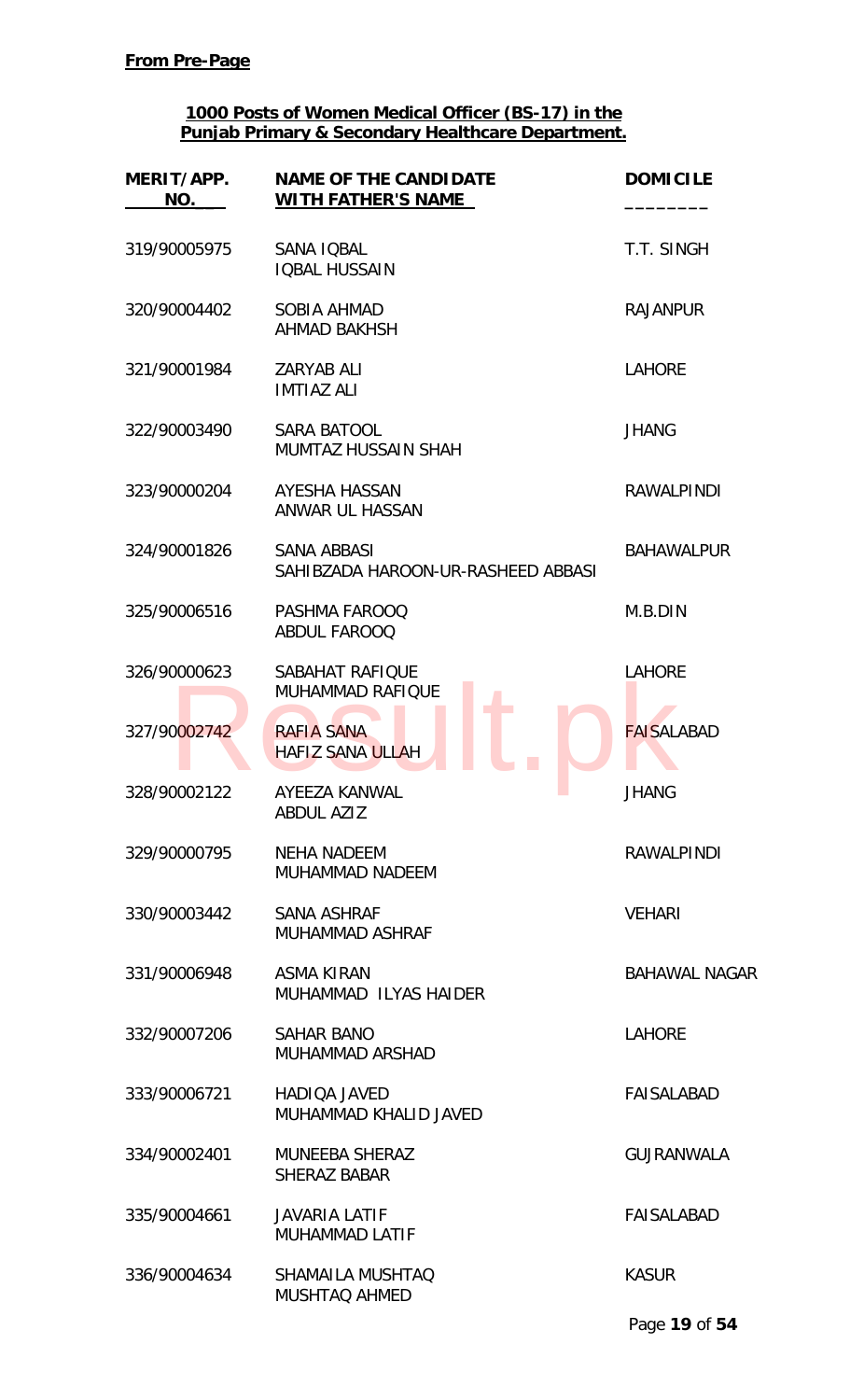| MERIT/APP.<br>NO. | <b>NAME OF THE CANDIDATE</b><br><b>WITH FATHER'S NAME</b> | <b>DOMICILE</b>   |
|-------------------|-----------------------------------------------------------|-------------------|
| 337/90000972      | <b>TAYYABA NAZIR</b><br><b>NAZIR AHMED</b>                | <b>RAWALPINDI</b> |
| 338/90002267      | HIFZA RAZZAO CHEEMA<br>ABDUL RAZZAQ CHEEMA                | <b>GUJRANWALA</b> |
| 339/90000685      | ATIQA USMAN<br><b>USMAN UL HAQ</b>                        | <b>LAHORE</b>     |
| 340/90000274      | ALJASIA KALSOOM<br><b>GHULAM MUSTAFA</b>                  | <b>FAISALABAD</b> |
| 341/90002573      | SADIA RASOOL<br><b>FAYYAZ RASOOL</b>                      | <b>LAHORE</b>     |
| 342/90003789      | <b>NAIN TARA</b><br>MUHAMMAD IQBAL SHAHID                 | <b>PAKPATTAN</b>  |
| 343/90002258      | SHAHER BANO FATIMA<br>ATHAR ALI NIZAMI                    | <b>BAHAWALPUR</b> |
| 344/90004210      | <b>HINA TAHIR</b><br><b>TAHIR YOUSAF</b>                  | <b>LAHORE</b>     |
| 345/90000671      | <b>AYESHA SAJID</b><br><b>SAJID ATTA ULLAH</b>            | <b>GUJRANWALA</b> |
| 346/90000528      | <b>IORA SAGHEER</b><br><b>MUHAMMAD SAGHEER</b>            | <b>LAHORE</b>     |
| 347/90003277      | LARIAB FATIMA<br><b>FAIZ MUHAMMMAD</b>                    | D.G. KHAN         |
| 348/90000140      | <b>ASMA BATOOL</b><br>AKHTAR HUSSAIN AKHTAR               | D.G. KHAN         |
| 349/90004445      | <b>MAHRUKH ILYAS</b><br><b>ILYAS HUSSAIN</b>              | <b>LAHORE</b>     |
| 350/90002391      | MISBAH REHMAN<br><b>ABDUL REHMAN</b>                      | D.G. KHAN         |
| 351/90000624      | KOMAL ASHFAQ<br><b>ASHFAQ AHMAD</b>                       | <b>MULTAN</b>     |
| 352/90001672      | <b>SHAZIA TAHIR</b><br><b>BASHIR AHMAD TAHIR</b>          | <b>MULTAN</b>     |
| 353/90005664      | <b>ERUM KHAN</b><br>MUHAMMAD AYUB KHAN                    | <b>RAWALPINDI</b> |
| 354/90007104      | SADIA RASOOL<br><b>GHULAM RASOOL</b>                      | LAYYAH            |
|                   |                                                           | Page 20 of 54     |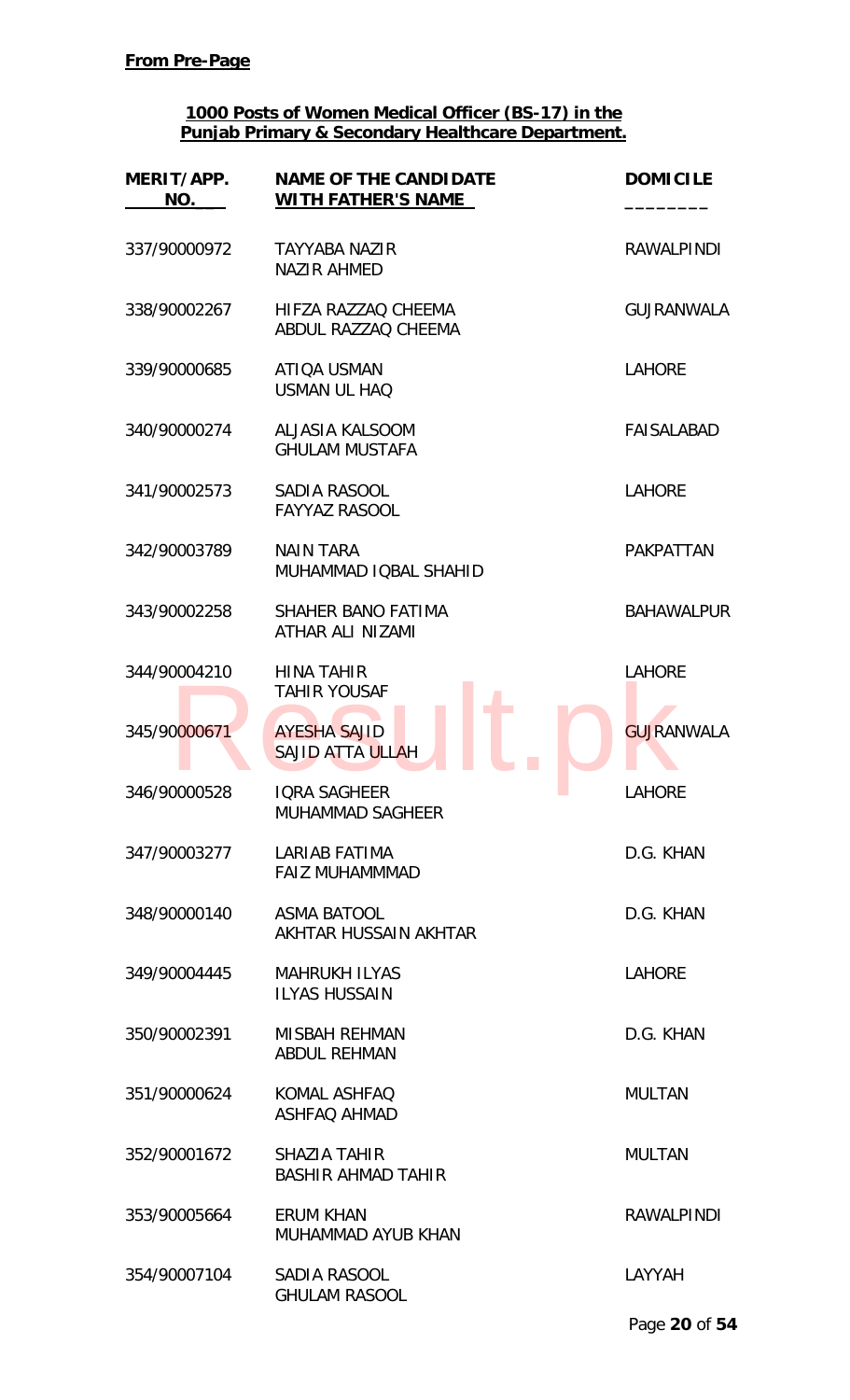| MERIT/APP.<br>NO. | <b>NAME OF THE CANDIDATE</b><br><b>WITH FATHER'S NAME</b> | <b>DOMICILE</b>   |
|-------------------|-----------------------------------------------------------|-------------------|
| 355/90005170      | <b>NAILA IRRAM</b><br>DR. IHSAN UL HAQ                    | D.G. KHAN         |
| 356/90005217      | AMATULLAH KHAIR<br>HAFIZ GHULAM HUSSAIN                   | <b>LAHORE</b>     |
| 357/90005223      | <b>SAIMA MAJEED</b><br><b>ABDUL MAJEED</b>                | <b>RAWALPINDI</b> |
| 358/90005823      | <b>MISBAH UMBREEN</b><br>RAJA ZAFFAR IQBAL                | <b>RAWALPINDI</b> |
| 359/90000630      | SHAGUFTA NAZAR<br><b>NAZAR HUSAIN</b>                     | M. GARH           |
| 360/90007162      | <b>NADIA BADAR</b><br><b>BADAR MUNIR</b>                  | <b>MULTAN</b>     |
| 361/90005463      | <b>FAIZA SALEEM</b><br>MUHAMMAD SALEEM TARIQ              | <b>LAHORE</b>     |
| 362/90001534      | <b>ERUM SAMREEN</b><br>MUHAMMAD HUSSAIN                   | M. GARH           |
| 363/90007365      | <b>SOOFIA NAEEM</b><br><b>MUHAMMAD NAEEM</b>              | <b>LAHORE</b>     |
| 364/90004149      | <b>ALIA RUBAB</b><br>MUHAMMMAD HAYAT RAZA                 | <b>BAHAWALPUR</b> |
| 365/90002153      | NADIA INAM<br>SHEIKH INAM QURESHI                         | M. GARH           |
| 366/90002329      | ASMA NAWAZ<br>MUHAMMAD GHAREEB NAWAZ                      | <b>LAHORE</b>     |
| 367/90005144      | SABAHAT WAHEED<br><b>WAHEED AKBAR</b>                     | <b>GUJRAT</b>     |
| 368/90005551      | AQSA ZAMIR<br>ZAMIR UD DIN                                | <b>RAWALPINDI</b> |
| 369/90007041      | <b>VERDAH AZAM</b><br><b>TARIQ AZAM</b>                   | FAISALABAD        |
| 370/90002776      | HIRA SADAQAT<br><b>CH-SADAQAT ALI</b>                     | <b>LAHORE</b>     |
| 371/90007399      | <b>AFSHEEN ABID</b><br><b>ABID HUSSAIN</b>                | <b>FAISALABAD</b> |
| 372/90001640      | RABBIYA GHAFOOR<br><b>ABDUL GHAFOOR</b>                   | <b>GUJRAT</b>     |
|                   |                                                           | Page 21 of 54     |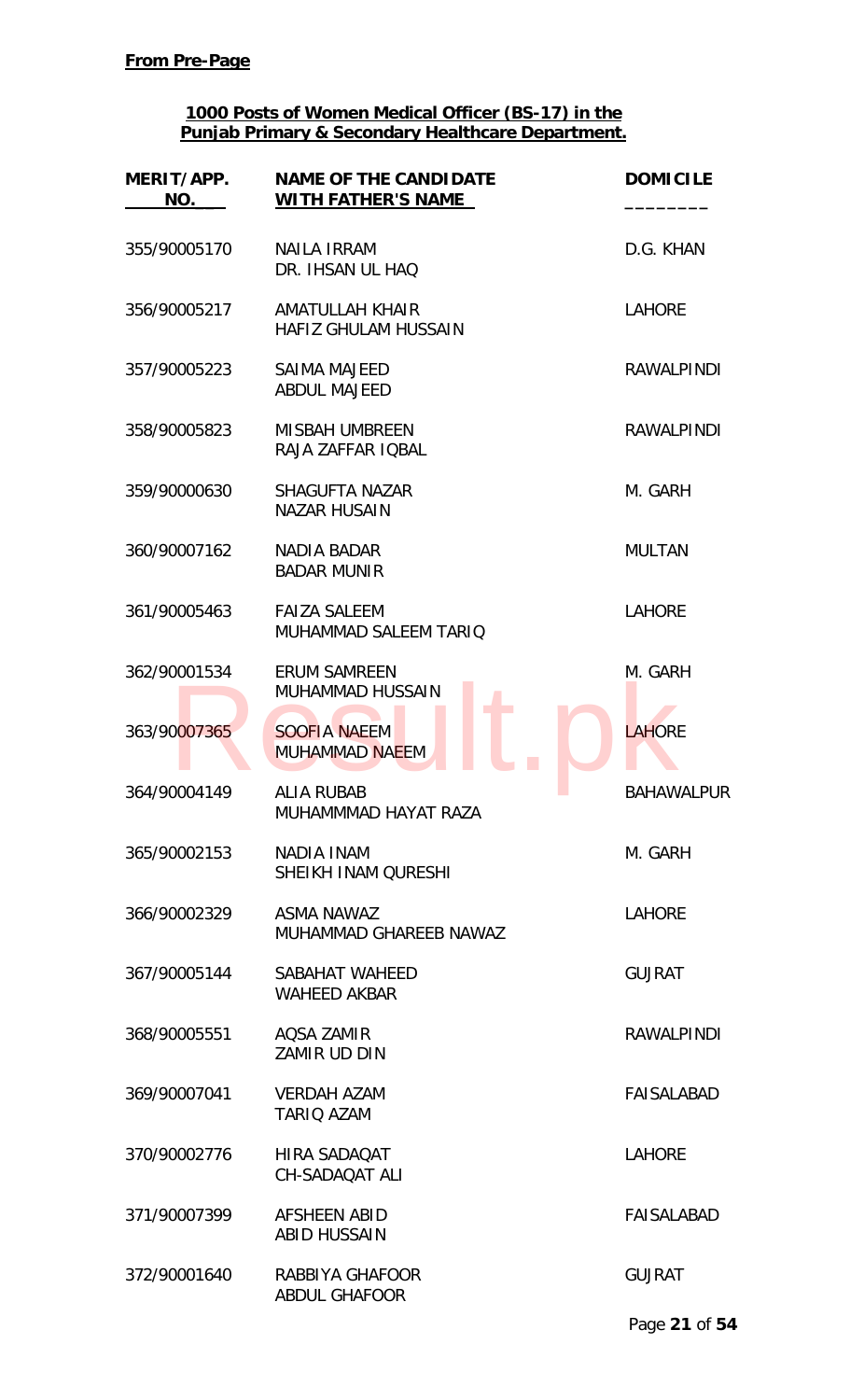| MERIT/APP.<br>NO. | <b>NAME OF THE CANDIDATE</b><br><b>WITH FATHER'S NAME</b> | <b>DOMICILE</b>   |
|-------------------|-----------------------------------------------------------|-------------------|
| 373/90004065      | ARIFA ASLAM<br>MUHAMMAD ASLAM                             | T.T. SINGH        |
| 374/90004073      | MUIZZA AYUB<br><b>MUHAMMAD AYUB</b>                       | FAISALABAD        |
| 375/90000379      | NAYYAB ASLAM<br>MUHAMMAD ASLAM                            | <b>GUJRANWALA</b> |
| 376/90006735      | <b>FATIMA KHALIL</b><br><b>KHALIL AHMAD</b>               | <b>LAHORE</b>     |
| 377/90006949      | <b>FARAH HANIF</b><br>SAYAD MUHAMMAD HANIF                | <b>FAISALABAD</b> |
| 378/90004113      | AROOSH MUSHTAQ<br>MUSHTAQ AHMED AZMI                      | R.Y. KHAN         |
| 379/90006733      | AMINA WAHEED<br><b>WAHEED UL QAISAR</b>                   | <b>GUJRANWALA</b> |
| 380/90001100      | <b>LUBNA MUNIR</b><br>ABDUL MUNIR ANWAR                   | D.G. KHAN         |
| 381/90007156      | <b>KHADEEJA SAFDAR</b><br><b>SAFDAR ALI</b>               | <b>T.T. SINGH</b> |
| 382/90002092      | <b>AZKA MUMTAZ</b><br>$\sim$<br><b>MUMTAZ AHMED</b>       | R.Y. KHAN         |
| 383/90004412      | <b>SAMRA KHAN</b><br>ABDUL RAZZAQ BHATTI                  | <b>OKARA</b>      |
| 384/90000864      | <b>FAIZA ARSHAD</b><br>DR MUHAMMAD ARSHAD                 | FAISALABAD        |
| 385/90000499      | <b>ZUBY TUFAIL</b><br><b>MUHAMMAD TUFAIL</b>              | <b>SIALKOT</b>    |
| 386/90000690      | <b>SHAMSA KANWAL</b><br>MUHAMMAD SARWAR KHAN              | <b>LAHORE</b>     |
| 387/90005465      | RAFIA JAVED<br><b>MIAN JAVED</b>                          | <b>SIALKOT</b>    |
| 388/90000645      | <b>MASHAHEEN TARIO</b><br><b>MUHAMMAD TARIQ</b>           | LAYYAH            |
| 389/90002709      | <b>IRAM BASHARAT</b><br><b>BASHARAT HUSSAIN</b>           | <b>FAISALABAD</b> |
| 390/90006655      | SADIA AHSAAN<br><b>AHSAAN ULLAH</b>                       | <b>SIALKOT</b>    |
|                   |                                                           | Page 22 of 54     |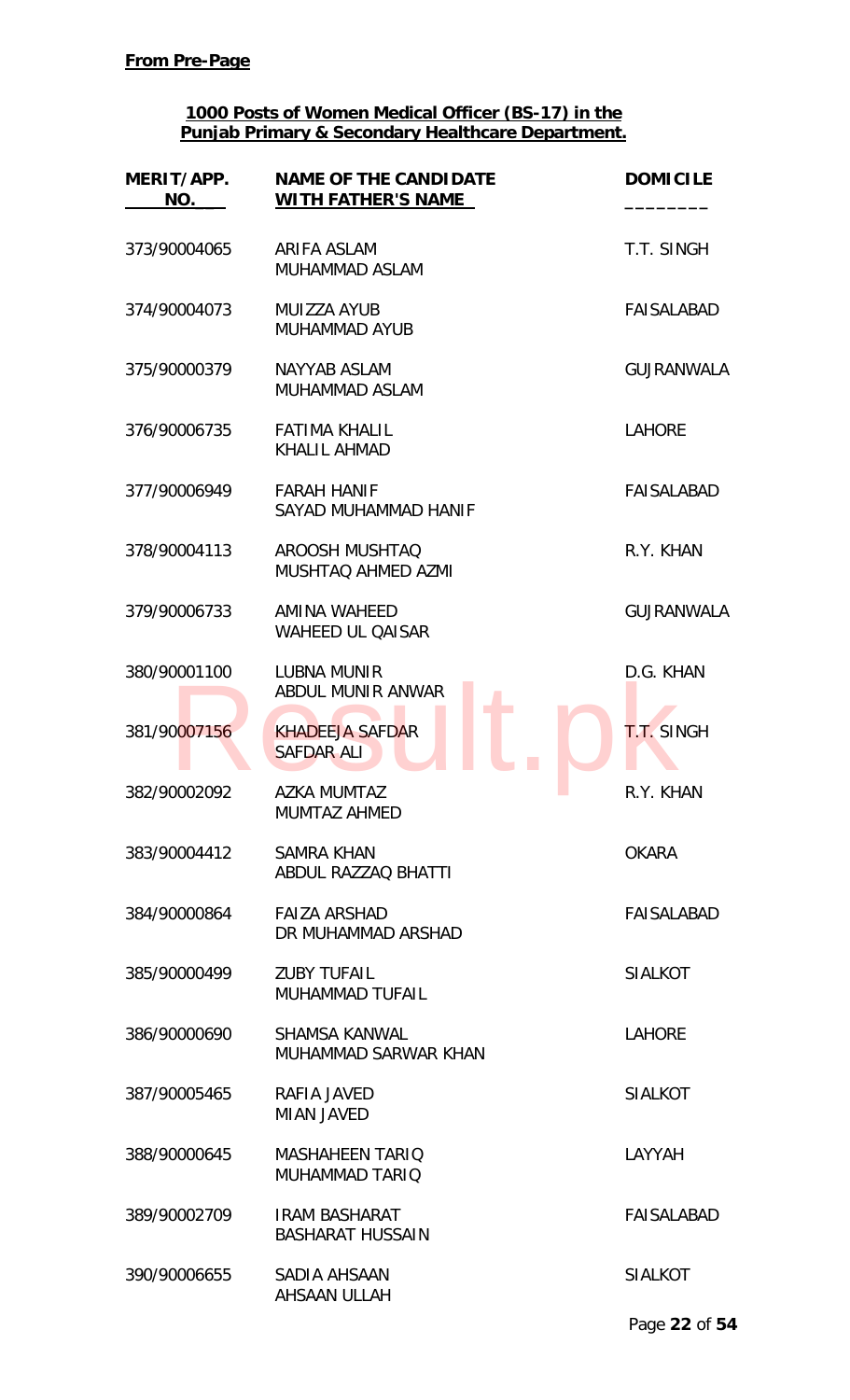| MERIT/APP.<br>NO. | <b>NAME OF THE CANDIDATE</b><br><b>WITH FATHER'S NAME</b>   | <b>DOMICILE</b>      |
|-------------------|-------------------------------------------------------------|----------------------|
| 391/90002002      | <b>FARWA AYUB</b><br>DR MUHAMMAD AYUB                       | <b>KHUSHAB</b>       |
| 392/90003185      | <b>MUSARAT SHAHEEN</b><br>MUHAMMAD ASLAM                    | <b>JHANG</b>         |
| 393/90002345      | <b>SONIA RIAZ</b><br><b>RIAZ HUSSAIN</b>                    | LAYYAH               |
| 394/90001741      | AYESHA FARMAN<br><b>FARMAN SHAH</b>                         | <b>JHANG</b>         |
| 395/90003449      | KAINAT ARSHAD<br><b>ARSHAD SHIEKH</b>                       | <b>LAHORE</b>        |
| 396/90007068      | HIRA SHIREEN MUHAMMAD<br>MUHAMMAD ASHIQ                     | <b>LAHORE</b>        |
| 397/90001142      | AYESHA SAMAN<br><b>NASARULLAH KHAN</b>                      | <b>MIANWALI</b>      |
| 398/90003729      | RABIA ZULFIQAR<br>ZULFIQAR ALI                              | <b>GUJRAT</b>        |
| 399/90000967      | <b>KOMAL RAZA</b><br><b>SALEEM RAZA</b>                     | <b>BAHAWAL NAGAR</b> |
| 400/90003183      | <b>IFRA SHAFIQUE</b><br>a a<br><b>SHAFIQUE AHMAD</b>        | <b>PAKPATTAN</b>     |
| 401/90006986      | <b>IQRA TAHIR</b><br><b>MUHAMMAD TAHIR</b>                  | <b>LAHORE</b>        |
| 402/90000882      | <b>TEHMEENA RAZZAQ</b><br>ABDUL-RAZZAQ                      | <b>VEHARI</b>        |
| 403/90004337      | AMMARA ASLAM KHAN<br>MUHAMMAD ASLAM KHAN                    | <b>MIANWALI</b>      |
| 404/90003826      | SYEDA WAFA ZEHRA HAMDANI<br>SYED SAJID HUSSAIN SHAH HAMDANI | <b>RAWALPINDI</b>    |
| 405/90004349      | <b>KHIZRA YOUNAS</b><br><b>MUHAMMAD YOUNAS</b>              | <b>FAISALABAD</b>    |
| 406/90001871      | <b>FARIHA FAZAL</b><br>SYED FAZAL AHMAD SHAH                | D.G. KHAN            |
| 407/90000108      | KINZA REHMAN<br>FAIZ UR REHMAN ARSHAD                       | <b>RAWALPINDI</b>    |
| 408/90000522      | MARRIAM NAWAZ<br><b>HAQ NAWAZ KHAN</b>                      | <b>LAHORE</b>        |
|                   |                                                             | Page 23 of 54        |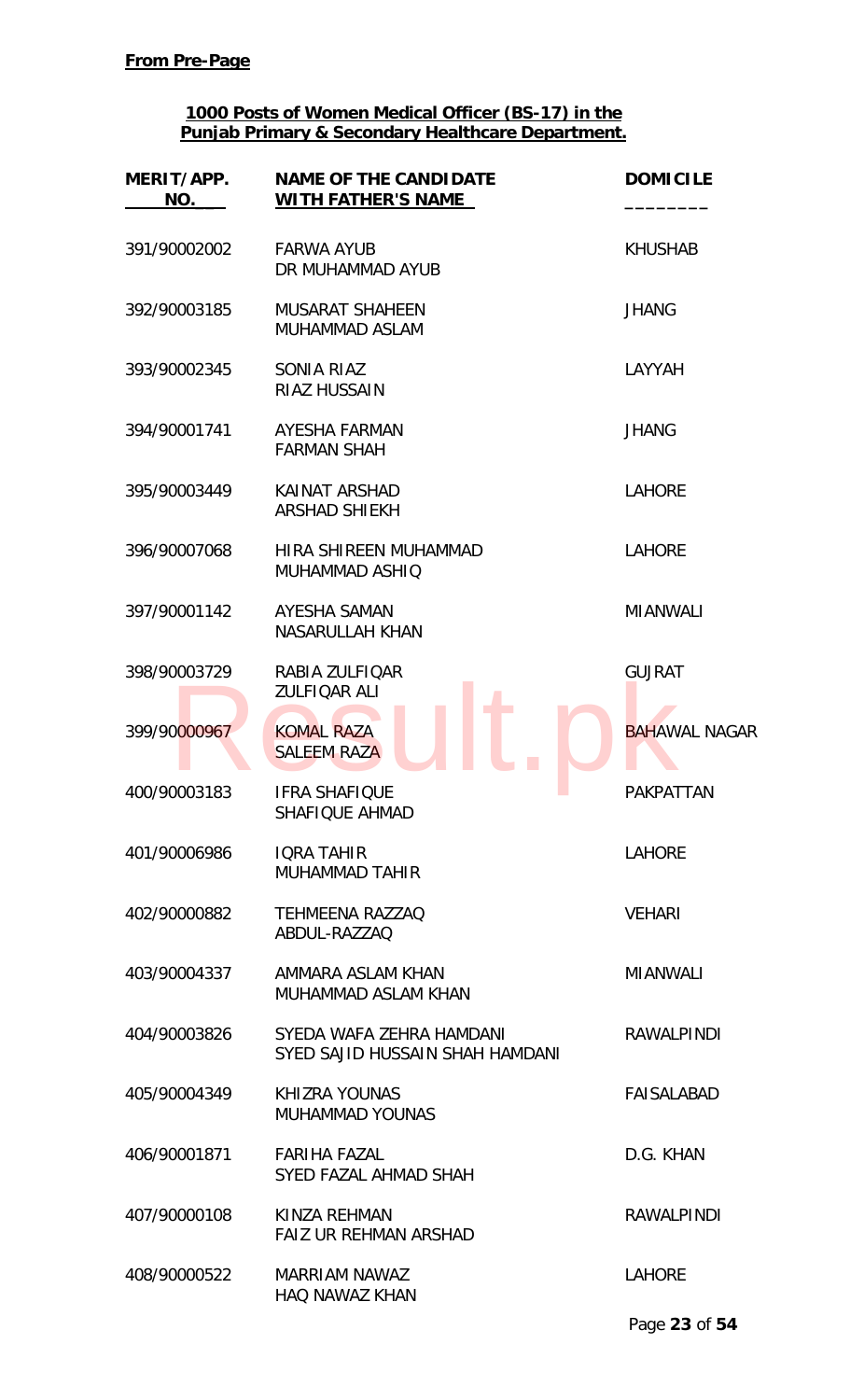| MERIT/APP.<br>NO. | <b>NAME OF THE CANDIDATE</b><br><b>WITH FATHER'S NAME</b> | <b>DOMICILE</b>      |
|-------------------|-----------------------------------------------------------|----------------------|
| 409/90003836      | <b>BISMA ASHFAQ</b><br>CH ASHFAQ AHMED                    | <b>NANKANA SAHIB</b> |
| 410/90002397      | <b>SAMIA JAVEED</b><br><b>QARI MUHAMMAD JAVEED IQBAL</b>  | <b>LAHORE</b>        |
| 411/90003416      | <b>MISHAL SALEEM</b><br><b>SALEEM AKHTAR</b>              | <b>RAWALPINDI</b>    |
| 412/90000546      | SADAF GUL<br><b>GHULAM HUSSAIN</b>                        | <b>BHAKKAR</b>       |
| 413/90006726      | NIMRA KAYANI<br>AMJAD YAQOOB KAYANI                       | <b>SAHIWAL</b>       |
| 414/90000800      | <b>QURAT UL AIN</b><br>MUHAMMAD AMIN                      | <b>OKARA</b>         |
| 415/90000875      | <b>ZULAIKHA AYUB</b><br><b>MUHAMMAD AYUB</b>              | <b>SIALKOT</b>       |
| 416/90005315      | <b>HAFIZA MAH RUKH IQBAL</b><br>MUHAMMAD IQBAL            | <b>LAHORE</b>        |
| 417/90005316      | <b>TAYYABA ASLAM</b><br><b>MUHAMMAD ASLAM</b>             | <b>LAHORE</b>        |
| 418/90002374      | <b>ZENAB FAROOQ</b><br><b>MUHAMMAD FAROOQ</b>             | <b>SIALKOT</b>       |
| 419/90003844      | AROOSA KANWAL<br><b>SAJID MEHMOOD</b>                     | CHAKWAL              |
| 420/90000802      | <b>KHANSA KHALIL</b><br>MUHAMMAD KHALIL                   | <b>JEHLUM</b>        |
| 421/90002080      | ANIQA GULFAM<br>MUHAMMAD GULFAM QURESHI                   | <b>MULTAN</b>        |
| 422/90001137      | SHEEZA FIAZ<br><b>FIAZ AHMAD</b>                          | R.Y. KHAN            |
| 423/90003238      | <b>MARINA KHAN</b><br>SAJJAD MUHAMMAD KHAN                | <b>MIANWALI</b>      |
| 424/90005239      | HAFIZA FARAH DEEBA<br>MIRZA KHALID MASOOD ASGHAR          | SAHIWAL              |
| 425/90001157      | <b>ATTIA BTOOL</b><br><b>MANZOOR HUSSAIN</b>              | M. GARH              |
| 426/90007269      | KIRAN RAMZAN<br><b>MUHAMMAD RAMZAN</b>                    | <b>FAISALABAD</b>    |
|                   |                                                           | Page 24 of 54        |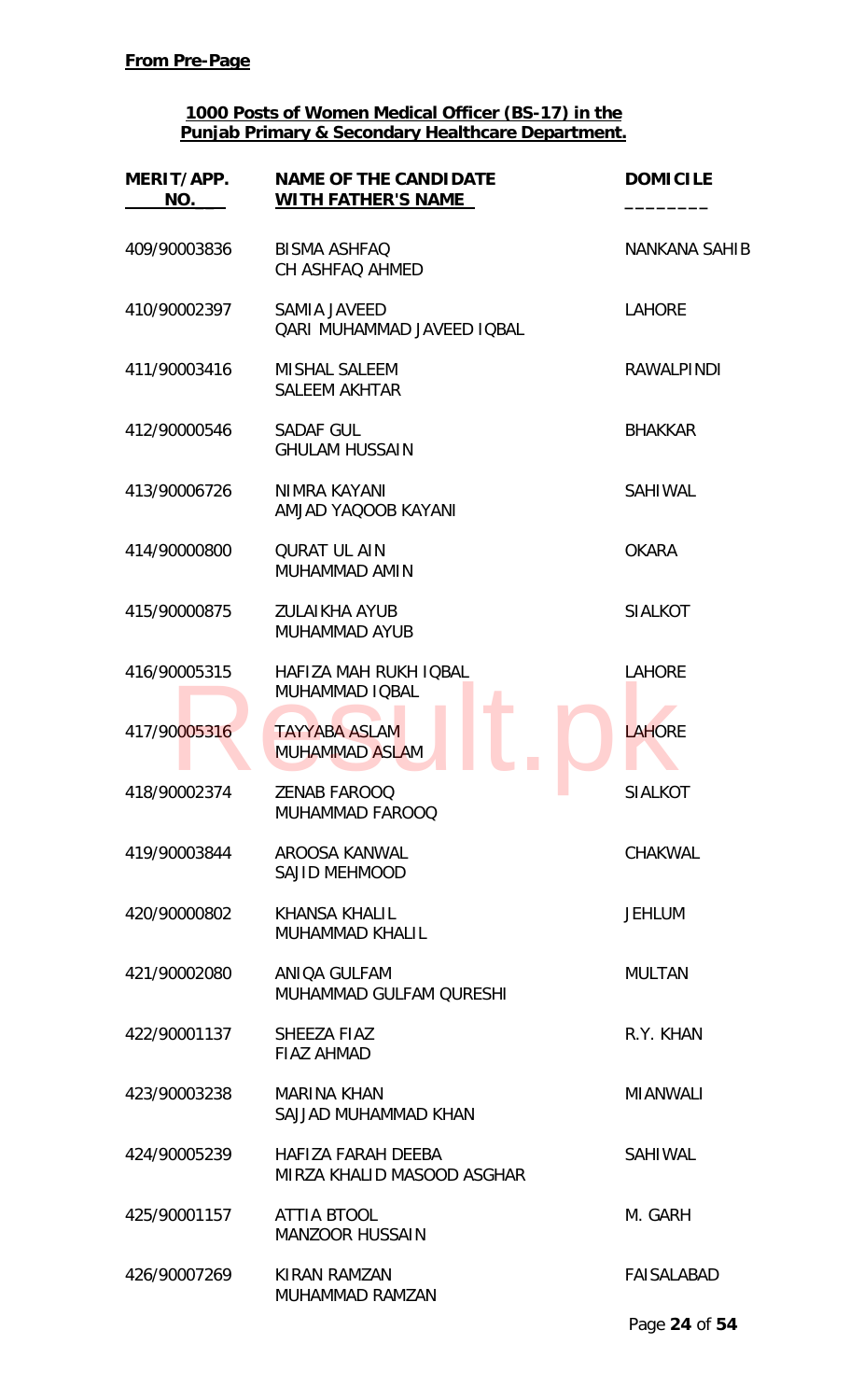| MERIT/APP.<br>NO. | <b>NAME OF THE CANDIDATE</b><br><b>WITH FATHER'S NAME</b> | <b>DOMICILE</b>      |
|-------------------|-----------------------------------------------------------|----------------------|
| 427/90002154      | AMMARA MEHMOOD<br>KHALID MEHMOOD SHAHID                   | <b>FAISALABAD</b>    |
| 428/90000928      | <b>HIRA AKHTAR</b><br>MUHAMMAD PERVAIZ AKHTAR             | R.Y. KHAN            |
| 429/90000629      | <b>MARIA RAZZAQ</b><br>ABD UR RAZZAQ                      | <b>BAHAWAL NAGAR</b> |
| 430/90003200      | <b>MAHWISH NOOR UL HAQ</b><br>NOOR UL HAQ                 | <b>FAISALABAD</b>    |
| 431/90000298      | <b>FERYAL QAISAR</b><br><b>QAISAR MEHMOOD</b>             | <b>MULTAN</b>        |
| 432/90004414      | <b>MANAIL KHAN</b><br><b>MUNIR AHMAD KHAN</b>             | <b>LAHORE</b>        |
| 433/90001841      | <b>ROMAN ABBAS</b><br><b>ABBAS HAIDER</b>                 | <b>SAHIWAL</b>       |
| 434/90004025      | FATIMA ZAHID BUTT<br>DR ZAHID PERVAIZ BUTT                | <b>GUJRANWALA</b>    |
| 435/90001788      | <b>SIMRA ZAINAB KHAN</b><br><b>ZAHID HASSAN KHAN</b>      | <b>MULTAN</b>        |
| 436/90002675      | <b>FARAH AZAM</b><br>MUHAMMAD AZAM                        | a a<br>LAHORE        |
| 437/90006568      | <b>FAWZIA SHAHID NAWAZ</b><br>MIR SHAHID NAWAZ            | <b>RAWALPINDI</b>    |
| 438/90000370      | <b>MOMINA SHAHZADI</b><br><b>FAIZ AHMED</b>               | <b>HAFIZABAD</b>     |
| 439/90001188      | SHEZA ASLAM<br>MUHAMMAD ASLAM                             | <b>OKARA</b>         |
| 440/90003322      | <b>MEHWISH EHTISHAM</b><br>S.M.EHTISHAM                   | <b>LAHORE</b>        |
| 441/90003485      | <b>HINA SIDDIQUE</b><br>M. MUHAMMAD SIDDIQUE              | <b>LODHRAN</b>       |
| 442/90006950      | UZMA NAWAZ<br>MUHAMMAD NAWAZ                              | M.B.DIN              |
| 443/90006748      | <b>MARIA NIAZ</b><br><b>NIAZ AHMED</b>                    | <b>OKARA</b>         |
| 444/90006980      | <b>NABILA HABIB</b><br><b>HABIBULLAH GURMANI</b>          | LAYYAH               |
|                   |                                                           | Page 25 of 54        |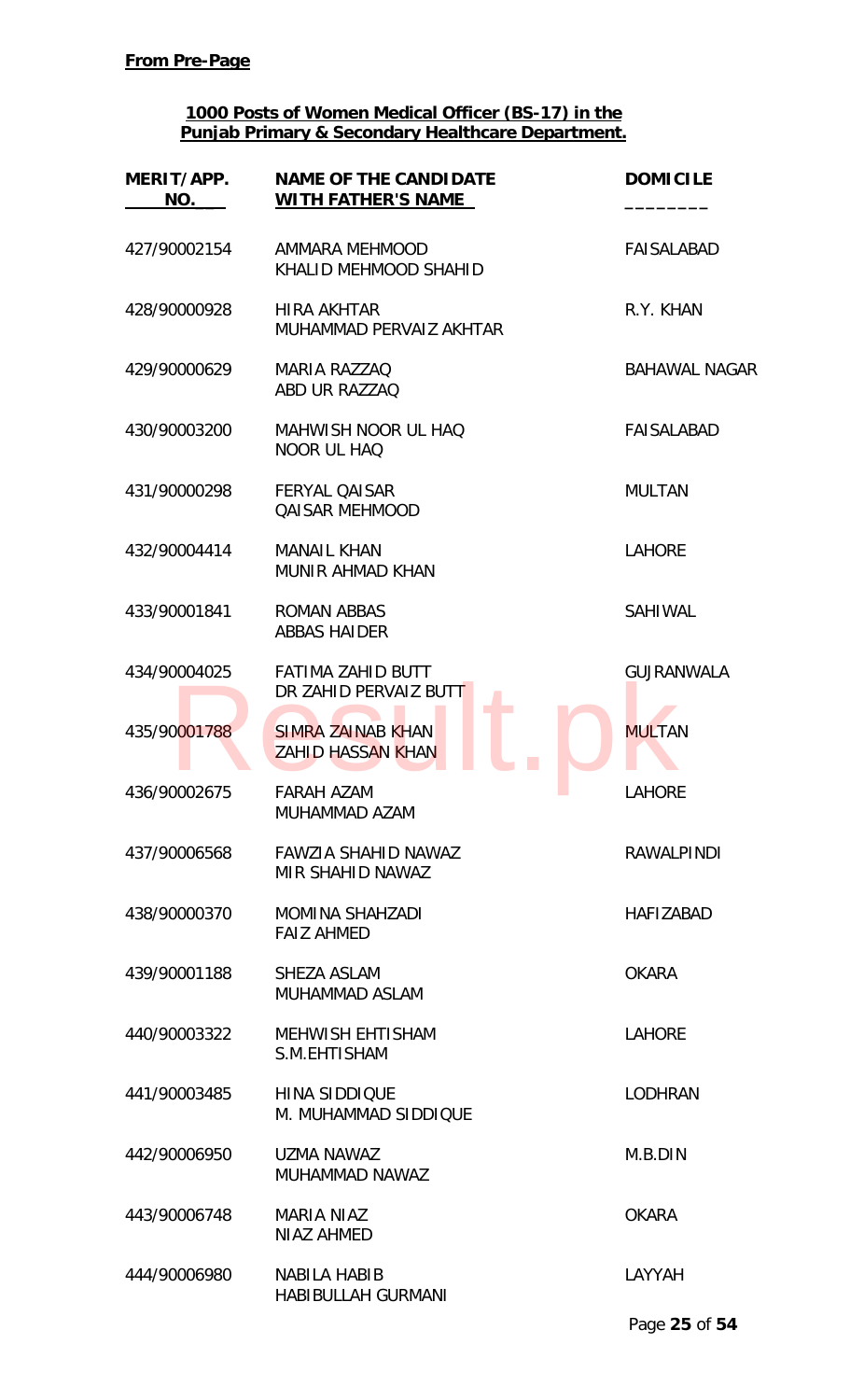| MERIT/APP.<br>NO. | <b>NAME OF THE CANDIDATE</b><br><b>WITH FATHER'S NAME</b> | <b>DOMICILE</b>      |
|-------------------|-----------------------------------------------------------|----------------------|
| 445/90005175      | HINA AYESHA<br><b>AMJAD HUSSAIN</b>                       | T.T. SINGH           |
| 446/90005683      | RABIA REHMAN NASIR<br><b>ABDUL REHMAN NASIR</b>           | D.G. KHAN            |
| 447/90006923      | <b>QURAT UL AIN</b><br><b>SYED RIAZ HUSSAIN</b>           | <b>LAHORE</b>        |
| 448/90005611      | SAIRA SHAMOON<br>MUHAMMAD SHAMOON RANA                    | <b>BAHAWAL NAGAR</b> |
| 449/90001678      | <b>AIMAN WAHID</b><br><b>ABDUL WAHID</b>                  | D.G. KHAN            |
| 450/90007275      | SIDRA IQBAL<br>SHEIKH PERVEZ IQBAL                        | <b>LAHORE</b>        |
| 451/90005367      | <b>FATIMA SALEEM</b><br>MUHAMMAD SALEEM RAZA              | <b>FAISALABAD</b>    |
| 452/90004026      | <b>QAMAR-UN-NISA</b><br>HAFIZ MUHAMMAD RAMZAN             | R.Y. KHAN            |
| 453/90006662      | <b>KANWAL SAEED</b><br>MUHAMMAD SAEED AKHTAR              | <b>KHANEWAL</b>      |
| 454/90005559      | <b>FATIMA IRFAN</b><br><b>MUHAMMAD IRFAN</b>              | <b>LAHORE</b>        |
| 455/90005556      | SUMARA WALAYAT<br>MUHAMMAD WALAYAT                        | <b>GUJRANWALA</b>    |
| 456/90006501      | <b>NAFEESA RAFIQUE</b><br><b>MUHAMMAD RAFIQUE</b>         | R.Y. KHAN            |
| 457/90003400      | AMBREEN ZAHRA<br><b>MANZOOR HUSSAIN</b>                   | LAYYAH               |
| 458/90007076      | SYEDA RIDA GHALIB<br>SYED MUHAMMAD GHALIB SAEED           | <b>RAWALPINDI</b>    |
| 459/90006090      | <b>ZARA GULL</b><br>CHOUDHARY MUHAMMAD SARWAR             | T.T. SINGH           |
| 460/90000640      | AEIMAN QAYYUM KHAN<br>ABDUL QAYYUM KHAN                   | <b>FAISALABAD</b>    |
| 461/90004076      | <b>SAMREEN ZAHRA</b><br><b>HASSAN MEHMOOD</b>             | <b>JHANG</b>         |
| 462/90001007      | NIDA NAMET<br><b>ZAFAR IOBAL</b>                          | <b>OKARA</b>         |
|                   |                                                           | Page 26 of 54        |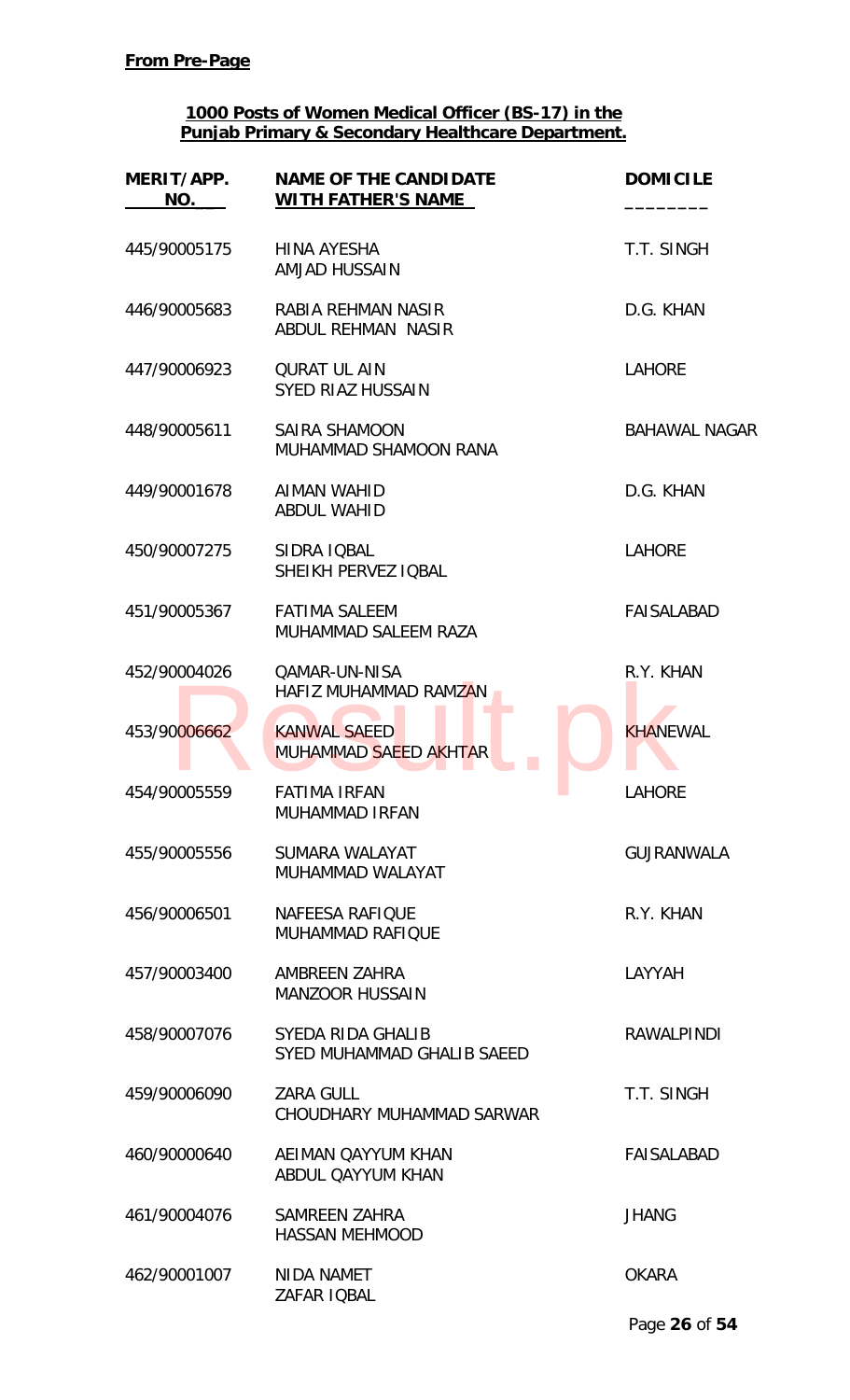| MERIT/APP.<br>NO. | <b>NAME OF THE CANDIDATE</b><br><b>WITH FATHER'S NAME</b> | <b>DOMICILE</b>   |
|-------------------|-----------------------------------------------------------|-------------------|
| 463/90007073      | <b>IQRA SHAKOOR</b><br>DR. MUHAMMAD SHAKOOR               | <b>FAISALABAD</b> |
| 464/90005191      | AMNA HAIDER<br><b>GHULAM HAIDER</b>                       | <b>MIANWALI</b>   |
| 465/90007138      | <b>KOMAL MANNAN</b><br><b>ABDUL MANNAN</b>                | <b>LAHORE</b>     |
| 466/90006034      | AISHA FAROOQ<br><b>FAROOQ RAZA</b>                        | T.T. SINGH        |
| 467/90002095      | <b>MEHR-UN-NISA</b><br><b>ABDUL HAFEEZ</b>                | R.Y. KHAN         |
| 468/90002679      | <b>MEHWISH NAWAZ</b><br>MUHAMMED NAWAZ                    | M.B.DIN           |
| 469/90002426      | RABIA SARDAR<br><b>MIAN SARDAR AHMED</b>                  | <b>VEHARI</b>     |
| 470/90002246      | <b>IZZAH ISLAM</b><br><b>MUHAMMAD ISLAM</b>               | <b>RAWALPINDI</b> |
| 471/90002986      | <b>IRAM IQBAL</b><br>MUHAMMAD IQBAL                       | <b>VEHARI</b>     |
| 472/90001395      | <b>HUMMA NAJEEB</b><br><b>NAJEEB AKHTAR</b>               | <b>LAHORE</b>     |
| 473/90000660      | RIMSHA AZHAR<br><b>AZHAR MASOOD KHAN</b>                  | <b>RAWALPINDI</b> |
| 474/90003034      | SYEDA SEHRISH ABSAR<br>SYED ABSAR ALI SHAH                | <b>LAHORE</b>     |
| 475/90005228      | ANUM FARID<br><b>FARID HUSSAIN KHAN</b>                   | <b>LAHORE</b>     |
| 476/90000465      | ZAHRA MARIYAM<br><b>GHULAM MURTAZA SHEIKH</b>             | <b>RAWALPINDI</b> |
| 477/90002977      | <b>IQRA KHALID</b><br><b>KHALID HUSSAIN</b>               | <b>NAROWAL</b>    |
| 478/90003398      | UMAYMA ASAD<br><b>ASADULLAH GHAURI</b>                    | <b>MULTAN</b>     |
| 479/90004439      | <b>AROOJ TOUQEER</b><br>TOUQEER DAWOOD BUTT               | <b>GUJRANWALA</b> |
| 480/90005426      | MUNAZZA ARSHAD<br>MUHAMMAD ARSHAD                         | <b>LAHORE</b>     |

Page **27** of **54**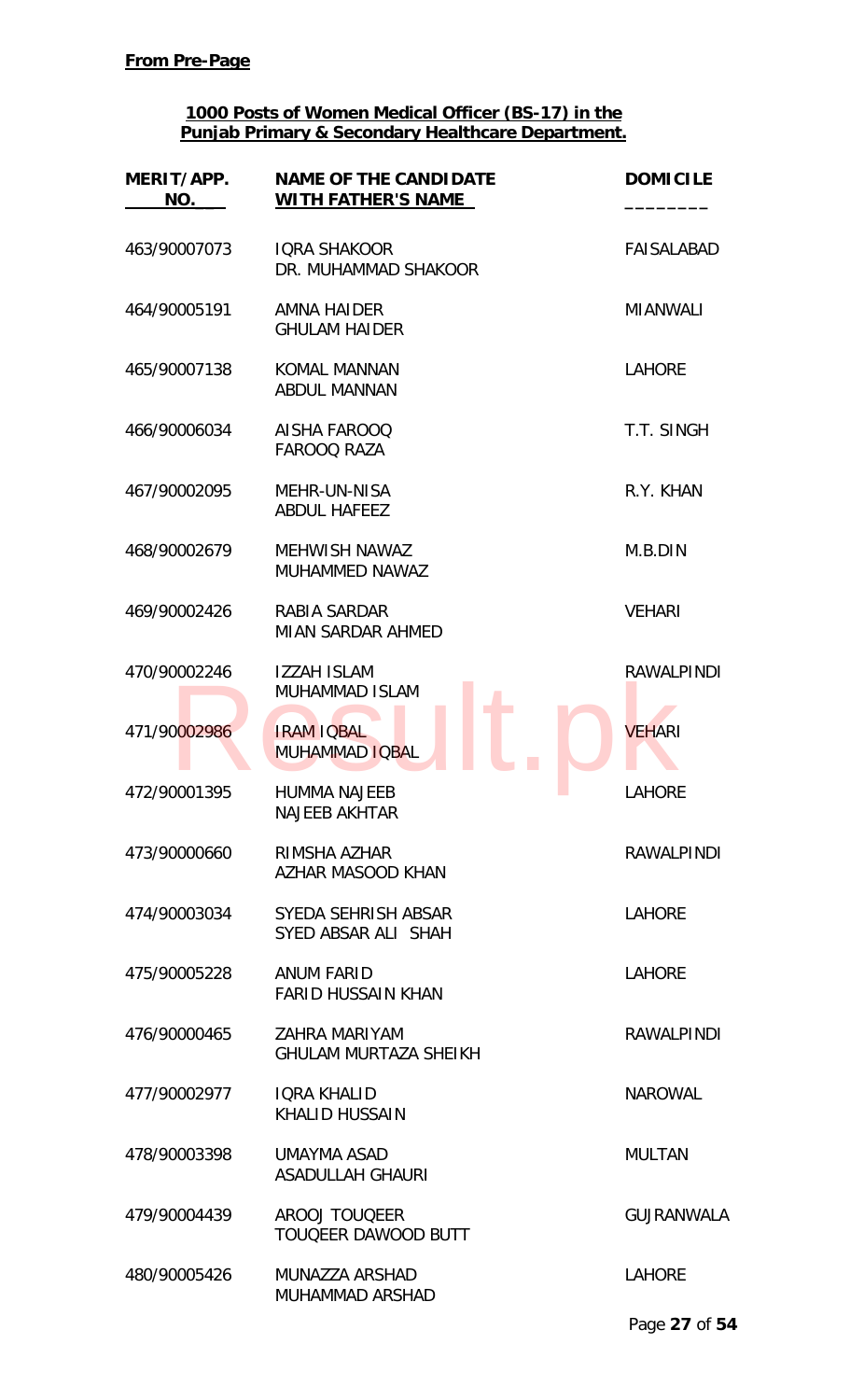| MERIT/APP.<br>NO. | <b>NAME OF THE CANDIDATE</b><br><b>WITH FATHER'S NAME</b> | <b>DOMICILE</b>   |
|-------------------|-----------------------------------------------------------|-------------------|
| 481/90002428      | AFEEFA SAEED<br><b>MUHAMMAD SAEED</b>                     | D.G. KHAN         |
| 482/90004745      | SIDRA RAFIQ<br><b>MUHAMMAD RAFIQ</b>                      | <b>LAHORE</b>     |
| 483/90003114      | <b>NOOR UL SABAH</b><br>MUHAMMAD NADEEM ULLAH KHAN        | <b>GUJRANWALA</b> |
| 484/90002913      | <b>MADIHA ASGHAR</b><br>MUHAMMAD ASGHAR                   | <b>BAHAWALPUR</b> |
| 485/90005130      | <b>FANAISH JAVAID</b><br><b>JAVAID YAQOOB AHMAD</b>       | <b>GUJRANWALA</b> |
| 486/90001002      | <b>MARYAM SAGHIR</b><br>RANA SAGHIR AHMAD                 | M.B.DIN           |
| 487/90001520      | <b>AIMEN HUMAYUN</b><br><b>HUMAYUN ASHRAF</b>             | <b>GUJRANWALA</b> |
| 488/90002992      | <b>ZAINAB ALI</b><br><b>NAYYER ABBAS</b>                  | <b>SIALKOT</b>    |
| 489/90005449      | <b>ANEEQA NOOR</b><br><b>NOOR AHMED</b>                   | <b>FAISALABAD</b> |
| 490/90002020      | HAFIZA QARIA IQRA YOUNUS<br><b>MUHAMMAD YOUNUS SURANI</b> | M. GARH           |
| 491/90000123      | <b>HAJRAH SHABBIR</b><br><b>GHULAM SHABBIR</b>            | D.G. KHAN         |
| 492/90006765      | SYEDA QANDEEL ZAHRA<br>SYED KALB-E-ABBAS KAZMI            | <b>SARGODHA</b>   |
| 493/90004028      | <b>SEEMAB FATIMA</b><br><b>ANWAR ALI</b>                  | <b>LAHORE</b>     |
| 494/90000738      | <b>SAROSH</b><br><b>SANA ULLAH</b>                        | <b>RAJANPUR</b>   |
| 495/90001382      | <b>MAVRA NAZ</b><br><b>MAHMOOD AHMED</b>                  | R.Y. KHAN         |
| 496/90005310      | <b>HINA TALAT</b><br><b>TALAT MEHMOOD</b>                 | <b>OKARA</b>      |
| 497/90000170      | <b>FARVA FAROOQ</b><br>MUHAMMAD FAROOQ                    | <b>MULTAN</b>     |
| 498/90007038      | HUSNAT ZAHRA<br><b>NASEER AHMAD</b>                       | <b>SIALKOT</b>    |
|                   |                                                           | Page 28 of 54     |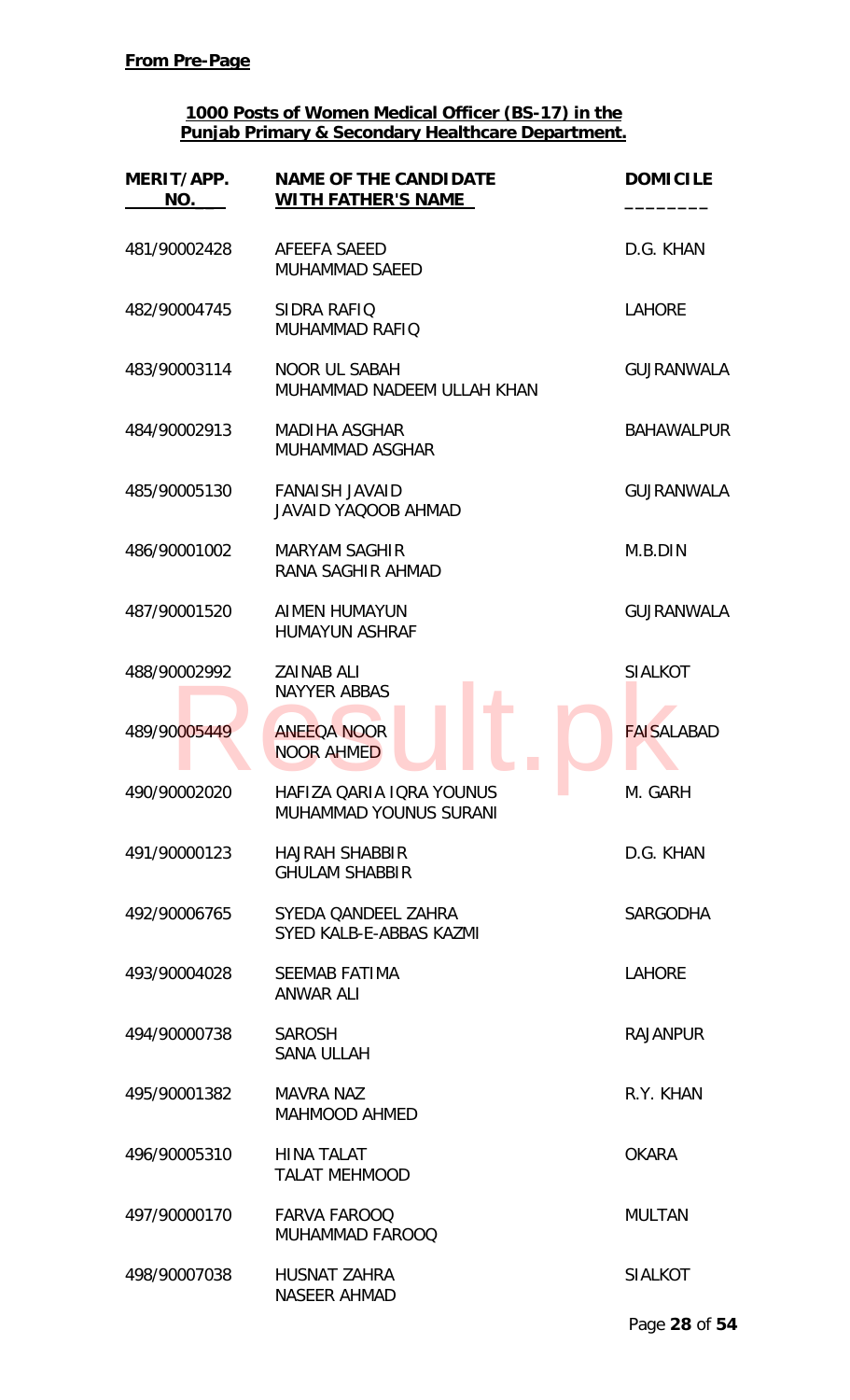| MERIT/APP.<br>NO. | <b>NAME OF THE CANDIDATE</b><br><b>WITH FATHER'S NAME</b> | <b>DOMICILE</b>   |
|-------------------|-----------------------------------------------------------|-------------------|
| 499/90007054      | AREEZA RANA<br>MUHAMMAD ALI RANA                          | <b>LAHORE</b>     |
| 500/90001961      | <b>MARYAM SABER</b><br><b>GHULAM SABER</b>                | <b>KASUR</b>      |
| 501/90003331      | <b>FAIZA INAYAT</b><br><b>INAYAT ULLAH KHAN</b>           | <b>BHAKKAR</b>    |
| 502/90004435      | <b>MADIHA NAZAR</b><br><b>NAZAR MUHAMMAD</b>              | <b>GUJRANWALA</b> |
| 503/90000995      | HAFIZA SEMAAB SALAH-UD-DIN<br>SALAH-UD-DIN                | <b>KHANEWAL</b>   |
| 504/90002278      | SIDRA SHAHEEN<br><b>ABDUL HAMEED</b>                      | <b>BHAKKAR</b>    |
| 505/90003625      | <b>IRAM HABIB</b><br>MUHAMMAD HABIB AWAN                  | <b>FAISALABAD</b> |
| 506/90003948      | <b>MEHWISH BOOTA</b><br>MUHAMMAD BOOTA                    | <b>GUJRANWALA</b> |
| 507/90003157      | <b>SUNDAS KANWAL</b><br><b>MUHAMMAD IBRAHIM</b>           | R.Y. KHAN         |
| 508/90000504      | SAMAR RAZIA MAQSOOD ARIF<br>MUHAMMAD MAQSOOD ARIF         | <b>HAFIZABAD</b>  |
| 509/90001889      | <b>MADIHA YOUSAF</b><br>CH. YOUSAF ALI                    | <b>LAHORE</b>     |
| 510/90001347      | RAMEESHA SHAFIQ<br>SHAFIO AHMED                           | <b>MULTAN</b>     |
| 511/90006264      | NAYAB ZAFAR<br>MUHAMMAD ZAFAR IQBAL                       | <b>MULTAN</b>     |
| 512/90002206      | <b>FASEEHA ARIF</b><br><b>ARIF MAHMOOD</b>                | <b>SIALKOT</b>    |
| 513/90006935      | <b>RUHMA IHSAN</b><br>MUHAMMAD IHSAN UL HAQ               | <b>GUJRANWALA</b> |
| 514/90006198      | JAWIRIA JAVID<br><b>JAVID IQBAL</b>                       | <b>GUJRANWALA</b> |
| 515/90003446      | <b>ZAINAB ZAFAR</b><br>ZAFAR IQBAL                        | <b>LAHORE</b>     |
| 516/90005507      | SARA HASHMAT<br>HASHMAT ALI CHAUDHARY                     | R.Y. KHAN         |
|                   |                                                           | Page 29 of 54     |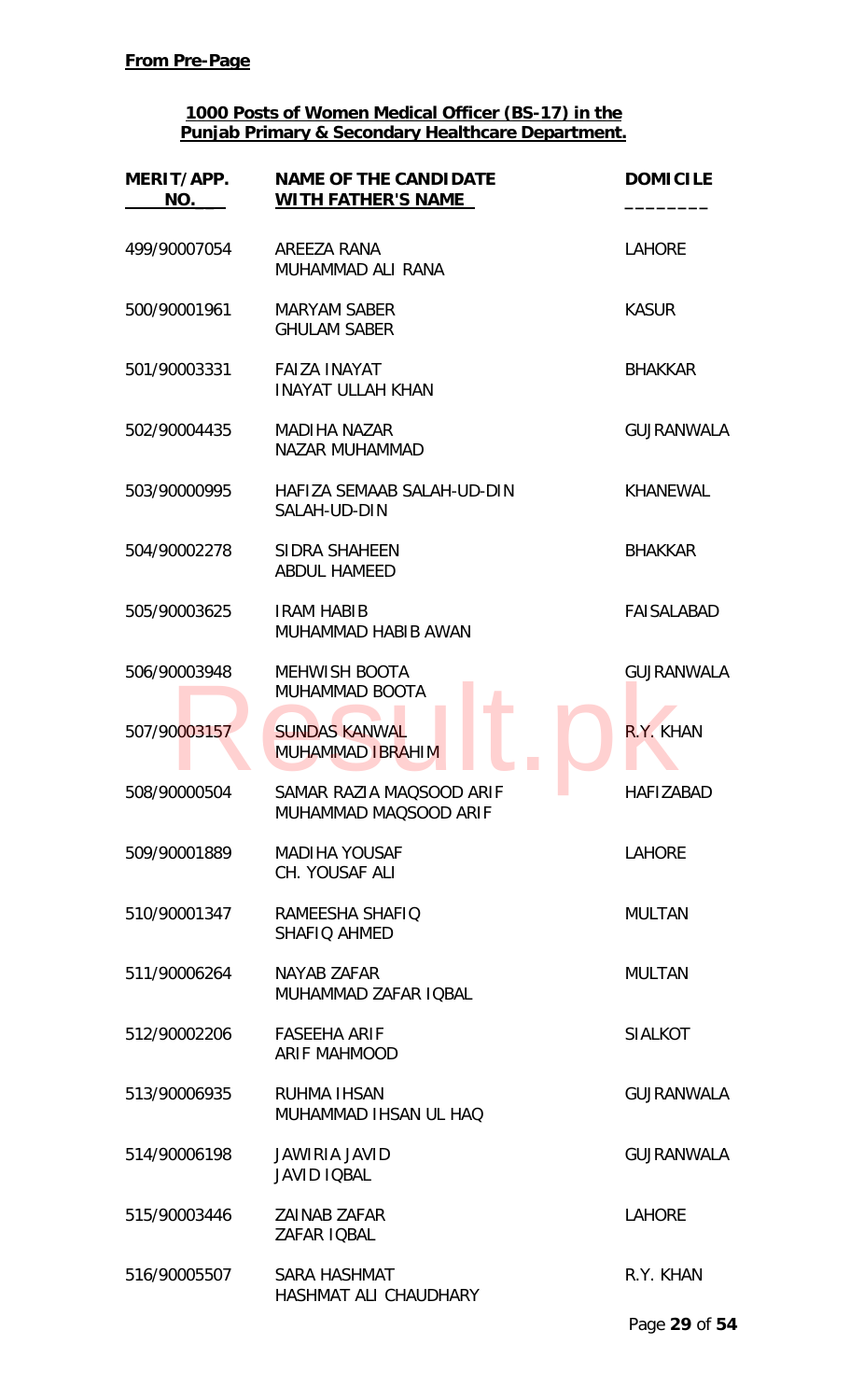| MERIT/APP.<br>NO. | <b>NAME OF THE CANDIDATE</b><br><b>WITH FATHER'S NAME</b> | <b>DOMICILE</b>   |
|-------------------|-----------------------------------------------------------|-------------------|
| 517/90002480      | NAURINA NOOR<br><b>NOOR UL HAQ</b>                        | SAHIWAL           |
| 518/90006658      | KAUSAR MIR JANAN<br><b>MIR JANAN</b>                      | <b>LAHORE</b>     |
| 519/90003754      | MUNEEBA REHMAN MUSTAFAI<br>SAJID UR REHMAN SULEHRI        | <b>LAHORE</b>     |
| 520/90000357      | RIDA ZAHRA<br><b>BAZ KHAN</b>                             | <b>CHAKWAL</b>    |
| 521/90006038      | <b>KAINAT HAQ</b><br><b>ABDUL HAO</b>                     | <b>OKARA</b>      |
| 522/90001549      | SARAH ARIF<br>ARIF RASHEED MALIK                          | <b>LAHORE</b>     |
| 523/90003039      | <b>FRZEEN FAZAL</b><br><b>FAZAL DIN</b>                   | T.T. SINGH        |
| 524/90000655      | <b>MARYAM JAVED</b><br>CH. MUHAMMAD ABDULLAH JAVED        | <b>BAHAWALPUR</b> |
| 525/90000382      | NOOR-UL-FALAH<br><b>QAMAR LATIF</b>                       | D.G. KHAN         |
| 526/90003592      | <b>USWA E HUSNA</b><br><b>MUBASHAR AHMAD</b>              | <b>LAHORE</b>     |
| 527/90004396      | <b>MEHAK MARIYAM</b><br>SHER MUHAMMAD KHAN                | <b>BHAKKAR</b>    |
| 528/90000107      | AYESHA IFTIKHAR<br><b>IFTIKHAR HUSAIN</b>                 | T.T. SINGH        |
| 529/90006631      | <b>MUTAHRA KHALIQ</b><br><b>ABDUL KHALIQ</b>              | <b>BAHAWALPUR</b> |
| 530/90000143      | <b>MAHNOOR BILAL</b><br>MUHAMMAD BILAL ALI                | D.G. KHAN         |
| 531/90003075      | MEHREEN SABA KHURRAM<br><b>ZULFIQAR ALI</b>               | <b>RAWALPINDI</b> |
| 532/90000910      | SMARA CHIRAGH<br>CHIRAGH-UD-DIN QURESHI                   | <b>FAISALABAD</b> |
| 533/90000199      | <b>MARIA ANSAR</b><br><b>ANSAR RAZZAQ</b>                 | <b>RAJANPUR</b>   |
| 534/90002240      | <b>OMMYYA USMAN</b><br>MUHAMMAD USMAN GHANI               | <b>BAHAWALPUR</b> |
|                   |                                                           | Page 30 of 54     |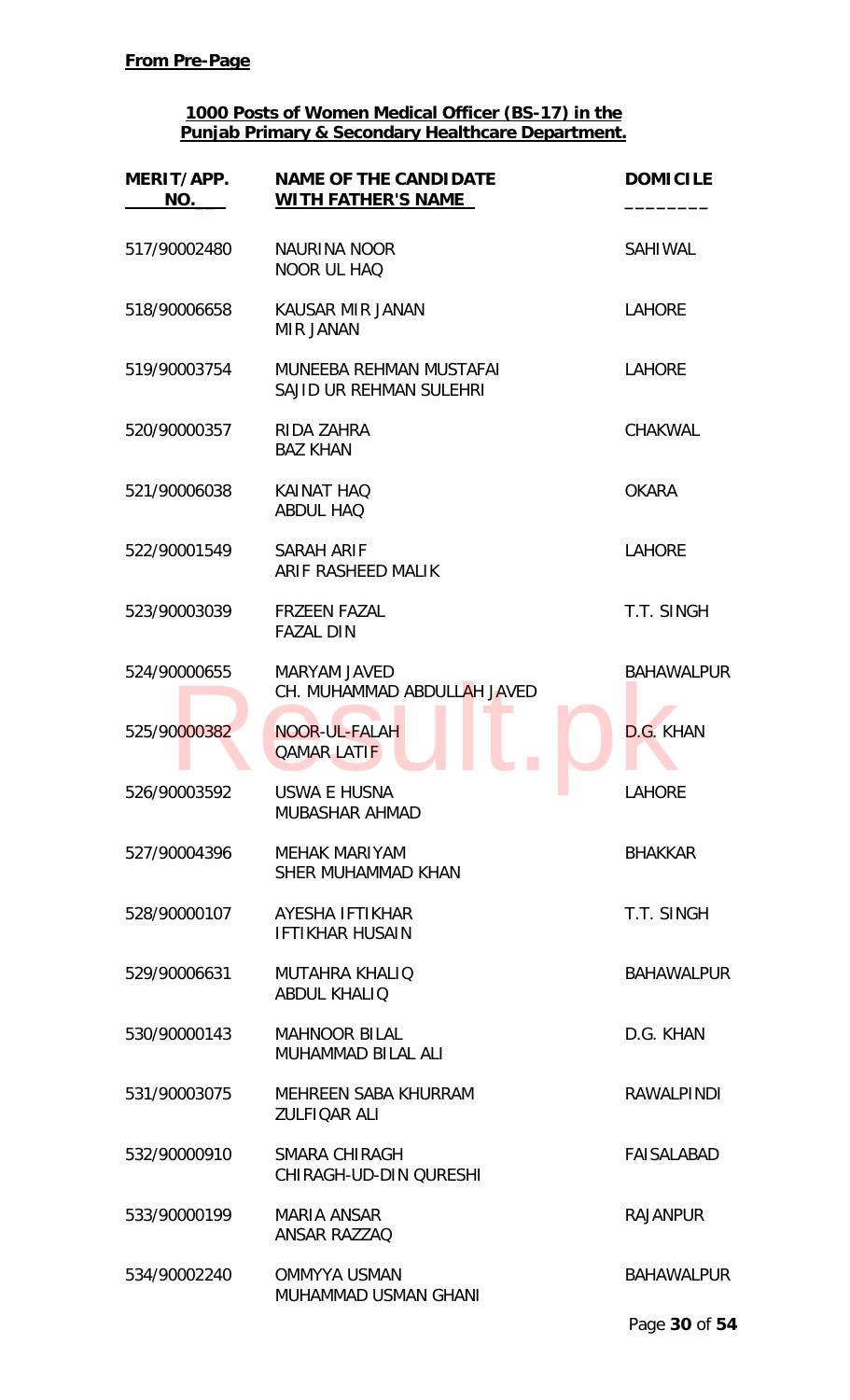| MERIT/APP.<br>NO. | <b>NAME OF THE CANDIDATE</b><br><b>WITH FATHER'S NAME</b> | <b>DOMICILE</b>   |
|-------------------|-----------------------------------------------------------|-------------------|
| 535/90000180      | <b>MARIA BATOOL</b><br>PERVAIZ IOBAL                      | <b>GUJRANWALA</b> |
| 536/90003119      | <b>MARYAM SURYYA ZAFAR</b><br>ZAFAR IQBAL                 | <b>LAHORE</b>     |
| 537/90005606      | MAH-E-TALAT<br>DR. LATIF AHMAD                            | <b>LAHORE</b>     |
| 538/90006075      | <b>MARIA RIFFAT</b><br>RAFI AHMAD BASHARAT                | FAISALABAD        |
| 539/90000870      | KHALIDA OASIM<br>MUHAMMAD QASIM                           | <b>VEHARI</b>     |
| 540/90003515      | <b>SAMAN SHAMSHAD</b><br>RAO SHAMSHAD ALI                 | <b>LODHRAN</b>    |
| 541/90006698      | <b>SABA MARYAM</b><br>FAIZ RASOOL KHOSA                   | D.G. KHAN         |
| 542/90002159      | <b>MUQADDAS FATIMA</b><br>M. TARIO ZIA LATE               | <b>GUJRANWALA</b> |
| 543/90000353      | <b>MARYUM GUL</b><br><b>SAEED AKHTAR</b>                  | M. GARH           |
| 544/90002444      | <b>ZAHRA MEHMOOD</b><br><b>MEHMOOD ALI KHAN</b>           | T.T. SINGH        |
| 545/90003418      | AYESHA AYUB<br>MUHAMMAD AYUB BHATTI                       | FAISALABAD        |
| 546/90000243      | <b>ANUM SARWAR</b><br><b>MUHAMMAD SARWAR</b>              | <b>GUJRANWALA</b> |
| 547/90000067      | <b>MAH GULL</b><br><b>GHULAM MUHAMMAD</b>                 | <b>SARGODHA</b>   |
| 548/90003417      | MUQADDAS SHAHZAD QAZI<br><b>SHAHZAD NASEER</b>            | <b>LAHORE</b>     |
| 549/90005964      | NIMRA FAZAL<br><b>FAZAL ELAHI</b>                         | <b>LAHORE</b>     |
| 550/90003703      | <b>MUDASIRA HABIB</b><br><b>HABIB-UR-REHMAN</b>           | <b>MULTAN</b>     |
| 551/90000211      | <b>JAVERIA SHAMIM</b><br><b>SHAMIM AHMAD</b>              | <b>MULTAN</b>     |
| 552/90001283      | <b>MAHAM JAMIL KHAN</b><br>DR. MUHAMMAD JAMIL GHAURI      | <b>MULTAN</b>     |
|                   |                                                           | Page 31 of 54     |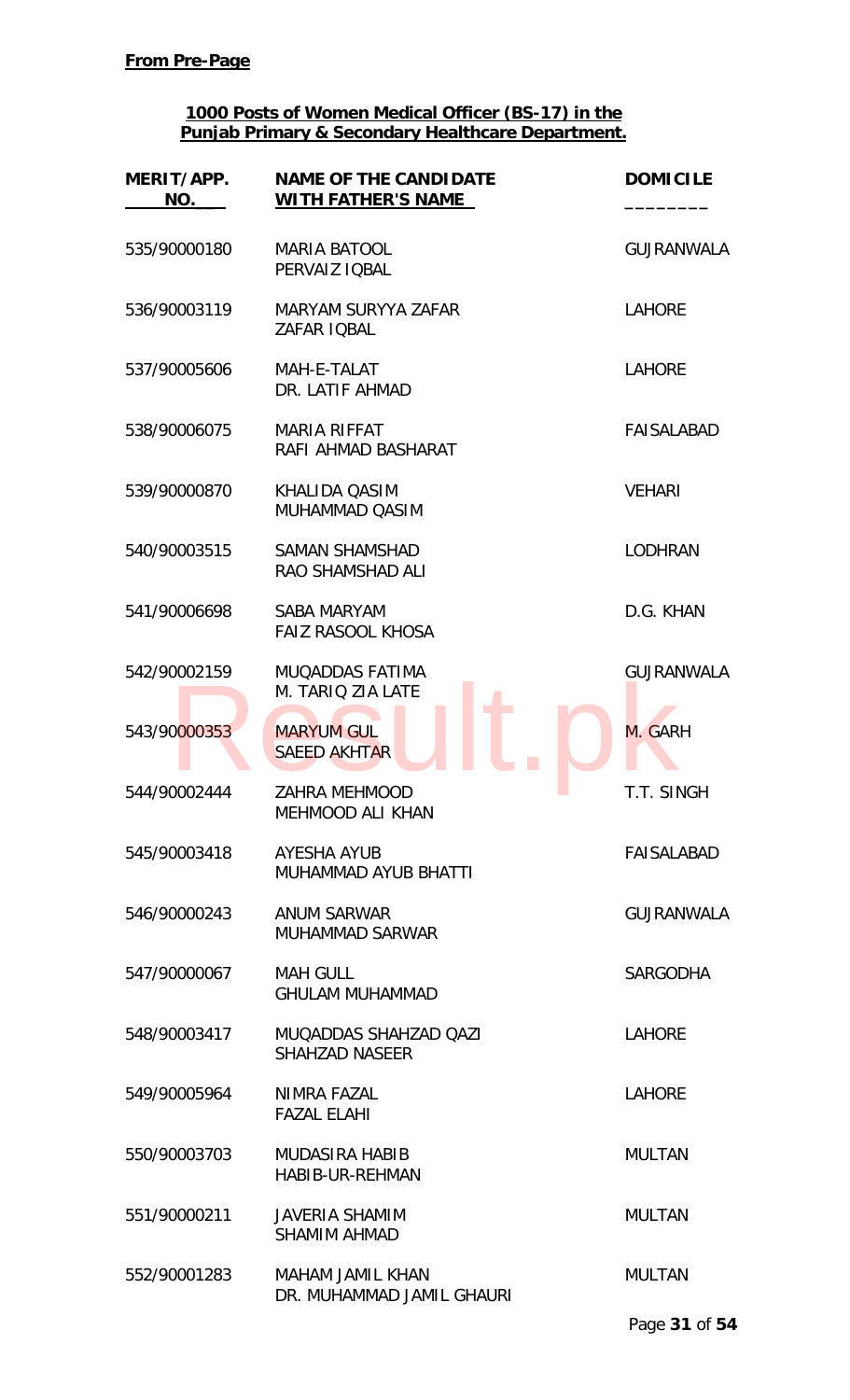| MERIT/APP.<br>NO. | <b>NAME OF THE CANDIDATE</b><br><b>WITH FATHER'S NAME</b> | <b>DOMICILE</b>   |
|-------------------|-----------------------------------------------------------|-------------------|
| 553/90007081      | <b>AQSA ASIF</b><br><b>MUHAMMAD ASIF</b>                  | <b>FAISALABAD</b> |
| 554/90005338      | SABIHA IDREES<br><b>MUHAMMAD IDREES</b>                   | <b>LAHORE</b>     |
| 555/90000768      | <b>FABIHA FAIZ</b><br><b>FAIZ AHMAD</b>                   | <b>GUJRANWALA</b> |
| 556/90000760      | <b>IQRA NAHEED</b><br><b>NAHEED MUKHTAR</b>               | <b>FAISALABAD</b> |
| 557/90000311      | <b>BAKHTAWAR</b><br><b>QADIR BAKHSH</b>                   | <b>LODHRAN</b>    |
| 558/90004860      | AMINA SAMI<br><b>ABDUL SAMI BUTT</b>                      | <b>LAHORE</b>     |
| 559/90000156      | RIMSHA KHALIL<br>MUHAMMAD KHALIL AKBAR                    | D.G. KHAN         |
| 560/90000190      | ARIBA SHAFIQ CHISHTI<br>SHAFIQ UR REHMAN CHISHTI          | LAYYAH            |
| 561/90002979      | <b>SUMAIRA MUSHTAQ</b><br><b>MUSHTAQ AHMAD</b>            | M. GARH           |
| 562/90006242      | <b>FATIMA MASOOD</b><br><b>MASOOD UL HASSAN</b>           | <b>MULTAN</b>     |
| 563/90001247      | <b>RUKHSAR SHAHEEN</b><br>MUHAMMAD ASHRAF KHAN            | <b>KHANEWAL</b>   |
| 564/90002943      | <b>ZANIB SHAHZADI</b><br><b>IQRAR HUSSAIN</b>             | <b>FAISALABAD</b> |
| 565/90003393      | <b>SARA AMBREEN</b><br>MUHAMMAD MAZHAR SIDDIQUI           | <b>BHAKKAR</b>    |
| 566/90002335      | <b>MARIA BAIG</b><br><b>MANZOOR AHMED</b>                 | FAISALABAD        |
| 567/90003579      | <b>SANA TARIQ</b><br><b>TARIO JAVAID</b>                  | <b>FAISALABAD</b> |
| 568/90000886      | SHAMA SHAHEEN PARACHA<br><b>MUHAMMAD SAEED</b>            | <b>RAWALPINDI</b> |
| 569/90004546      | <b>SAMIA GULNAR</b><br><b>MUHAMMAD YASIN</b>              | <b>FAISALABAD</b> |
| 570/90004235      | SADAF BAJWA<br>MUHAMMAD SHARIF BAJWA                      | <b>GUJRANWALA</b> |
|                   |                                                           | Page 32 of 54     |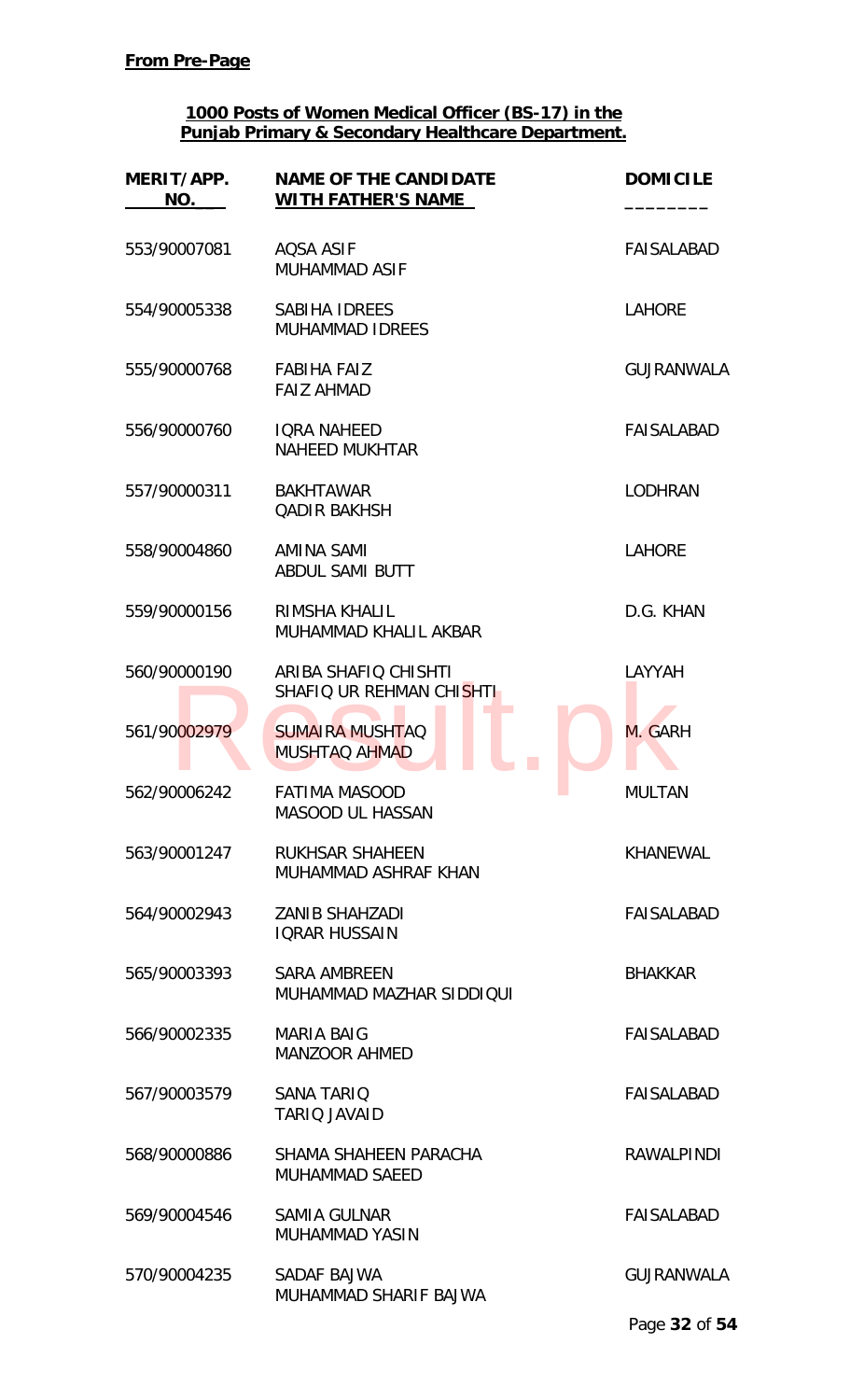| MERIT/APP.<br>NO. | <b>NAME OF THE CANDIDATE</b><br><b>WITH FATHER'S NAME</b> | <b>DOMICILE</b>                  |
|-------------------|-----------------------------------------------------------|----------------------------------|
| 571/90005543      | <b>SHAHANA INSAB</b><br><b>SHAHID HUSSAIN</b>             | <b>LAHORE</b>                    |
| 572/90004672      | AAKASH ASHRAF<br><b>MUHAMMAD ASHRAF</b>                   | FAISALABAD                       |
| 573/90002677      | <b>SIDRA GILLANEE</b><br>SYED ZULFIQAR HUSSAIN            | <b>SIALKOT</b>                   |
| 574/90006956      | <b>SANA JAVED</b><br><b>JAVED AKHTER</b>                  | LAYYAH                           |
| 575/90007279      | <b>KIRAN RAFIOUE</b><br>MUHAMMAD RAFIQUE SHAD             | <b>SIALKOT</b>                   |
| 576/90006232      | <b>KANWAL ASGHAR</b><br>SHEIKH ASGHAR ALI                 | <b>MULTAN</b>                    |
| 577/90006683      | MUSHAYYADAH FATIMA<br><b>MALIK GHULAM ABBAS</b>           | D.G. KHAN                        |
| 578/90003468      | <b>MARRIAM BUTT</b><br><b>SHAHID BUTT</b>                 | <b>FAISALABAD</b>                |
| 579/90006537      | <b>KHADIJA NASEER KHAN</b><br>NASEER AHMED KHAN           | <b>NAROWAL</b>                   |
| 580/90005953      | HUMA KANWAL MIR<br><b>HAMEED HUSSAIN</b>                  | <b>GUJRAT</b><br><b>Contract</b> |
| 581/90003723      | <b>TAYBA AZMAT</b><br><b>AZMAT ULLAH</b>                  | <b>KASUR</b>                     |
| 582/90004325      | <b>REEMA AMEEN</b><br><b>MUHAMMAD AMEEN</b>               | <b>LAHORE</b>                    |
| 583/90000903      | SUMAIRA NADEEM<br>MUHAMMAD SHARIF NADEEM                  | <b>LAHORE</b>                    |
| 584/90003512      | <b>NOOR FATIMA TAHIR</b><br><b>SHEIKH TAHIR RAFIQUE</b>   | <b>LAHORE</b>                    |
| 585/90006527      | NIDA AKBAR<br>MUHAMMAD AKBAR JAVID                        | <b>BAHAWAL NAGAR</b>             |
| 586/90003249      | <b>MISBAH NOUREEN</b><br><b>NAZAKAT HUSSAIN</b>           | <b>RAWALPINDI</b>                |
| 587/90007027      | <b>HIBBA KOKAB</b><br><b>ALI ASGHAR</b>                   | <b>GUJRAT</b>                    |
| 588/90001462      | ANAM FATIMA<br><b>MUHAMMAD BASHIR</b>                     | <b>SIALKOT</b>                   |
|                   |                                                           | Page 33 of 54                    |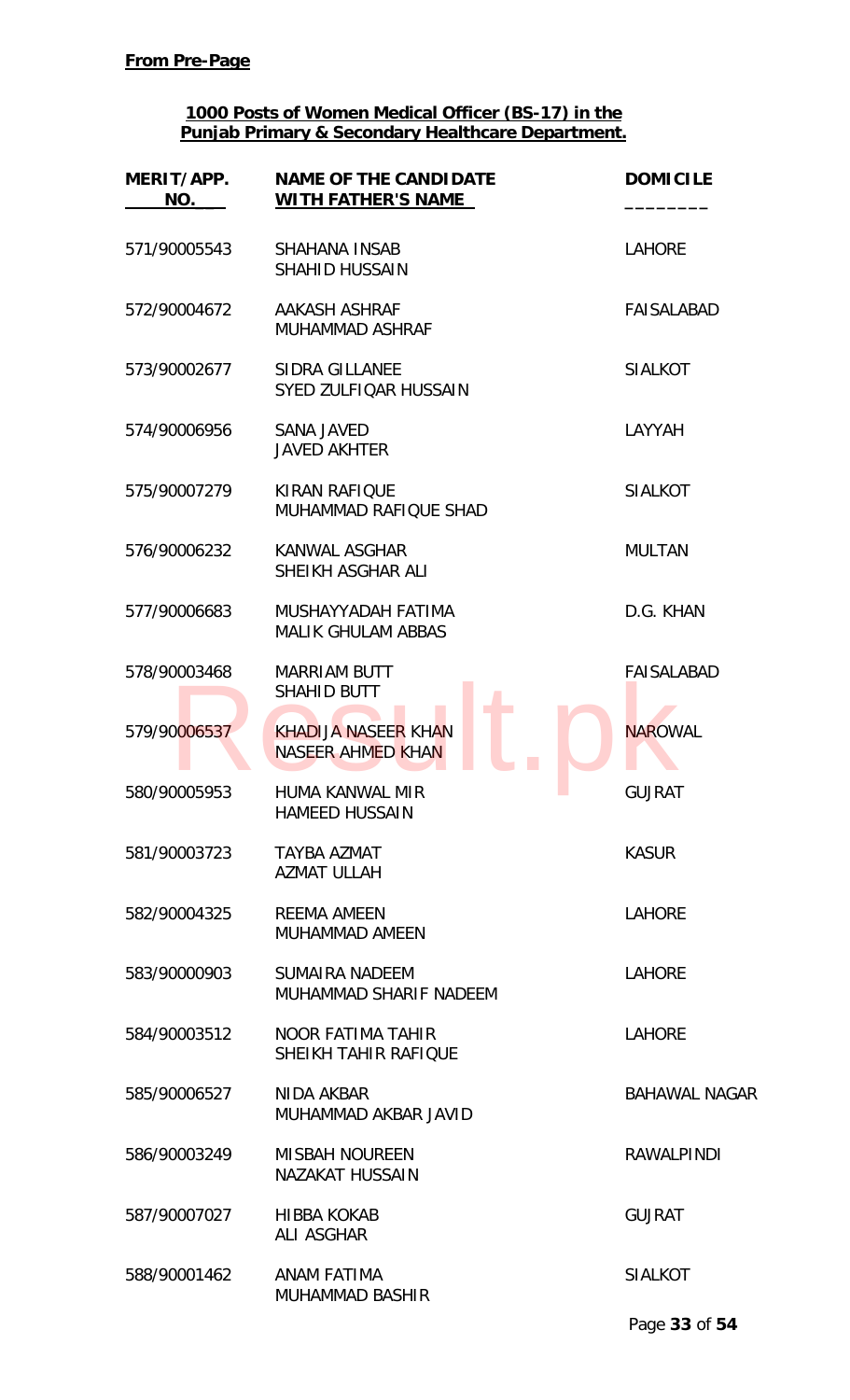| MERIT/APP.<br>NO. | <b>NAME OF THE CANDIDATE</b><br><b>WITH FATHER'S NAME</b> | <b>DOMICILE</b>    |
|-------------------|-----------------------------------------------------------|--------------------|
| 589/90006022      | <b>HANA SHABBIR</b><br><b>SHABBIR HUSSAIN</b>             | <b>SAHIWAL</b>     |
| 590/90005686      | ZEENAT ISMAIL<br>MUHAMMAD ISMAIL                          | D.G. KHAN          |
| 591/90006225      | SABA ZULFIQAR<br><b>ZULFIOAR AHMAD</b>                    | <b>SHEIKHUPURA</b> |
| 592/90004603      | NABEEDA SHERAZI<br>DR. IMTIAZ HUSSAIN SHERAZI             | <b>HAFIZABAD</b>   |
| 593/90004968      | <b>MARIA MUKHTAR</b><br><b>MUKHTAR AHMED</b>              | <b>SARGODHA</b>    |
| 594/90002780      | <b>MADEHA IRFAN</b><br><b>ARSHAD IRFAN</b>                | <b>HAFIZABAD</b>   |
| 595/90001267      | <b>AREESHA SEEMAB</b><br>MUHAMMAD AKBAR                   | M. GARH            |
| 596/90006343      | SIDRA ASHIQ<br><b>ASHIQ ALI</b>                           | <b>SHEIKHUPURA</b> |
| 597/90005444      | <b>HIRA NAWAZ CHAUDHARY</b><br><b>CH MUHAMMAD NAWAZ</b>   | <b>RAWALPINDI</b>  |
| 598/90002011      | <b>SUMBLA MALIK</b><br>NAZIR AHMED MALIK                  | <b>BAHAWALPUR</b>  |
| 599/90004376      | HINA AFZAAL<br>AFZAAL BAJWA                               | <b>LAHORE</b>      |
| 600/90005847      | <b>MARIA IMTIAZ</b><br><b>IMTIAZ AHMED MALIK</b>          | <b>LAHORE</b>      |
| 601/90005399      | <b>BAZLA BATOOL</b><br><b>ISHFAQ AKHUND</b>               | <b>GUJRANWALA</b>  |
| 602/90005069      | AYESHA SHAHID<br>SHAHID IQBAL                             | <b>LAHORE</b>      |
| 603/90005302      | <b>MUNIBA KANWAL</b><br><b>FAIZ RASOOL</b>                | <b>FAISALABAD</b>  |
| 604/90002920      | AYESHA AZIZ<br>HAJI ABDUL AZIZ QURESHI                    | <b>BAHAWALPUR</b>  |
| 605/90005438      | <b>ESHA MUKARRAM</b><br><b>MUKARRAM ALI</b>               | <b>LAHORE</b>      |
| 606/90005704      | <b>HIRA KHAN</b><br>CH MUHAMMAD IFTIKHAR AHMAD            | <b>SARGODHA</b>    |
|                   |                                                           | Page 34 of 54      |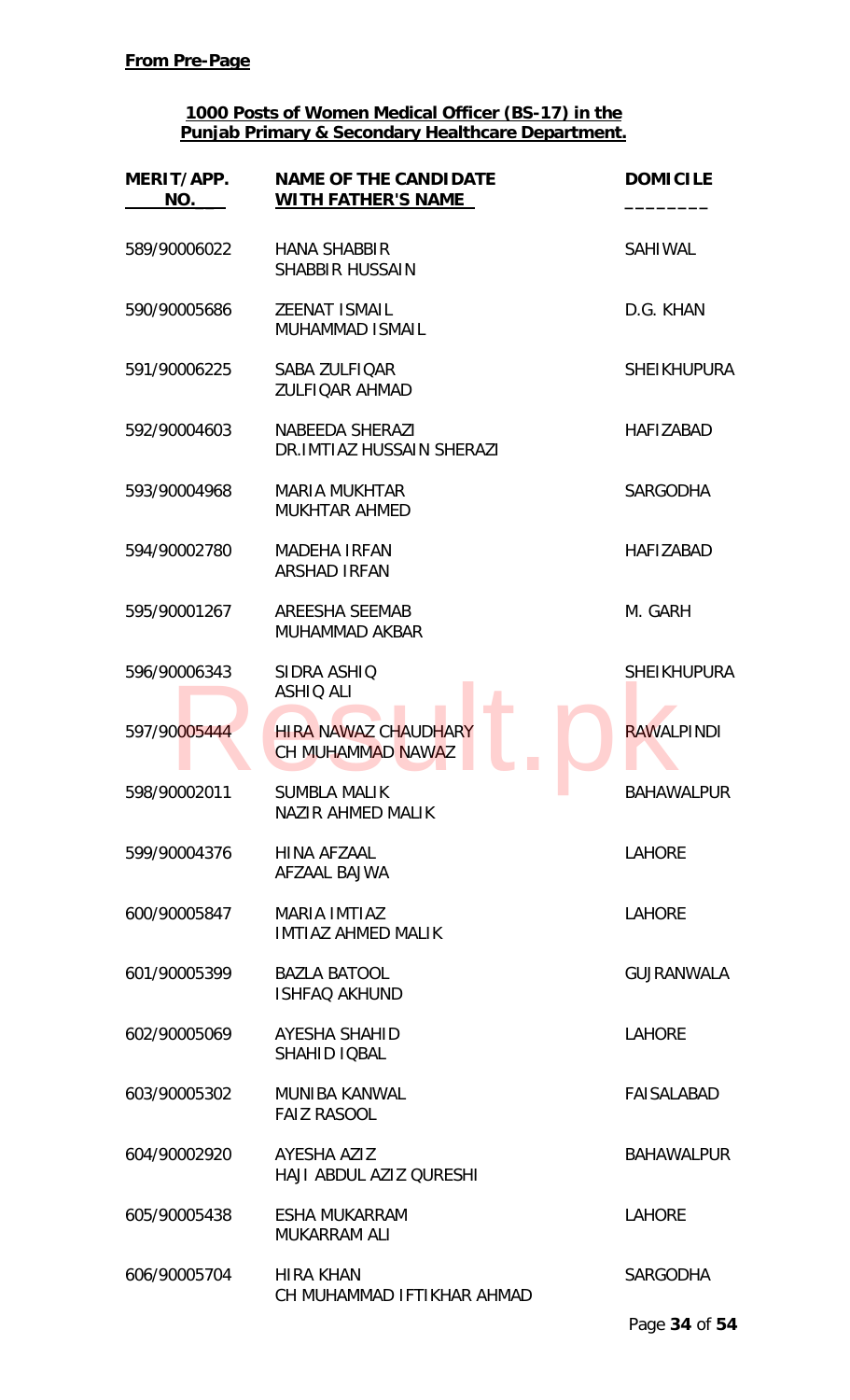| MERIT/APP.<br>NO. | <b>NAME OF THE CANDIDATE</b><br><b>WITH FATHER'S NAME</b> | <b>DOMICILE</b>   |
|-------------------|-----------------------------------------------------------|-------------------|
| 607/90004389      | <b>ANAM ASHRAF</b><br><b>MUHAMMAD ASHRAF</b>              | <b>OKARA</b>      |
| 608/90004809      | <b>BARERA MARYAM</b><br><b>ABDUL SATTAR</b>               | D.G. KHAN         |
| 609/90006316      | SHAAFIA NISAR<br><b>SHAUKAT NISAR</b>                     | <b>FAISALABAD</b> |
| 610/90007328      | MARIYA ASGHAR<br><b>ASGHAR ALI</b>                        | <b>LAHORE</b>     |
| 611/90005613      | <b>ALYIA JAVED</b><br>MUHAMMAD JAVED                      | T.T. SINGH        |
| 612/90000358      | <b>ARUBA YOUSAF</b><br><b>MUHAMMAD YOUSAF</b>             | <b>FAISALABAD</b> |
| 613/90006323      | <b>HIRA SAEED</b><br>MUHAMMAD SAEED AFZAL                 | <b>LAHORE</b>     |
| 614/90003125      | <b>MEHAK AHMAD</b><br>MUSHTAQ AHMAD SHAHID                | <b>BHAKKAR</b>    |
| 615/90005995      | <b>SABA SARFRAZ</b><br><b>SARFRAZ AHMED</b>               | <b>MULTAN</b>     |
| 616/90001322      | ZARA RAMZAN<br>MUHAMMAD RAMZAN                            | <b>GUJRAT</b>     |
| 617/90004514      | AYESHA KALSOOM<br>MUHAMMAD MEHMOOD AALAM                  | FAISALABAD        |
| 618/90006972      | SAMRA ANWAR BAIG<br>MUHAMMAD ANWAR BAIG                   | <b>BAHAWALPUR</b> |
| 619/90006395      | <b>IQRA NOOR</b><br>MUHAMMAD KHALID MUGHAL                | <b>LAHORE</b>     |
| 620/90004641      | SAADIA JAVED<br><b>KHALID JAVED</b>                       | <b>VEHARI</b>     |
| 621/90001577      | <b>HAJRA ISHFAQ</b><br><b>MUHAMMAD ISHFAQ</b>             | M. GARH           |
| 622/90007166      | <b>MARYAM MASUD</b><br>FAKHAR UD DIN MASUD AHMED          | <b>JEHLUM</b>     |
| 623/90004780      | NOOR-UL-AIN<br><b>SH.NISAR AHMAD</b>                      | <b>MULTAN</b>     |
| 624/90004938      | <b>MISHAIM KHAN</b><br><b>MUHAMMAD SAEED</b>              | M. GARH           |
|                   |                                                           | Page 35 of 54     |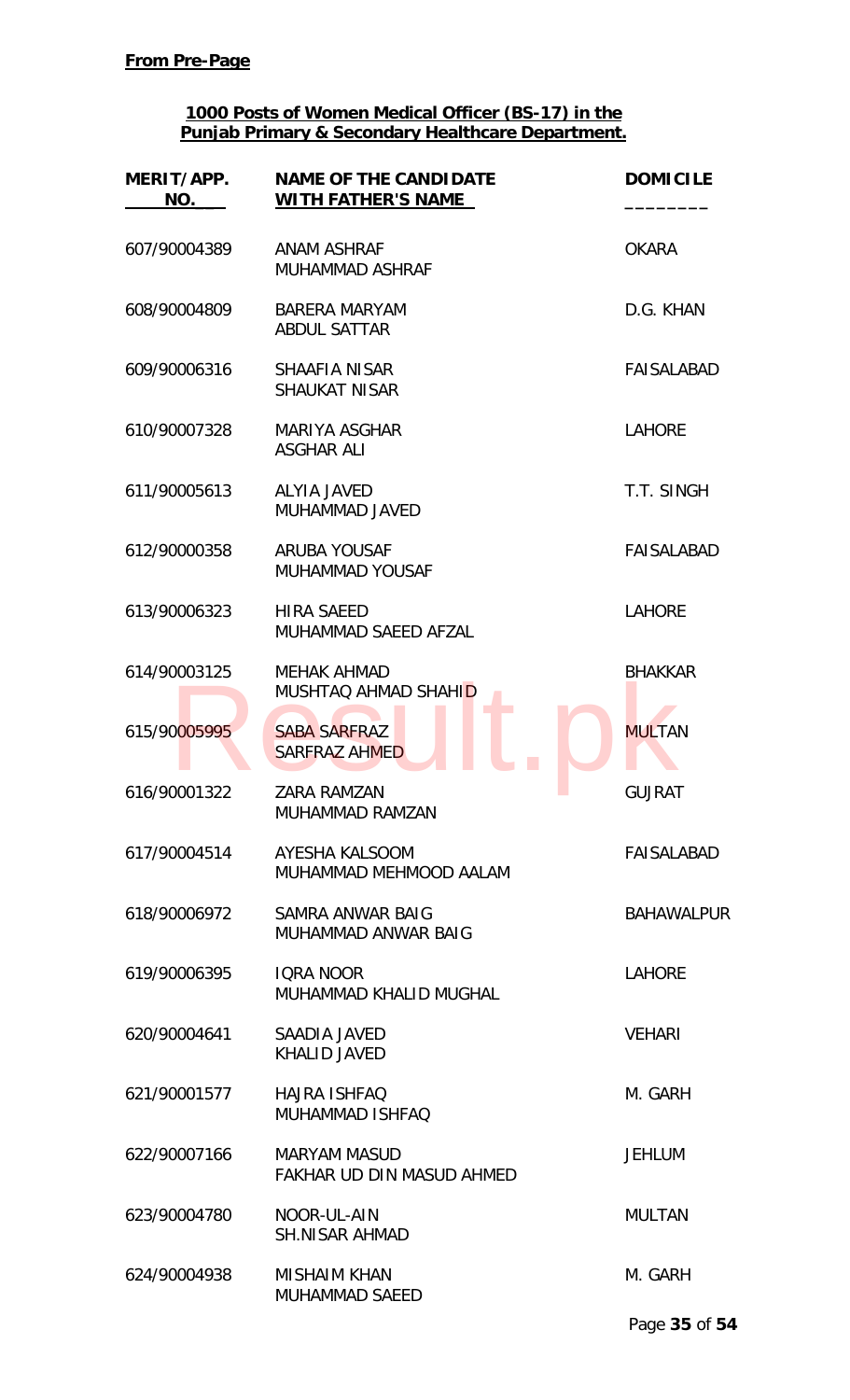| MERIT/APP.<br>NO. | <b>NAME OF THE CANDIDATE</b><br><b>WITH FATHER'S NAME</b> | <b>DOMICILE</b>    |
|-------------------|-----------------------------------------------------------|--------------------|
| 625/90003405      | SANA RIAZ<br><b>MUHAMMAD RIAZ</b>                         | <b>FAISALABAD</b>  |
| 626/90005719      | <b>MARYAM JAVED</b><br>MUHAMMAD ATHAR JAVED               | <b>LAHORE</b>      |
| 627/90004691      | <b>HIRA TARIQ</b><br><b>TARIO MAHMOOD</b>                 | <b>LAHORE</b>      |
| 628/90006615      | SIDRA BATOOL<br><b>TALIB HUSSAIN</b>                      | <b>KHUSHAB</b>     |
| 629/90000855      | <b>HAMNA IKRAM</b><br><b>ABDUL IKRAM</b>                  | <b>LAHORE</b>      |
| 630/90002129      | UMM-E-KALSOOM<br>SHEIKH ASIF JAVED                        | <b>MULTAN</b>      |
| 631/90004441      | <b>SARA MUSHTAQ</b><br>CH.MUHAMMAD MUSHTAQ                | <b>GUJRAT</b>      |
| 632/90002218      | <b>SALIHA</b><br>MUHAMMAD AFZAL                           | T.T. SINGH         |
| 633/90002266      | <b>AZRA PERVEEN</b><br><b>MOIN UD DIN</b>                 | <b>JHANG</b>       |
| 634/90005873      | <b>SABA SHAHID</b><br>MUHAMMAD SHAHID ZIA                 | R.Y. KHAN          |
| 635/90004961      | <b>MAHEER AMJAD</b><br><b>AMJAD ALI</b>                   | <b>LAHORE</b>      |
| 636/90004793      | <b>IORA EJAZ</b><br><b>EJAZ AHMAD</b>                     | <b>SIALKOT</b>     |
| 637/90005929      | SONIA MAQBOOL<br>RANA MAQBOOL AHMED                       | M. GARH            |
| 638/90002485      | AASIA JABEEN<br><b>SHER MUHAMMAD</b>                      | <b>BAHAWALPUR</b>  |
| 639/90004419      | <b>AQSA SADAF</b><br>SHEIKH ASGHER ALI                    | <b>SHEIKHUPURA</b> |
| 640/90003650      | <b>HADEEQA ABBAS</b><br><b>ABBAS AHMED</b>                | <b>SIALKOT</b>     |
| 641/90002919      | <b>MARYAM ASIF</b><br>MUHAMMAD ASIF CHAUDHRY              | <b>RAWALPINDI</b>  |
| 642/90000962      | <b>SARA RASHID</b><br>ABDUL RASHID GONDAL                 | <b>JEHLUM</b>      |
|                   |                                                           | Page 36 of 54      |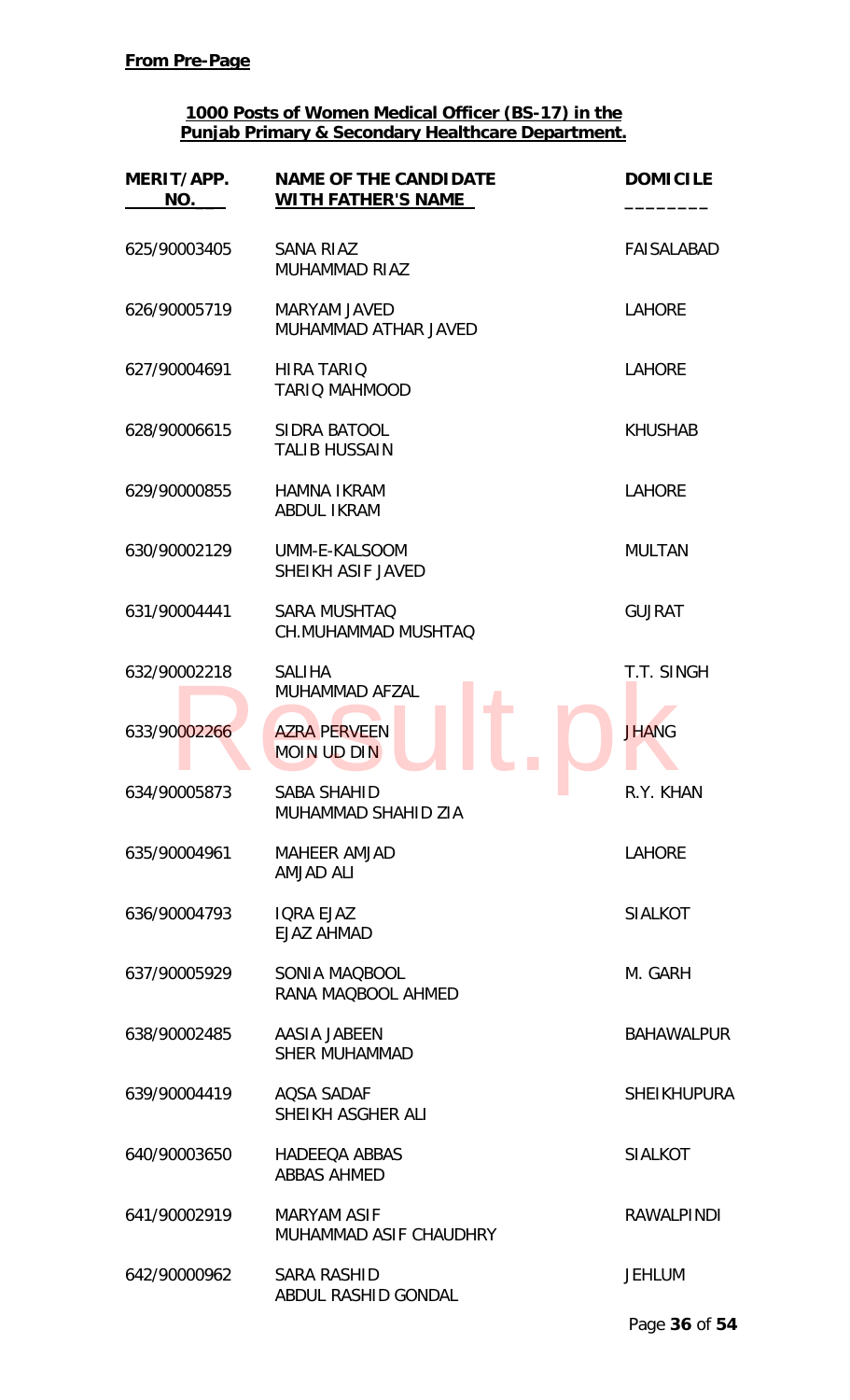| MERIT/APP.<br>NO. | <b>NAME OF THE CANDIDATE</b><br><b>WITH FATHER'S NAME</b>   | <b>DOMICILE</b>   |
|-------------------|-------------------------------------------------------------|-------------------|
| 643/90006009      | <b>IORA RAUF</b><br><b>ABDUL RAUF</b>                       | <b>FAISALABAD</b> |
| 644/90003158      | <b>SHAGUFTA KHAN</b><br>MUHAMMAD MUSHTAQ                    | <b>BAHAWALPUR</b> |
| 645/90004213      | AROOG AFZAL<br>CHAUDRY MUHAMMAD AFZAL                       | <b>SARGODHA</b>   |
| 646/90000256      | <b>IFRAH SAROSH</b><br>MUZHAFFAR AHMAD                      | <b>MULTAN</b>     |
| 647/90006207      | <b>GHAZALA DAWOOD ABBASI</b><br>MUHAMMAD DAWOOD KHAN ABBASI | <b>JHANG</b>      |
| 648/90003247      | MUQADSA MEHMOOD BUTT<br><b>MEHMOOD SHAUKAT BUTT</b>         | <b>CHAKWAL</b>    |
| 649/90004548      | <b>HINA ASHRAF</b><br>MUHAMMAD ASHRAF BHATTI                | <b>SIALKOT</b>    |
| 650/90006799      | <b>KOMAL NASEER</b><br><b>NASEER AHMAD</b>                  | <b>PAKPATTAN</b>  |
| 651/90003788      | <b>HAFIZA ZARNAB ASLAM</b><br><b>MUHAMMAD ASLAM</b>         | <b>LAHORE</b>     |
| 652/90006993      | RABIA BATOOL<br><b>MUHAMMAD ASHRAF</b>                      | <b>CHAKWAL</b>    |
| 653/90005285      | <b>MUQADAS MUMTAZ</b><br><b>MUMTAZ AMHED</b>                | <b>MULTAN</b>     |
| 654/90002699      | AYESHA AHMAD<br><b>IMTIAZ AHMAD</b>                         | FAISALABAD        |
| 655/90000393      | ANEEOA SHAHBAZ KHAN<br>MUHAMMAD SHAHBAZ UD DIN KHAN         | <b>GUJRANWALA</b> |
| 656/90001591      | ARWA SIDDIQUA<br>ABDUL QADIR ALVI                           | <b>MULTAN</b>     |
| 657/90002317      | RIDA BATOOL<br><b>SYED MAZHAR HUSSAIN</b>                   | <b>SAHIWAL</b>    |
| 658/90000753      | <b>UJALA IMRAN</b><br>RAO MUHAMMAD IMRAN                    | <b>MULTAN</b>     |
| 659/90002334      | AYESHA<br>KHALID MAHMOOD AHMAD                              | M.B.DIN           |
| 660/90003480      | <b>WAJEEHA HASSAN</b><br>SYED NASEEM UL HASSAN              | <b>MULTAN</b>     |
|                   |                                                             | Page 37 of 54     |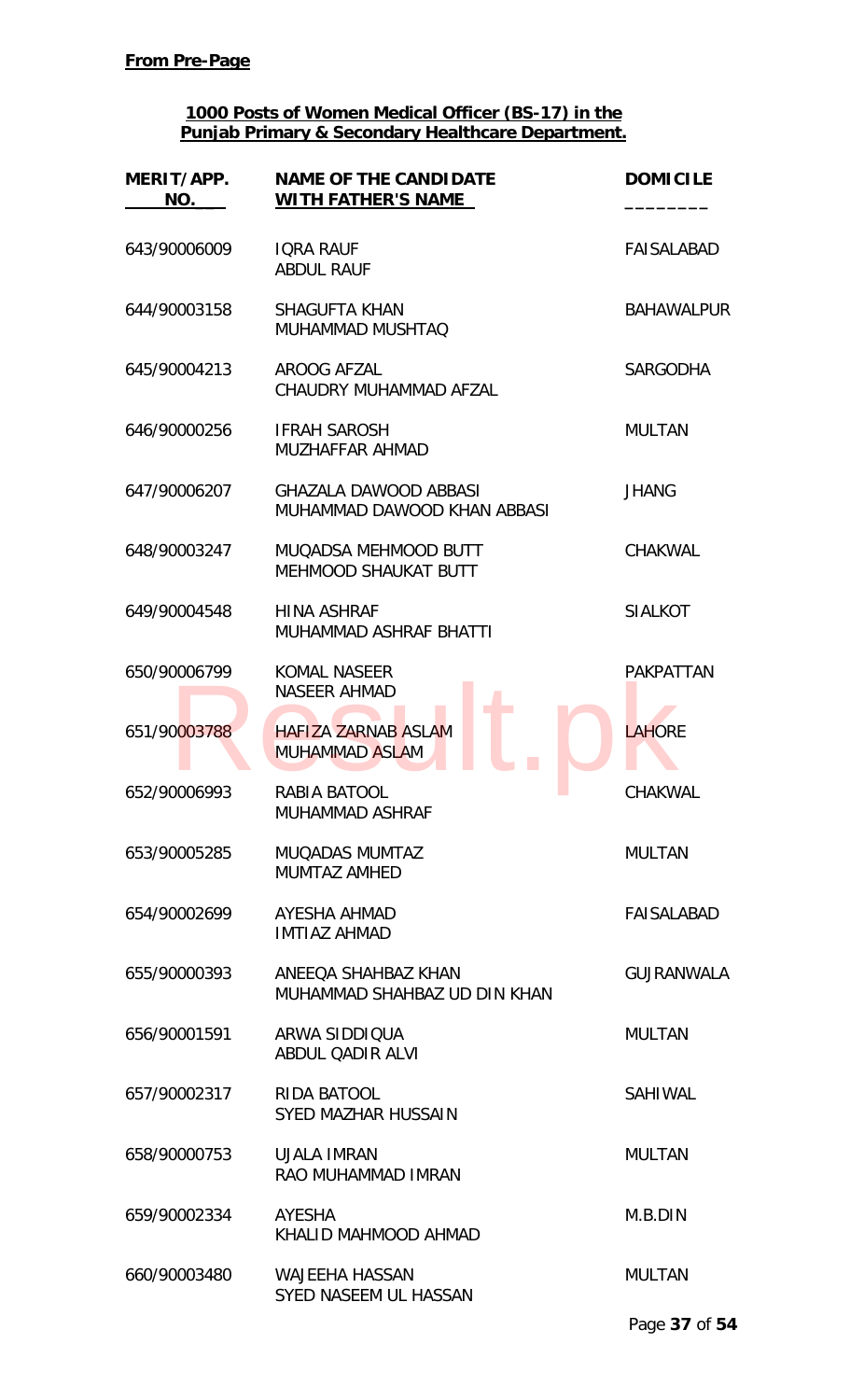| MERIT/APP.<br>NO. | <b>NAME OF THE CANDIDATE</b><br>WITH FATHER'S NAME  | <b>DOMICILE</b>      |
|-------------------|-----------------------------------------------------|----------------------|
| 661/90000815      | <b>FAREEZA SATTAR</b><br><b>ABDUL SATTAR</b>        | <b>GUJRAT</b>        |
| 662/90001938      | <b>FARVA BATOOL</b><br><b>SYED IQBAL HUSSAIN</b>    | M. GARH              |
| 663/90007220      | <b>JAVERIA ARSHAD KIANY</b><br>ARSHAD HAMID KIANY   | <b>JEHLUM</b>        |
| 664/90006644      | SAHAR ANWAR<br>MUHAMMAD ANWAR                       | <b>LAHORE</b>        |
| 665/90006688      | SIDDIQA AHMED KHAN<br><b>IMTIAZ AHMED KHAN</b>      | <b>JEHLUM</b>        |
| 666/90002145      | <b>MARIA MUMTAZ</b><br><b>MUMTAZ HUSSAIN KHAN</b>   | <b>RAWALPINDI</b>    |
| 667/90007123      | AROOBA MUNIR<br>RANA MUNIR AHMED                    | <b>NANKANA SAHIB</b> |
| 668/90000022      | <b>JAVERIA ALAM AWAN</b><br>MUHAMMAD ALAM AWAN      | LAYYAH               |
| 669/90005629      | <b>HAJIRAH KHALID</b><br>MUHAMMAD KHALID IQBAL KHAN | <b>RAWALPINDI</b>    |
| 670/90004388      | <b>AAMNA AFZAL</b><br>CH MUHAMMD AFZAL              | <b>KASUR</b>         |
| 671/90000619      | ZAEEMA KANWAL<br>DR MUHAMMAD GHAFFAR                | <b>LAHORE</b>        |
| 672/90001057      | SHEEZA NAWAZ<br>MUHAMMAD NAWAZ KHAN                 | <b>SARGODHA</b>      |
| 673/90003007      | <b>IQRA SEHAR</b><br><b>TALIB HUSSAIN</b>           | T.T. SINGH           |
| 674/90004481      | <b>FARHEEN KHALID</b><br>KHALID MAHMOOD             | <b>VEHARI</b>        |
| 675/90003761      | ANEEQA ASLAM<br><b>MUHAMMAD ASLAM</b>               | <b>KHUSHAB</b>       |
| 676/90003626      | <b>IQRA TARIQ</b><br><b>TARIO JAVED</b>             | <b>GUJRANWALA</b>    |
| 677/90006640      | <b>IQRA MUNIR</b><br><b>MUNIR AHMAD BHATTI</b>      | <b>SIALKOT</b>       |
| 678/90001799      | AMNA AHMAD<br><b>SALEEM AHMAD</b>                   | SAHIWAL              |

Page **38** of **54**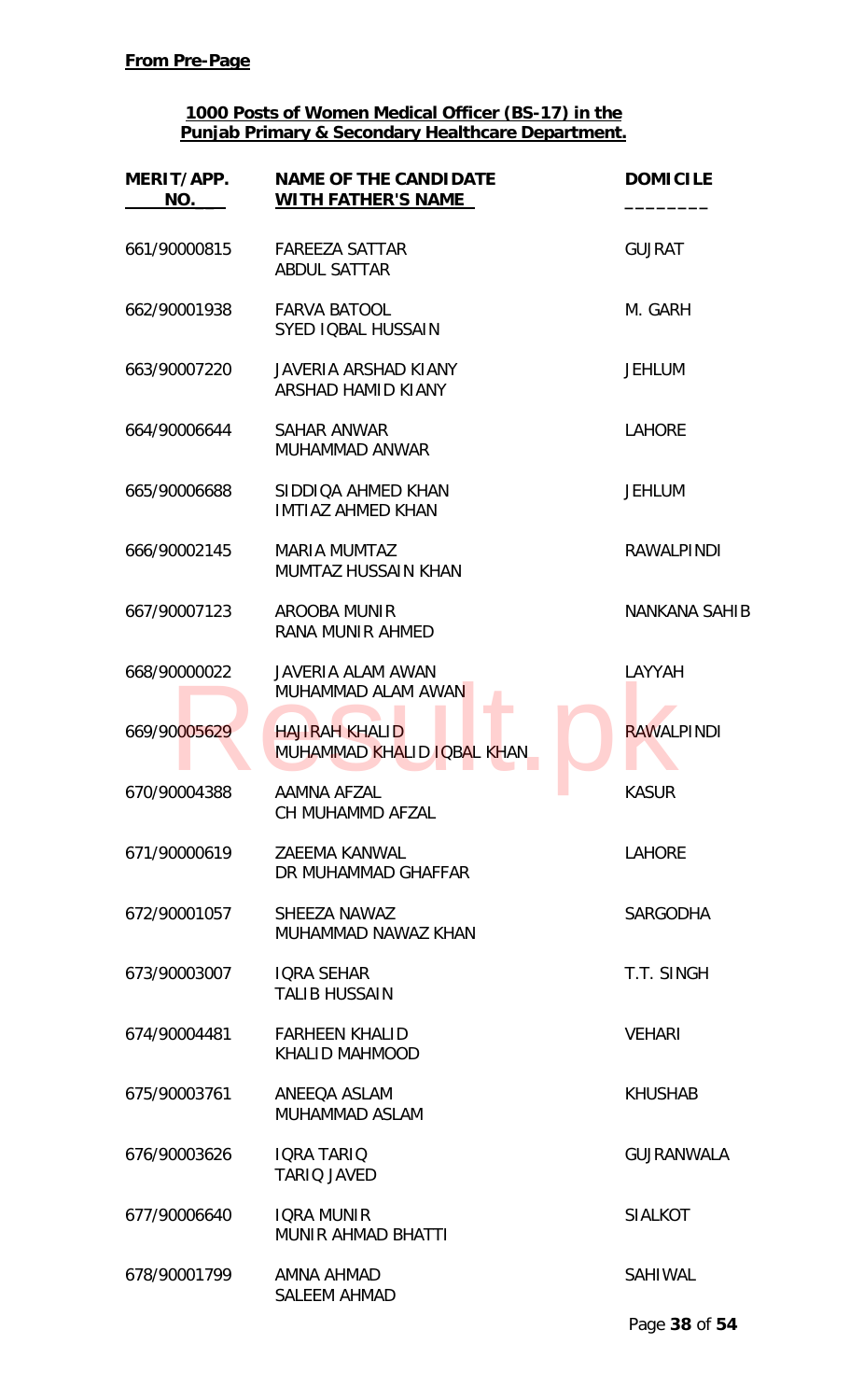| MERIT/APP.<br>NO. | <b>NAME OF THE CANDIDATE</b><br><b>WITH FATHER'S NAME</b>     | <b>DOMICILE</b>   |
|-------------------|---------------------------------------------------------------|-------------------|
| 679/90006071      | NIDA MUZAFFAR<br>MUHAMMAD MUZAFFAR IQBAL                      | <b>LAHORE</b>     |
| 680/90004472      | <b>MINAHAL MATEEN</b><br><b>MOHAMMAD MATEEN AMIR</b>          | <b>LAHORE</b>     |
| 681/90000424      | <b>SANNIA IHSAN</b><br><b>IHSAN UL HAQ BABER</b>              | <b>RAWALPINDI</b> |
| 682/90007117      | <b>IZZA KHALID</b><br>KHALID JAMAL                            | <b>LAHORE</b>     |
| 683/90002791      | <b>SIDRA TAHIR</b><br><b>MUHAMMAD TAHIR</b>                   | FAISALABAD        |
| 684/90004657      | SABAHAT BATOOL<br><b>ASHFAQ AHMED</b>                         | <b>GUJRANWALA</b> |
| 685/90002100      | SAIMA NAWAZ<br>RAB NAWAZ                                      | M. GARH           |
| 686/90002173      | <b>SAIMA FAREED</b><br><b>GHULAM FAREED</b>                   | M. GARH           |
| 687/90000512      | SYEDA GHANWA ZAHRA GILLANI<br>SYED ANSAR HUSSAIN SHAH GILLANI | <b>ATTOCK</b>     |
| 688/90007112      | AAMNA SAIRA<br>a a<br><b>ASHFAQ AHMAD</b>                     | NANKANA SAHIB     |
| 689/90000068      | <b>ZUNAIRA JAMIL</b><br>MUHAMMAD JAMIL CH.                    | <b>LAHORE</b>     |
| 690/90002770      | <b>NAIMA ASHRAF</b><br><b>ASHRAF ALI</b>                      | <b>LAHORE</b>     |
| 691/90004151      | <b>MEHREEN QAMAR</b><br><b>QAMAR-UZ-ZAMAN</b>                 | D.G. KHAN         |
| 692/90003317      | KHADIJA HUSSAIN<br><b>MUHAMMAD HUSSAIN</b>                    | R.Y. KHAN         |
| 693/90000699      | ZARYAB JAMIL<br>MUHAMMAD JAMIL                                | <b>SIALKOT</b>    |
| 694/90002515      | AYESHA EJAZ<br>MUHAMMAD EJAZ UL HAQ                           | <b>LAHORE</b>     |
| 695/90005386      | <b>WAJIHA SAFDAR</b><br><b>JAVED SAFDAR</b>                   | <b>SIALKOT</b>    |
| 696/90002273      | <b>RUQAIYA</b><br><b>IFTIKHAR AHMAD</b>                       | <b>FAISALABAD</b> |
|                   |                                                               | Page 39 of 54     |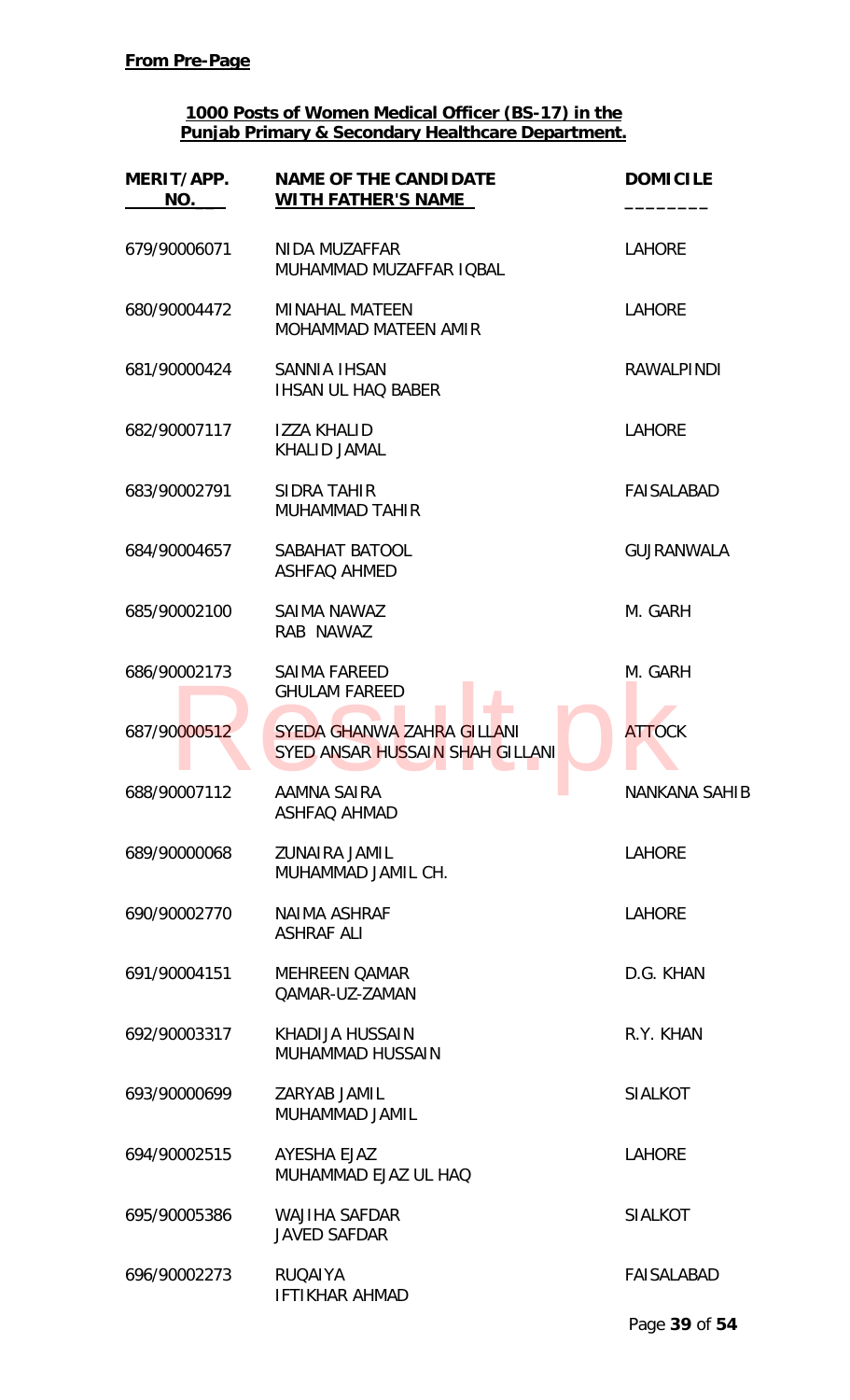| MERIT/APP.<br>NO. | <b>NAME OF THE CANDIDATE</b><br><b>WITH FATHER'S NAME</b> | <b>DOMICILE</b>      |
|-------------------|-----------------------------------------------------------|----------------------|
| 697/90000289      | <b>WAJIHA IRFAN</b><br>MUHAMMAD IRFAN RANA                | <b>KHANEWAL</b>      |
| 698/90003822      | <b>MARYAM GULL</b><br>NASEEB IQBAL WASEEM                 | <b>LAHORE</b>        |
| 699/90002394      | RABEEA TAHIRA<br>MUHAMMAD ASLAM CHAP                      | <b>BHAKKAR</b>       |
| 700/90003928      | <b>SABREEN FATIMA</b><br>SADAOAT ALI                      | <b>GUJRANWALA</b>    |
| 701/90000475      | NAGHMANA IFTIKHAR<br><b>IFTIKHAR AHMED</b>                | <b>GUJRAT</b>        |
| 702/90000696      | <b>SANA TAHIR</b><br><b>TAHIR PERVEZ</b>                  | <b>SIALKOT</b>       |
| 703/90002922      | <b>ASIFA ZAIB</b><br><b>AURANG ZAIB</b>                   | <b>CHINIOT</b>       |
| 704/90002605      | NIMRA IMTIAZ<br><b>IMTIAZ HUSSAIN</b>                     | <b>RAWALPINDI</b>    |
| 705/90000892      | <b>AYMEN MUSTAFA</b><br><b>GHULAM MUSTAFA</b>             | <b>MULTAN</b>        |
| 706/90003302      | SAMREENA AMIN<br>MUHAMMAD AMIN                            | <b>NANKANA SAHIB</b> |
| 707/90000719      | HUMA SHAHZADI<br>MUHAMMAD ZAKRIA                          | <b>GUJRAT</b>        |
| 708/90005146      | ERAM SHAHZADI<br><b>ZULFIQAR ALI</b>                      | <b>FAISALABAD</b>    |
| 709/90005392      | <b>MAHNOOR KHAN</b><br><b>QAISER SALEEM KHAN</b>          | <b>LAHORE</b>        |
| 710/90006637      | ARIJ SALEEM<br>MUHAMMAD SALEEM RAZA                       | <b>LAHORE</b>        |
| 711/90006624      | HAFIZA TARUM NAVEED<br>RANA NAVEED AKHTAR                 | <b>SARGODHA</b>      |
| 712/90004114      | <b>ZAINAB ASIM</b><br>MUHAMMAD ASIM                       | <b>FAISALABAD</b>    |
| 713/90000694      | <b>TAYYABA KAUSAR</b><br>ABDUL HAFEEZ KHAN                | <b>LAHORE</b>        |
| 714/90003061      | <b>SUMMAYA FAKHAR</b><br><b>FAKHAR HAYYAT</b>             | <b>KHUSHAB</b>       |

Page **40** of **54**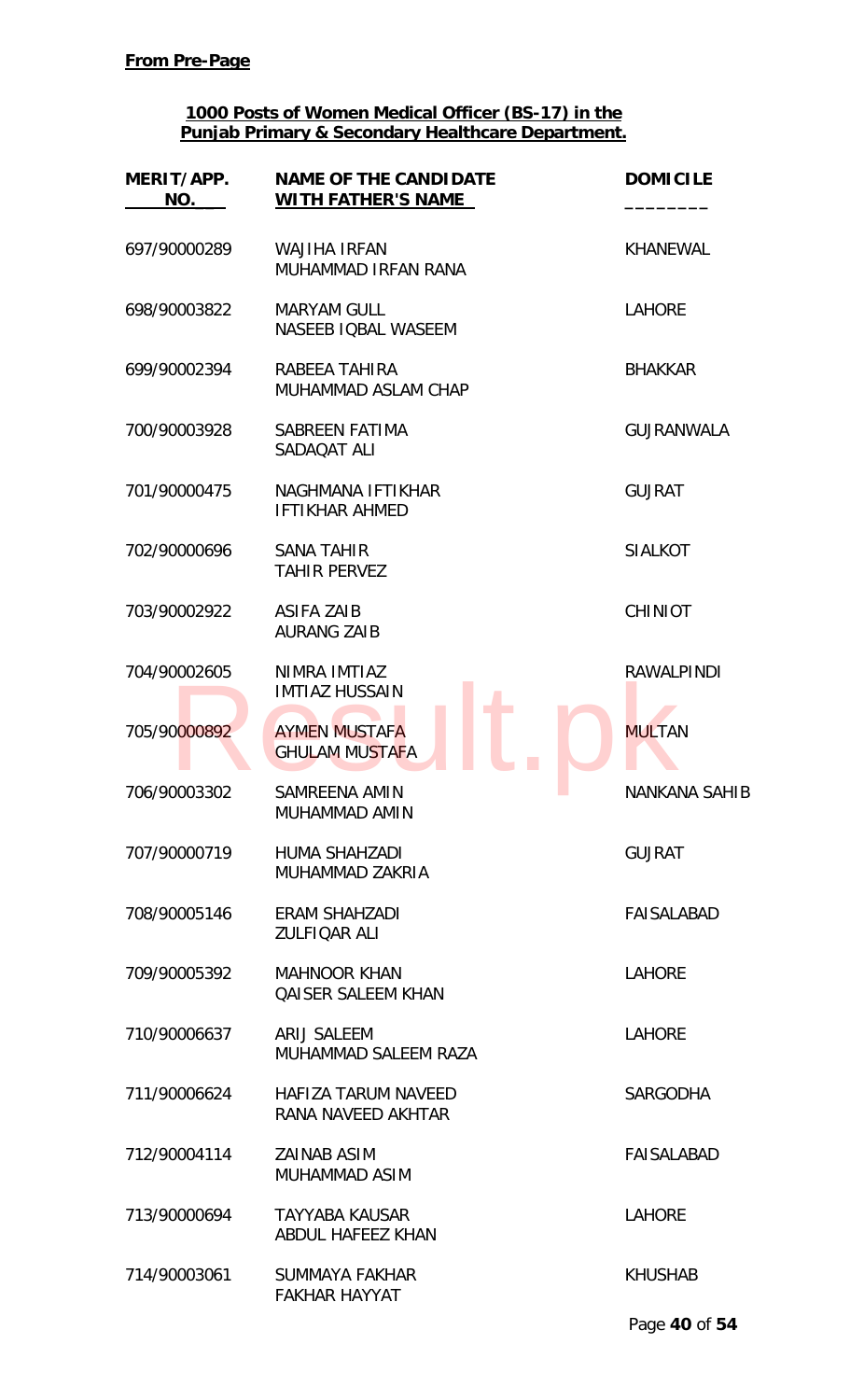| MERIT/APP.<br>NO. | <b>NAME OF THE CANDIDATE</b><br><b>WITH FATHER'S NAME</b> | <b>DOMICILE</b>    |
|-------------------|-----------------------------------------------------------|--------------------|
| 715/90004850      | <b>MARIAM IKRAM</b><br><b>IKRAM UL HAQ</b>                | <b>FAISALABAD</b>  |
| 716/90002653      | NAYAB ANWAR<br>MUHAMMAD ANWAR                             | <b>SHEIKHUPURA</b> |
| 717/90001988      | NARJIS BATOOL<br><b>JAMEEL HAIDER</b>                     | <b>VEHARI</b>      |
| 718/90004562      | FARRAH LATAFAT KHAN<br>LATAFAT HUSSAIN KHAN               | <b>SHEIKHUPURA</b> |
| 719/90001755      | <b>SANA CHAUDHRY</b><br>CHAUDHRY MUHAMMAD JAMIL           | <b>LAHORE</b>      |
| 720/90000313      | RUKH E ZAHRA<br><b>IFTIKHAR ALI BHATTI</b>                | D.G. KHAN          |
| 721/90000654      | AYSHA AKBAR<br><b>AKBAR ALI</b>                           | <b>VEHARI</b>      |
| 722/90003572      | LUBNA WAHEED<br><b>MALIK ABDUL WAHEED</b>                 | <b>BAHAWALPUR</b>  |
| 723/90005089      | <b>ANNA UMAR</b><br><b>MUHAMMAD UMAR</b>                  | <b>FAISALABAD</b>  |
| 724/90006217      | <b>BUSHRA ASHRAF</b><br>a a<br><b>MUHAMMAD ASHRAF</b>     | VEHARI             |
| 725/90002351      | <b>MEHVISH ARSHAD</b><br><b>MUHAMMAD ARSHAD</b>           | T.T. SINGH         |
| 726/90002116      | MUQADDAS SANA<br><b>IFTIKHAR AHMED</b>                    | <b>JHANG</b>       |
| 727/90004500      | <b>SAMIA SAEED</b><br>MUHAMMAD SAEED MALIK                | <b>LAHORE</b>      |
| 728/90001139      | MARIA HUSSAIN BANGASH<br>MUHAMMAD HUSSAIN BANGASH         | KHANEWAL           |
| 729/90003434      | <b>WARDAH MOHSIN</b><br><b>MUHAMMAD MOHSIN</b>            | <b>SIALKOT</b>     |
| 730/90005283      | NIDA AFZAL<br>MUHAMMAD AFZAL                              | <b>LAHORE</b>      |
| 731/90005826      | <b>FARHEEN ARIF</b><br>MUHAMMAD ARIF CHEEMA               | <b>SIALKOT</b>     |
| 732/90002506      | RIMSHA FATIMA<br>MUHAMMAD JAMIL AHMAD                     | D.G. KHAN          |
|                   |                                                           | Page 41 of 54      |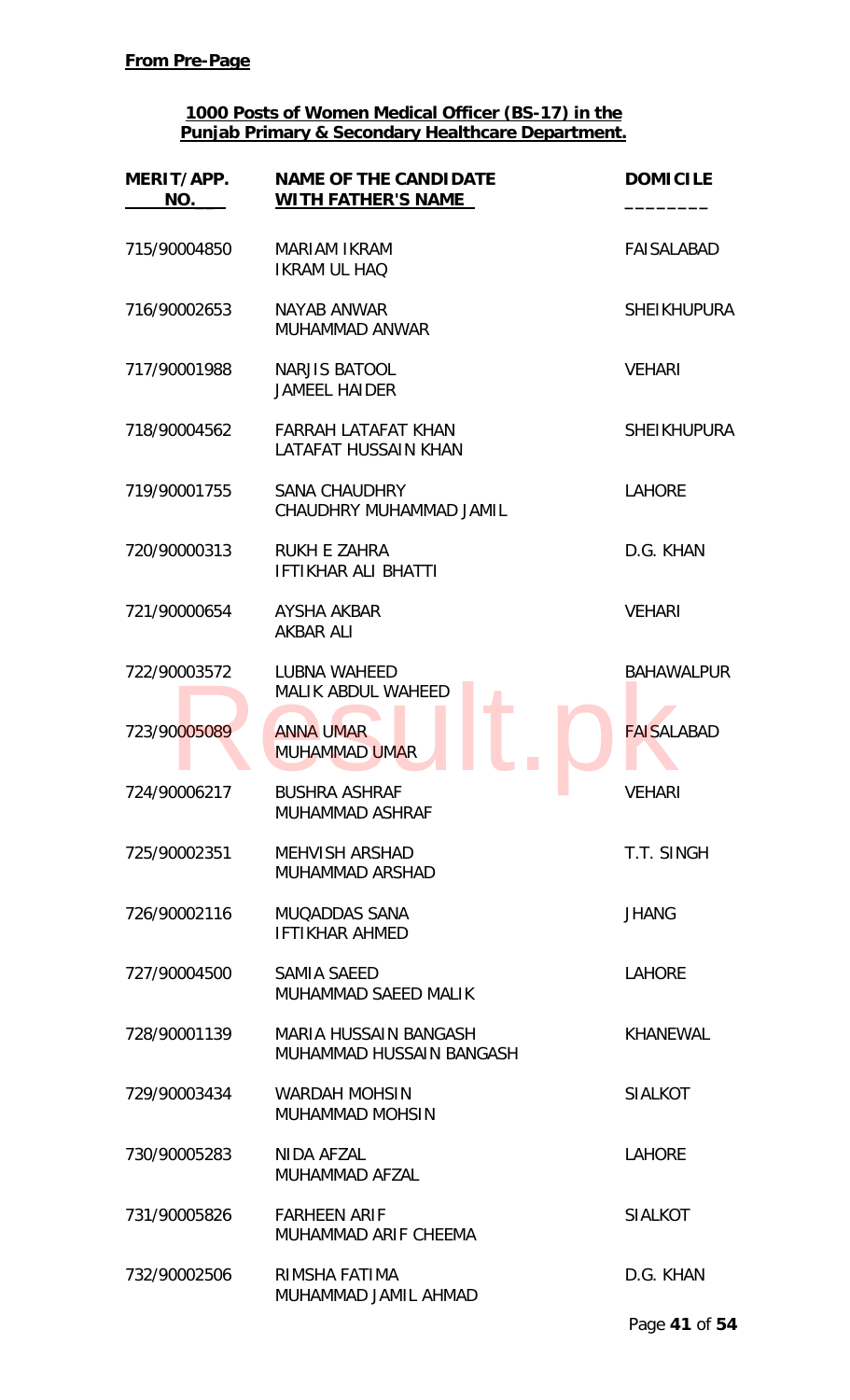| MERIT/APP.<br>NO. | <b>NAME OF THE CANDIDATE</b><br><b>WITH FATHER'S NAME</b> | <b>DOMICILE</b>   |
|-------------------|-----------------------------------------------------------|-------------------|
| 733/90001661      | AROOSA MUSTAFA<br><b>GHULAM MUSTAFA</b>                   | R.Y. KHAN         |
| 734/90000878      | <b>ZAINAB EJAZ</b><br><b>EJAZ SALEEM</b>                  | R.Y. KHAN         |
| 735/90001377      | URWA YAQOOB<br>MUHAMMAD YAQOOB                            | <b>FAISALABAD</b> |
| 736/90001001      | KIRAN ZAHRA<br>MALIK ISHFAQ AHMAD KHAN                    | <b>LODHRAN</b>    |
| 737/90001870      | <b>MAIRA LAROSH</b><br><b>MUHAMMAD IJAZ</b>               | FAISALABAD        |
| 738/90006340      | <b>FATMA SHAH</b><br><b>ZULOAR NAIN SHAH</b>              | <b>GUJRANWALA</b> |
| 739/90002222      | <b>ALEENA ABBAS</b><br><b>ABBAS ALI</b>                   | <b>BAHAWALPUR</b> |
| 740/90006078      | <b>MAHPARAH FAROOQ</b><br><b>MUHAMMAD FAROOQ</b>          | <b>JHANG</b>      |
| 741/90003469      | <b>MAH NOOR</b><br><b>ASMAT ULLAH</b>                     | M. GARH           |
| 742/90001331      | <b>MARYAM YOUNES</b><br>a a<br><b>MUHAMMAD YOUNES</b>     | SIALKOT           |
| 743/90001019      | <b>AQSA FATIMA</b><br>ABDUL RASHEED ARSHAD                | D.G. KHAN         |
| 744/90007090      | <b>ANILA NAZEER</b><br><b>NAZEER AHMED</b>                | <b>LAHORE</b>     |
| 745/90005590      | <b>SUMREEN NASEER</b><br><b>NASEER AHMAD</b>              | <b>MULTAN</b>     |
| 746/90005549      | NAJAM UL SAHER<br>SYED ISHTIAQ ALI                        | <b>LAHORE</b>     |
| 747/90006807      | <b>AYESHA HAMEED</b><br><b>CH.ABDUL HAMEED</b>            | <b>RAWALPINDI</b> |
| 748/90004248      | <b>SAIRA BANO</b><br><b>REHMAT ULLAH</b>                  | <b>FAISALABAD</b> |
| 749/90004853      | AFIFA YOUNAS<br><b>G.M.YOUNAS</b>                         | <b>JEHLUM</b>     |
| 750/90006937      | <b>RUBIA AHMAD</b><br><b>AKHLAQ AHMAD</b>                 | <b>RAWALPINDI</b> |
|                   |                                                           | Page 42 of 54     |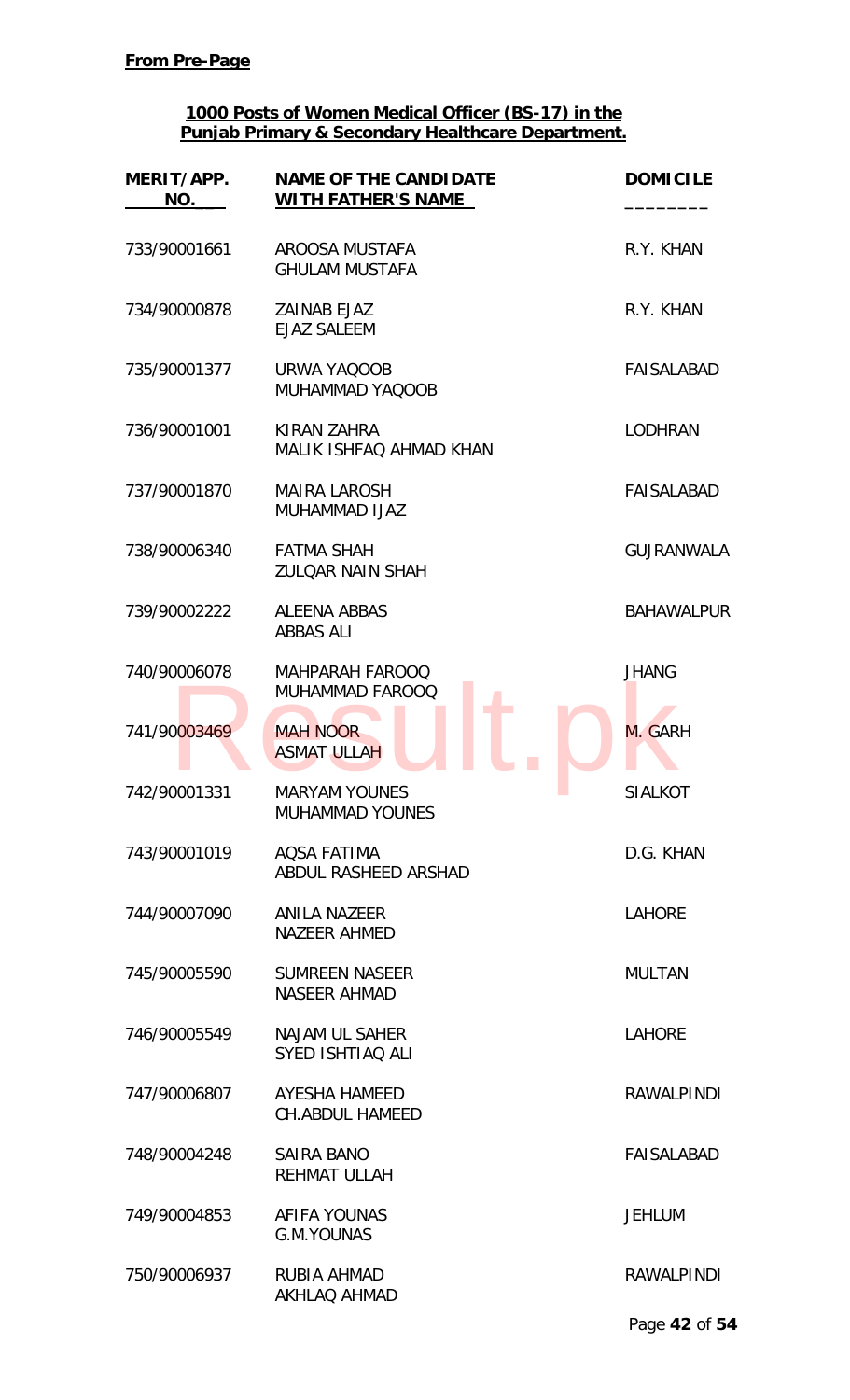| MERIT/APP.<br>NO. | <b>NAME OF THE CANDIDATE</b><br><b>WITH FATHER'S NAME</b> | <b>DOMICILE</b>      |
|-------------------|-----------------------------------------------------------|----------------------|
| 751/90005663      | SIDRA IJAZ<br><b>IJAZ AHMAD</b>                           | <b>LAHORE</b>        |
| 752/90006080      | <b>SOBIA ARIF</b><br><b>MUHAMMAD ARIF</b>                 | <b>NAROWAL</b>       |
| 753/90005555      | AROOJ ASLAM<br><b>MUHAMMAD ASLAM</b>                      | <b>BAHAWAL NAGAR</b> |
| 754/90003861      | MAMOONA JAHANGIR<br>MUHAMMAD JAHANGIR KHAN                | <b>MULTAN</b>        |
| 755/90003004      | <b>UZMA UMAR LODHI</b><br><b>MUHAMMAD UMAR LODHI</b>      | <b>MULTAN</b>        |
| 756/90005378      | <b>QUDSIA AMIR</b><br>AMIR ABDULLAH KHAN                  | <b>MIANWALI</b>      |
| 757/90004136      | RABIA SHAHEEN<br>ABDUL GHAFOOR MALIK                      | <b>KHUSHAB</b>       |
| 758/90007240      | <b>ANAM NASIR</b><br>PERVAIZ IQBAL NASIR                  | T.T. SINGH           |
| 759/90005538      | <b>MARYAM SHAFOAT</b><br><b>SHAFOAT RASOOL</b>            | <b>FAISALABAD</b>    |
| 760/90006205      | <b>SADIA NAZ</b><br>a a<br><b>ABDUL SHAKOOR</b>           | <b>BHAKKAR</b>       |
| 761/90003596      | <b>FARIHA ANJUM</b><br>ABDUL SATTAR ANJUM                 | <b>KHANEWAL</b>      |
| 762/90005845      | <b>MARIYA FAZAL</b><br><b>FAZAL HUSSAIN</b>               | <b>FAISALABAD</b>    |
| 763/90004503      | <b>QURAT-UL-AIN</b><br><b>IMTIAZ AHMED QURESHI</b>        | <b>LAHORE</b>        |
| 764/90000378      | SALIHA SAEED<br>SHIEKH MUHAMMAD SAEED ABDULBARI           | <b>LAHORE</b>        |
| 765/90006630      | <b>IRAM RIAZ</b><br>MUHAMMAD RIAZ RAJA                    | <b>RAWALPINDI</b>    |
| 766/90000410      | <b>AYSHA MEHMOOD</b><br><b>MEHMOOD ALI</b>                | <b>KASUR</b>         |
| 767/90007159      | SIDRA RIAZ<br><b>MUHAMMAD RIAZ</b>                        | <b>LAHORE</b>        |
| 768/90004695      | <b>SALMA ANJUM</b><br>MUHAMMAD HAMZA                      | <b>SARGODHA</b>      |
|                   |                                                           | Page 43 of 54        |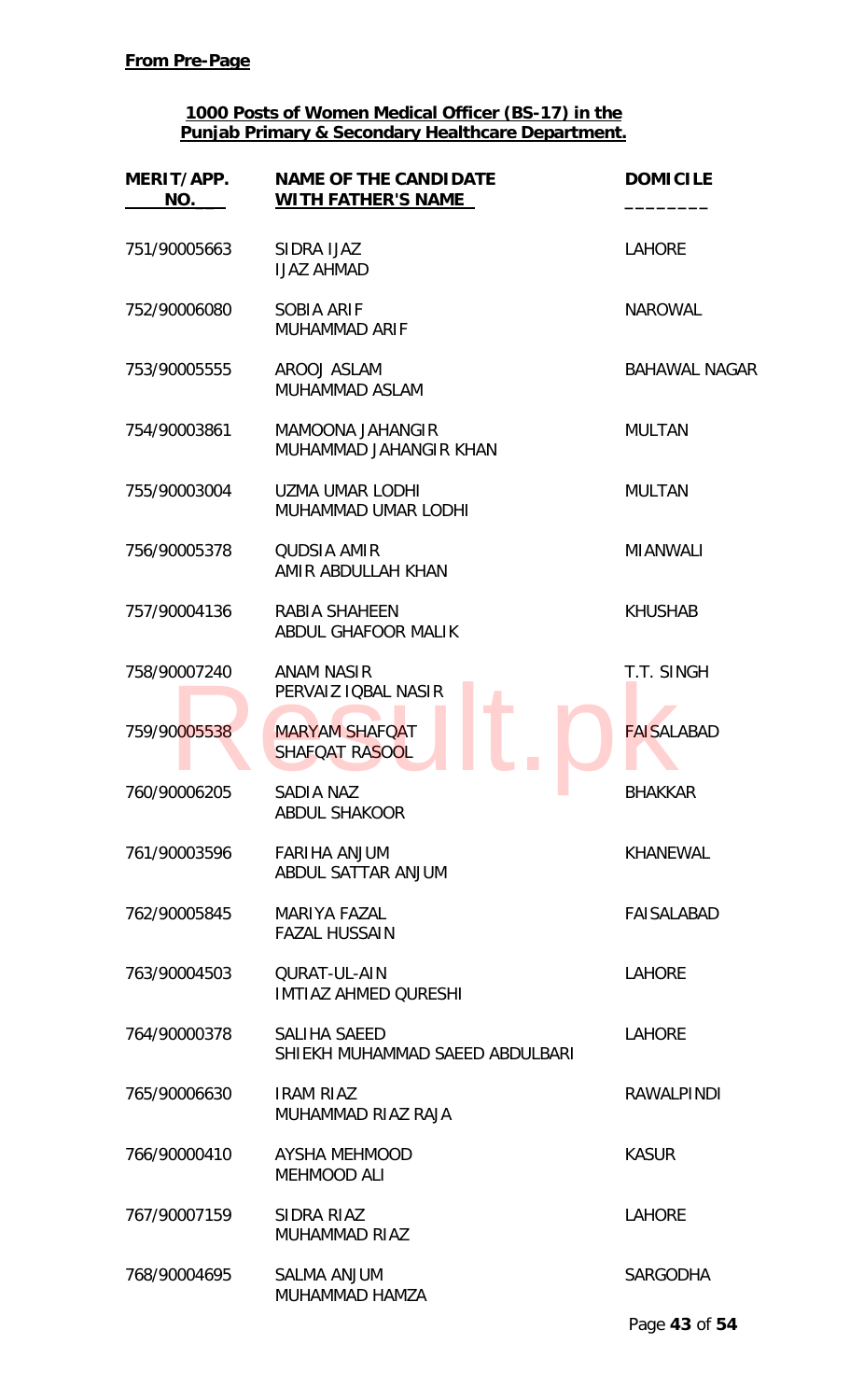| MERIT/APP.<br>NO. | <b>NAME OF THE CANDIDATE</b><br>WITH FATHER'S NAME  | <b>DOMICILE</b>   |
|-------------------|-----------------------------------------------------|-------------------|
| 769/90002844      | RABIA JAVED<br><b>JAVED IOBAL GURMANI</b>           | M. GARH           |
| 770/90004586      | <b>FATIMA ZUBAIR</b><br>MUHAMMAD ZUBAIR             | <b>KASUR</b>      |
| 771/90007320      | ANEELA HABIB KHAN<br><b>HABIBULLAH KHAN GURMANI</b> | LAYYAH            |
| 772/90004198      | <b>MARIA ASHRAF</b><br><b>MOHAMMAD ASHRAF</b>       | <b>RAWALPINDI</b> |
| 773/90005705      | <b>MARIA ASLAM</b><br>MUHAMMAD ASLAM                | <b>NAROWAL</b>    |
| 774/90005960      | <b>SAIQA FIRDOUS</b><br><b>MUHAMMAD YUNIS</b>       | CHAKWAL           |
| 775/90003886      | <b>MARRYAM NAVEED</b><br><b>MIAN NAVEED BASHIR</b>  | <b>FAISALABAD</b> |
| 776/90002546      | <b>HINA HANIF</b><br><b>MUHAMMAD HANIF</b>          | <b>BAHAWALPUR</b> |
| 777/90000054      | RABIA SHAHEEN ASGHAR<br><b>MUHAMMAD ASGHAR</b>      | <b>FAISALABAD</b> |
| 778/90005257      | <b>NIDA DASTGEER</b><br>DR.GHULAM DASTGEER          | T.T. SINGH        |
| 779/90007062      | <b>AZKA SAEED</b><br>RANA MUHAMMAD SAEED ALI KHAN   | <b>BHAKKAR</b>    |
| 780/90004222      | <b>MEHWISH USMAN</b><br><b>USMAN KHAN</b>           | <b>OKARA</b>      |
| 781/90005850      | AMMARA SARDAR<br><b>SARDAR AHMAD</b>                | <b>GUJRANWALA</b> |
| 782/90006656      | UNKA MUBARAK<br>MUBARAK ALI MAZHAR                  | <b>LAHORE</b>     |
| 783/90002705      | <b>SHEIFA</b><br><b>GULZAR AHMED</b>                | <b>SAHIWAL</b>    |
| 784/90005660      | SALVIA NOOR CHEEMA<br>NOOR MUHAMMAD CHEEMA          | T.T. SINGH        |
| 785/90003704      | <b>KOMAL NOOR</b><br>SHEIKH SAEED AHMAD             | LAYYAH            |
| 786/90002384      | <b>SOBIA KOMAL</b><br>CH. KHALID MEHMOOD            | <b>GUJRAT</b>     |
|                   |                                                     | Page 44 of 54     |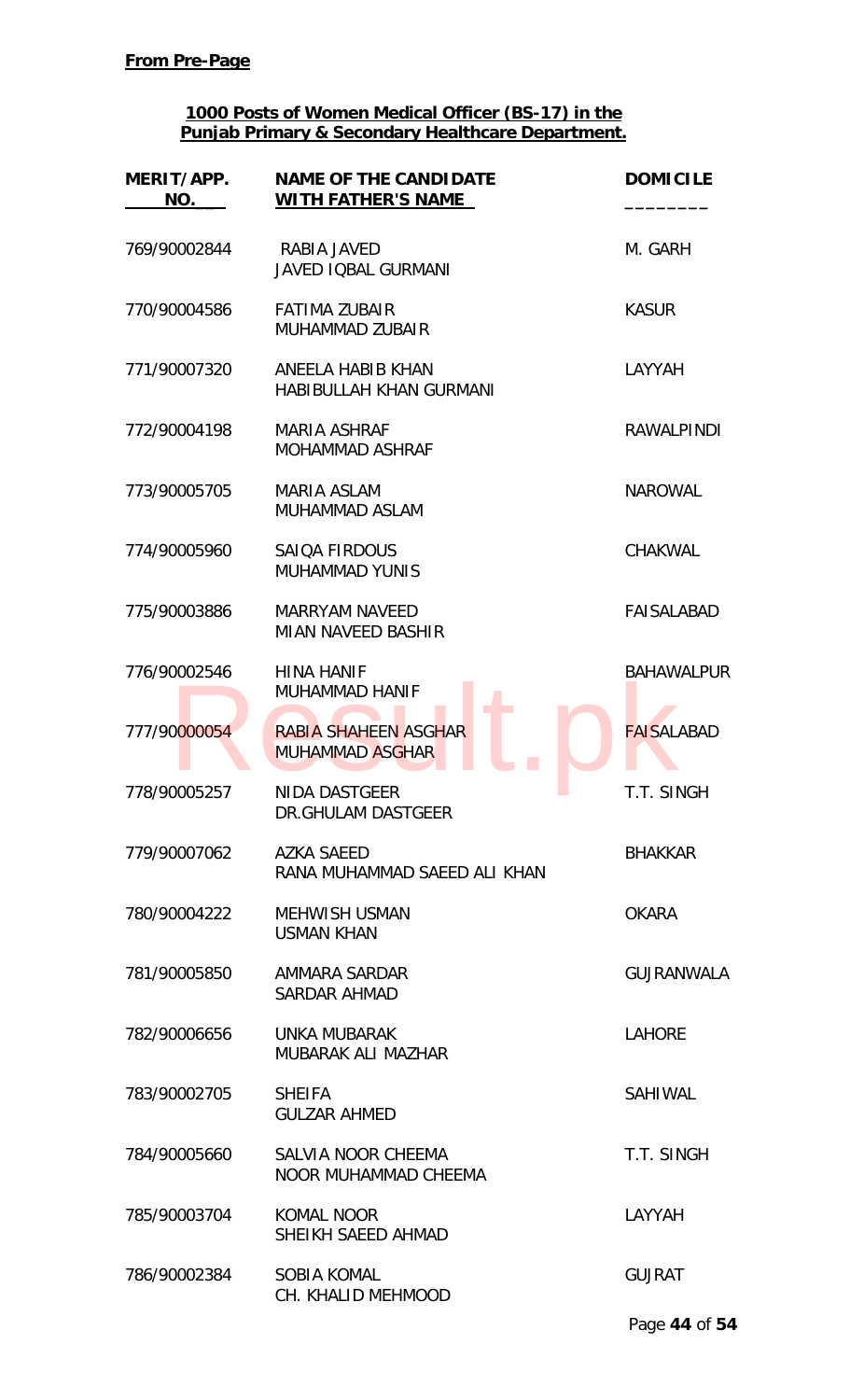| MERIT/APP.<br>NO. | <b>NAME OF THE CANDIDATE</b><br><b>WITH FATHER'S NAME</b> | <b>DOMICILE</b>   |
|-------------------|-----------------------------------------------------------|-------------------|
| 787/90004868      | <b>TARAB EJAZ</b><br>MUHAMMAD EJAZ RUKH                   | <b>MULTAN</b>     |
| 788/90002318      | ARSHIA MAQBOOL<br>MAQBOOL AHMAD                           | FAISALABAD        |
| 789/90001845      | ALISHBA ANUM<br><b>MUHAMMAD ASHRAF</b>                    | <b>SAHIWAL</b>    |
| 790/90007051      | <b>SYEDA TOOBA BUKHARI</b><br>SYED IFTIKHAR ALI BUKHARI   | M. GARH           |
| 791/90005542      | <b>HAFIZA MEHR-UN-NISA</b><br>CH. ABDUL HAMID             | <b>KASUR</b>      |
| 792/90006653      | RABIA IQBAL<br>MUHAMMAD IQBAL YOUSAF                      | <b>VEHARI</b>     |
| 793/90005100      | AYESHA ABDUL KARIM<br><b>ABDUL KARIM</b>                  | <b>LAHORE</b>     |
| 794/90001066      | RABIA NAZIR CH.<br>DR. MUHAMMAD NAZIR CHAUDHRY            | <b>GUJRANWALA</b> |
| 795/90003949      | <b>HAFIZA FISBAH NAZAR</b><br><b>NAZAR MUHAMMAD</b>       | <b>VEHARI</b>     |
| 796/90005058      | <b>SANA KHALID</b><br><b>MUHAMMAD KHALID</b>              | D.G. KHAN         |
| 797/90007042      | NEELAM SHAHZADI<br><b>MUHAMMAD ASHRAF</b>                 | SAHIWAL           |
| 798/90002878      | <b>TOOBA KANWAL</b><br>DR MUHAMMAD FAYYAZ                 | D.G. KHAN         |
| 799/90004381      | SAHAR HAYAT<br><b>MEHR MAZHAR HAYAT</b>                   | FAISALABAD        |
| 800/90006437      | <b>TAYYABA TAHIRA</b><br><b>MUHAMMAD RAFIQUE</b>          | <b>KASUR</b>      |
| 801/90003395      | <b>MAHAM IQBAL</b><br>MUHAMMAD IQBAL                      | <b>JHANG</b>      |
| 802/90004692      | SUMYYA AKMAL<br>AGHA JAN MUHAMMAD AKMAL                   | <b>LAHORE</b>     |
| 803/90005592      | <b>MARIAM HAMEED</b><br><b>ABDUL HAMEED</b>               | <b>LAHORE</b>     |
| 804/90003608      | <b>HIRA NASEEM</b><br>MUHAMMAD NASEEM ULLAH               | M. GARH           |
|                   |                                                           | Page 45 of 54     |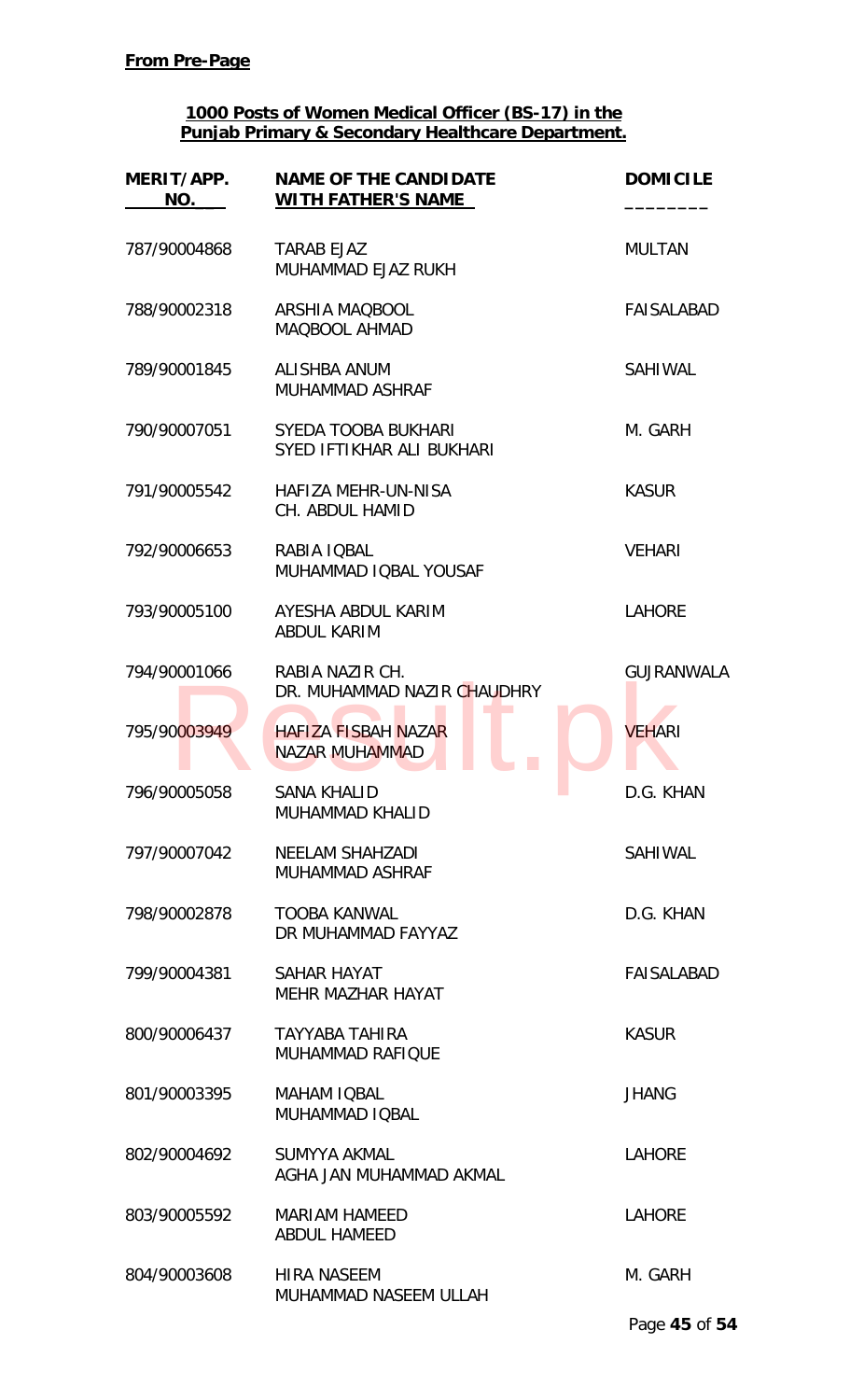| MERIT/APP.<br>NO. | <b>NAME OF THE CANDIDATE</b><br><b>WITH FATHER'S NAME</b> | <b>DOMICILE</b>      |
|-------------------|-----------------------------------------------------------|----------------------|
| 805/90002821      | <b>SEHRISH AKRAM</b><br>MUHAMMAD AKRAM                    | <b>JHANG</b>         |
| 806/90005892      | <b>QURRATULAIN ZAIDI</b><br>SYED ALI JAFFAR ZAIDI         | <b>MULTAN</b>        |
| 807/90004013      | <b>SHUMAILA NOUSHEEN</b><br>SIRAJ UD DIN                  | <b>RAJANPUR</b>      |
| 808/90002454      | SIBGHA SALIHA<br><b>ABDUL RASHEED</b>                     | <b>LAHORE</b>        |
| 809/90003389      | <b>AOSA HAMEED</b><br><b>ABDUL HAMEED</b>                 | <b>FAISALABAD</b>    |
| 810/90004886      | <b>MARIA QIBTIA</b><br>MUHAMMAD ASLAM                     | <b>NANKANA SAHIB</b> |
| 811/90006860      | <b>QURATULAIN SARA</b><br><b>QUMBER HUSSAIN ABBASI</b>    | R.Y. KHAN            |
| 812/90006579      | <b>MISBAH ASIF</b><br><b>MALIK ASIF MAHMOOD</b>           | <b>KHUSHAB</b>       |
| 813/90003137      | <b>HAMMADIA KHALID</b><br>MUHAMMAD KHALID MUGHAL          | <b>GUJRANWALA</b>    |
| 814/90002948      | <b>NABEELA NAJEEB</b><br><b>NAJEEB ULLAH</b>              | <b>RAJANPUR</b>      |
| 815/90000216      | <b>FASIHA KHAN</b><br>ALLAH NAWAZ KHAN                    | <b>MULTAN</b>        |
| 816/90004160      | <b>IRUM MUKHTAR</b><br><b>MUKHTAR AHMAD</b>               | <b>PAKPATTAN</b>     |
| 817/90001759      | ANAM NAZ<br><b>MIAN ABDUL HAQ</b>                         | <b>LAHORE</b>        |
| 818/90007348      | <b>HUFSA EJAZ</b><br>EJAZ AHMAD SINDHU                    | <b>GUJRANWALA</b>    |
| 819/90005708      | <b>FAREEHA FATIMA</b><br>SAYYED TAHIR ABBAS               | <b>LAHORE</b>        |
| 820/90003973      | AQSA ZAHID<br><b>ZAHID HUSSAIN QURESHI</b>                | M. GARH              |
| 821/90007061      | <b>AAMNA TARIQ</b><br><b>TARIO MEHMOOD</b>                | <b>SIALKOT</b>       |
| 822/90000801      | AYESHA ZAHOOR<br><b>MUHAMMAD ZAHOOR</b>                   | <b>RAWALPINDI</b>    |

Page **46** of **54**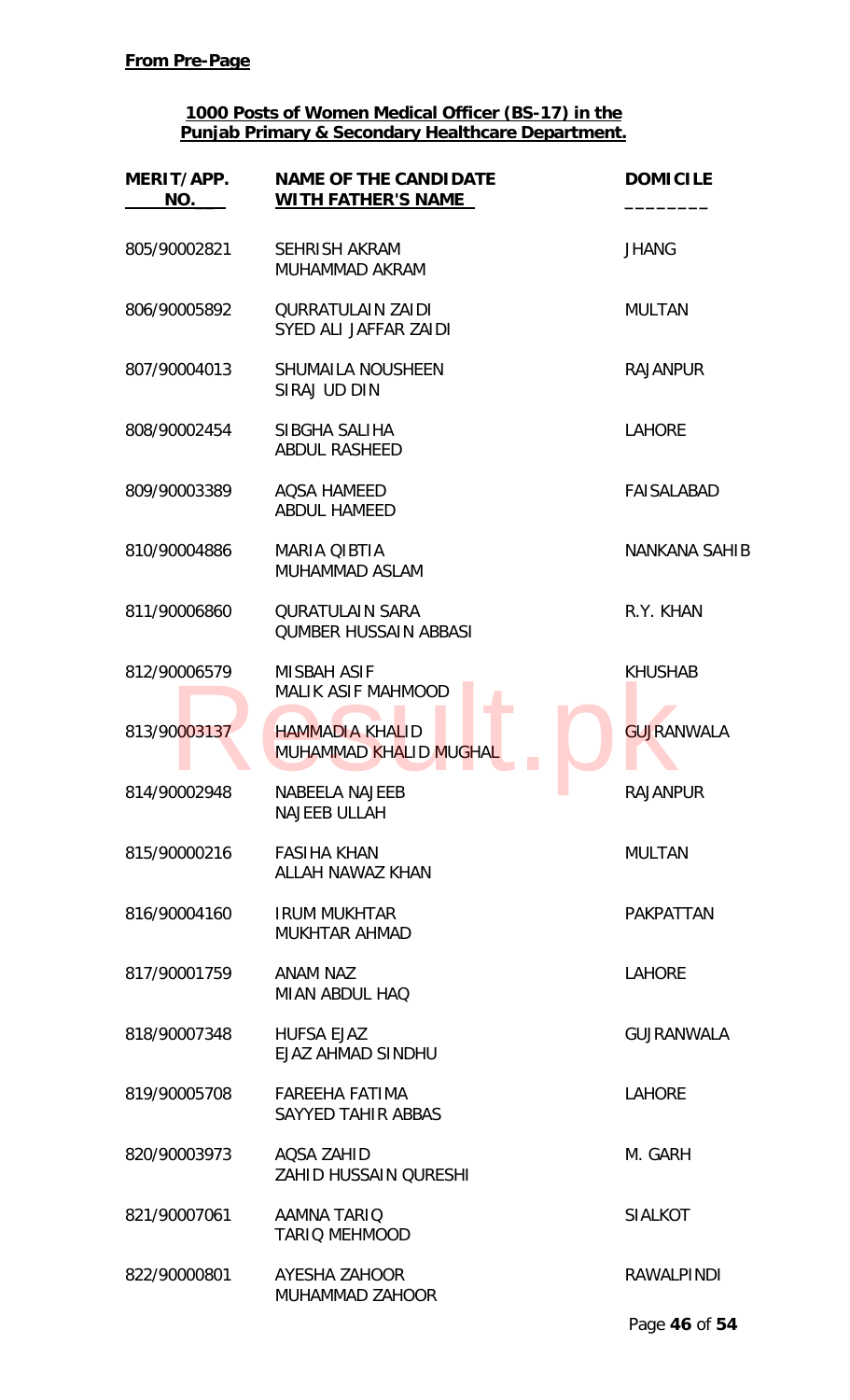| MERIT/APP.<br>NO. | <b>NAME OF THE CANDIDATE</b><br><b>WITH FATHER'S NAME</b> | <b>DOMICILE</b>   |
|-------------------|-----------------------------------------------------------|-------------------|
| 823/90005005      | <b>SAMIA SUMBLE</b><br>LIAQAT ALI                         | <b>HAFIZABAD</b>  |
| 824/90002853      | <b>IRUM SHAHZADI</b><br>SYED MUKHTAR HUSSAIN SHAH         | <b>JEHLUM</b>     |
| 825/90000770      | <b>SAMEEN ANJUM</b><br><b>SABIR HUSSAIN</b>               | <b>CHAKWAL</b>    |
| 826/90002029      | <b>SADIA HAMEED</b><br><b>ABDUL HAMEED</b>                | <b>MULTAN</b>     |
| 827/90000735      | <b>MARYAM HAMEED</b><br><b>ABID HAMEED</b>                | <b>MULTAN</b>     |
| 828/90002684      | <b>UZMA ZAFAR</b><br>MUHAMMAD ZAFAR                       | <b>JHANG</b>      |
| 829/90006651      | KHADIJA AZIZ<br><b>HAFIZ AZIZ AHMED</b>                   | <b>LAHORE</b>     |
| 830/90005524      | <b>HUMA ARSHAD</b><br><b>MUHAMMAD ARSHAD</b>              | <b>VEHARI</b>     |
| 831/90007022      | MUSTABSHIRA TAHIR<br><b>MUHAMMAD TAHIR</b>                | <b>LAHORE</b>     |
| 832/90005464      | SALEHA ISHTIAQ<br>DR. ISHTIAQ AHMAD                       | <b>FAISALABAD</b> |
| 833/90001473      | <b>FARAH NASEER</b><br><b>NASEER AHMED</b>                | FAISALABAD        |
| 834/90003310      | HAFIZA AOSA FAIZ<br><b>FAIZ MUHAMMMAD</b>                 | D.G. KHAN         |
| 835/90000818      | <b>TANZEELAH SHAMSHAD</b><br><b>SHAMSHAD AHMAD</b>        | <b>BHAKKAR</b>    |
| 836/90006030      | <b>ZAIB NASIR</b><br><b>MALIK NASIR HUSSAIN</b>           | <b>LAHORE</b>     |
| 837/90006566      | <b>ERUM MALIK</b><br>ABDUL MALIK KHAWAJA                  | <b>MULTAN</b>     |
| 838/90005618      | TAYABA SHAHID KHAN<br><b>SHAHID BASHIR KHAN</b>           | <b>LAHORE</b>     |
| 839/90006046      | NAILA GHAFFAR<br><b>ABDUL GHAFFAR</b>                     | <b>LAHORE</b>     |
| 840/90001060      | SYEDHA FARWA BATOOL<br>SAYEED ANSAR HUSSAIN               | <b>SARGODHA</b>   |
|                   |                                                           | Page 47 of 54     |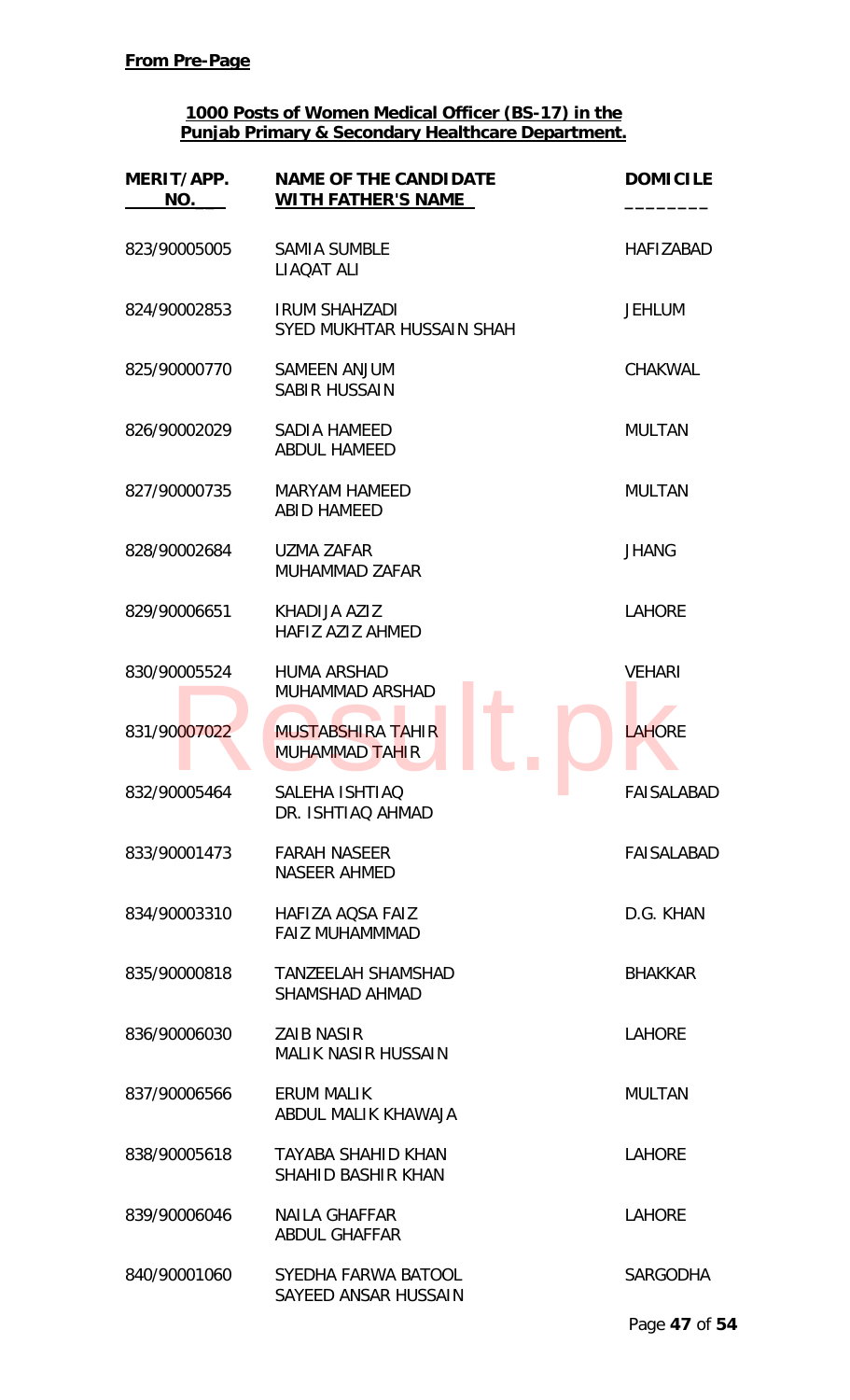| MERIT/APP.<br>NO. | <b>NAME OF THE CANDIDATE</b><br><b>WITH FATHER'S NAME</b>      | <b>DOMICILE</b>    |
|-------------------|----------------------------------------------------------------|--------------------|
| 841/90002615      | <b>NAYAB GULL</b><br>MUHAMMAD RAZZAQ                           | <b>FAISALABAD</b>  |
| 842/90000613      | <b>ATOOFA AMEER</b><br>MUHAMMAD AMEER AHMED                    | <b>MULTAN</b>      |
| 843/90004521      | SEHRISH SHAHID KAYANI<br>M SHAHID KAYANI                       | <b>RAWALPINDI</b>  |
| 844/90001231      | <b>SHEHROZE RANA</b><br>MASHOOQ ALI                            | M. GARH            |
| 845/90000731      | <b>GUL ZAREEN KHAN TAREEN</b><br>ASHFAQ AHMED KHAN TAREEN      | <b>SHEIKHUPURA</b> |
| 846/90005452      | AAIMA AMIN<br>HAFIZ MUHAMMAD AMIN                              | <b>LAHORE</b>      |
| 847/90002336      | RIMSHA IFTIKHAR<br><b>IFTIKHAR AHMED</b>                       | <b>FAISALABAD</b>  |
| 848/90006955      | <b>ANAM TAHIR</b><br><b>MUHAMMAD TAHIR</b>                     | <b>LAHORE</b>      |
| 849/90005767      | <b>SUNERA QADEER</b><br><b>ABDUL QADEER</b>                    | <b>LAHORE</b>      |
| 850/90000103      | <b>SUMBAL JAVAID</b><br><b>Contract</b><br><b>JAVAID IQBAL</b> | KHUSHAB            |
| 851/90003735      | <b>IQRA JAVED</b><br>MUHAMMAD JAVED                            | <b>RAWALPINDI</b>  |
| 852/90004201      | ANSA SHAHBAZ<br>MUHAMMAD SHAHBAZ BAJWA                         | R.Y. KHAN          |
| 853/90005060      | AMNA NOUREEN<br><b>BASHIR AHMAD</b>                            | <b>OKARA</b>       |
| 854/90002736      | <b>HAFSA AYUB</b><br><b>MUHAMMAD AYUB</b>                      | M. GARH            |
| 855/90002941      | <b>RIJA MOIN</b><br>DR: GHULAM MOIN UDDIN                      | R.Y. KHAN          |
| 856/90004616      | <b>ZULNASH EJAZ</b><br><b>EJAZ HUSSAIN</b>                     | <b>RAWALPINDI</b>  |
| 857/90004043      | HAFIZA ANAM MUSTAFA<br><b>GHULAM MUSTAFA</b>                   | SAHIWAL            |
| 858/90002703      | HIRA ZARQOON JAVED<br>JAVED IQBAL                              | <b>GUJRAT</b>      |
|                   |                                                                | Page 48 of 54      |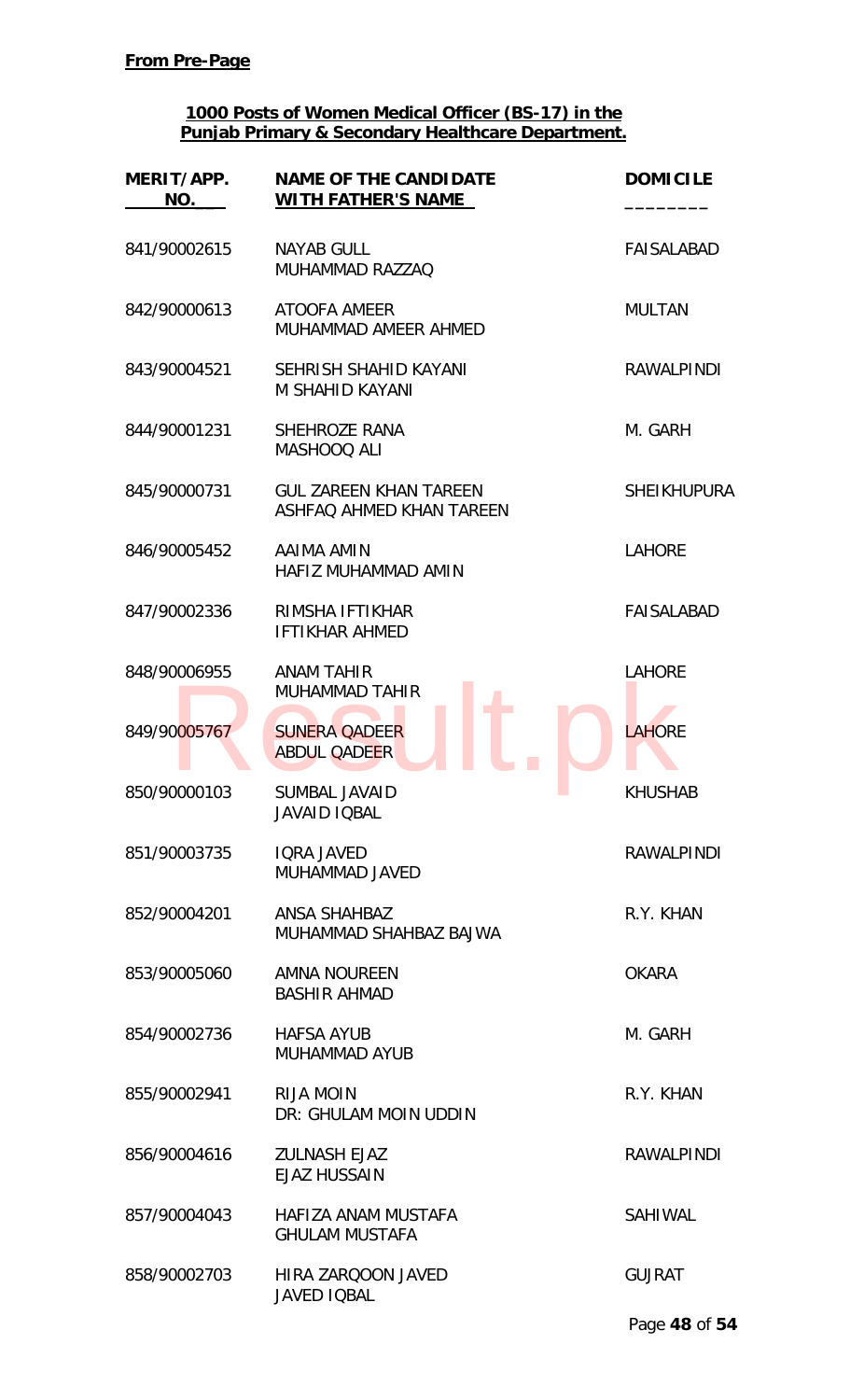| MERIT/APP.<br>NO. | <b>NAME OF THE CANDIDATE</b><br><b>WITH FATHER'S NAME</b> | <b>DOMICILE</b>      |
|-------------------|-----------------------------------------------------------|----------------------|
| 859/90005830      | <b>MISBAH ZAFAR</b><br>ZAFAR IQBAL                        | R.Y. KHAN            |
| 860/90005163      | SAMRA IFTIKHAR<br>RANA IFTIKHAR RAZA                      | <b>GUJRANWALA</b>    |
| 861/90002420      | <b>MEHWISH PERVEEN</b><br><b>MUHAMMAD YAR</b>             | <b>SARGODHA</b>      |
| 862/90006509      | <b>ANUM IRSHAD</b><br><b>IRSHAD AHMED</b>                 | <b>BHAKKAR</b>       |
| 863/90002462      | UMME KALSOOM RABI<br>MUHAMMAD ARSHAD MAJEED               | <b>LAHORE</b>        |
| 864/90006842      | <b>MONIBA IOBAL</b><br><b>SH.MUHAMMAD IQBAL</b>           | <b>SIALKOT</b>       |
| 865/90001485      | <b>FARKHANDA NASEEM</b><br><b>MUHAMMAD ASHRAF</b>         | SAHIWAL              |
| 866/90006050      | RABIA AWAN<br>NAEEM ASGHAR AWAN                           | <b>SARGODHA</b>      |
| 867/90007390      | <b>NOOR FATIMA</b><br><b>GULFAM MAJEED</b>                | <b>FAISALABAD</b>    |
| 868/90005601      | RAMSHA SAEED<br><b>MUZAMMAL SAEED</b>                     | <b>LAHORE</b>        |
| 869/90005595      | AROOSHA ASIF<br>MUHAMMAD ASIF MEHMOOD                     | FAISALABAD           |
| 870/90000405      | <b>SHAGUFTA RAMZAN</b><br>MUHAMMAD RAMZAN                 | D.G. KHAN            |
| 871/90001160      | RABIYA ILLYAS<br><b>MUHAMMAD ILLYAS</b>                   | <b>OKARA</b>         |
| 872/90001225      | SAMREEN SABA<br><b>MANZOOR AHMED</b>                      | R.Y. KHAN            |
| 873/90007372      | SHABI UL KHADEEJA CHEEMA<br>MUHAMMAD MANSHA ZAHID         | <b>LAHORE</b>        |
| 874/90006133      | <b>SAIRA REHMAT</b><br><b>REHMAT ULLAH</b>                | <b>SAHIWAL</b>       |
| 875/90003451      | AYESHA MUSTAFA<br><b>GHULAM MUSTAFA</b>                   | <b>BAHAWAL NAGAR</b> |
| 876/90005115      | <b>NAILA BASHIR</b><br><b>BASHIR AHMED</b>                | <b>LAHORE</b>        |
|                   |                                                           | Page 49 of 54        |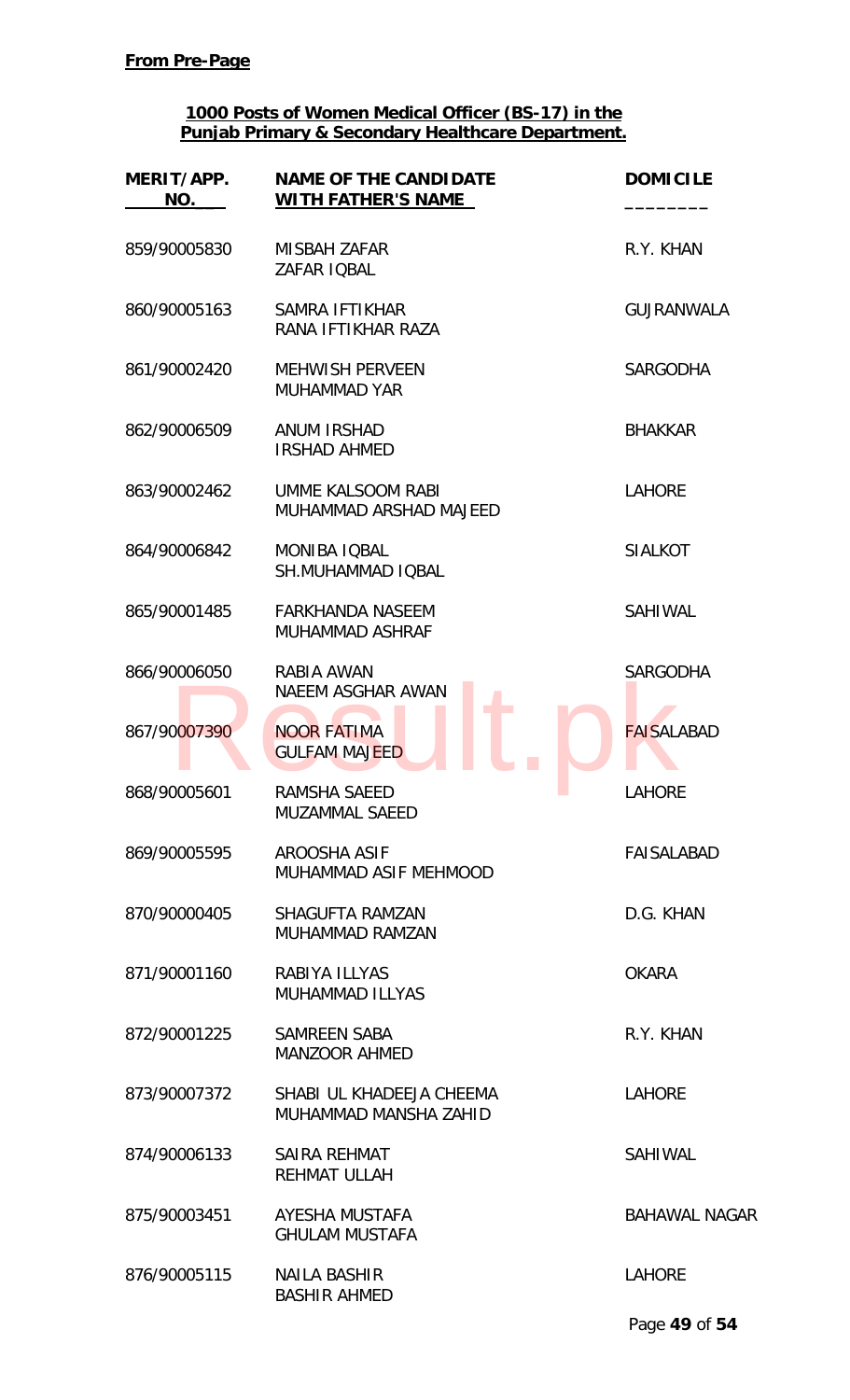| MERIT/APP.<br>NO. | <b>NAME OF THE CANDIDATE</b><br><b>WITH FATHER'S NAME</b> | <b>DOMICILE</b>   |
|-------------------|-----------------------------------------------------------|-------------------|
| 877/90002724      | SHUMAILA RAFIQUE<br><b>MUHAMMAD RAFIOUE</b>               | <b>VEHARI</b>     |
| 878/90000637      | NAJM - UL - SEHAR<br>MUHAMMAD RAZZAQ                      | <b>VEHARI</b>     |
| 879/90004220      | <b>HIRA TARIQ</b><br>MUHAMMAD TARIQ SHOUQ                 | <b>RAWALPINDI</b> |
| 880/90003765      | RUBIA MAZHAR<br><b>MAZHAR HUSSAIN</b>                     | FAISALABAD        |
| 881/90001275      | <b>VERDA SHAFIO</b><br>SHAFIQ AHMAD                       | <b>LAHORE</b>     |
| 882/90000174      | <b>SANA TAHREEM</b><br><b>GHULAM YASEEN</b>               | M. GARH           |
| 883/90001686      | <b>MASHAL NAZ</b><br><b>GHULAM JAFAR DAHA</b>             | <b>RAJANPUR</b>   |
| 884/90001937      | <b>ZARA ASLAM</b><br><b>MUHAMMAD ASLAM</b>                | R.Y. KHAN         |
| 885/90003230      | <b>MAHAM KHALID</b><br><b>KHALID MASOOD</b>               | <b>RAWALPINDI</b> |
| 886/90002181      | MISHEL ZAINAB<br>MUHAMMAD ABID BODLA                      | <b>PAKPATTAN</b>  |
| 887/90001312      | <b>MUNEEBA RASHEED</b><br>MUHAMMAD RASHEED SIAL           | <b>BAHAWALPUR</b> |
| 888/90001200      | <b>SUMMEN SAIF</b><br><b>SAIF UR REHMAN</b>               | <b>RAJANPUR</b>   |
| 889/90006520      | <b>MEHVISH KHURSHID</b><br>KHURSHID MUHAMMAD              | <b>VEHARI</b>     |
| 890/90003549      | <b>MAAIDA HUSSAIN</b><br><b>MAHBOOB HUSSAIN</b>           | <b>ATTOCK</b>     |
| 891/90003957      | <b>GHANWA RIAZ</b><br><b>M RIAZ TARAR</b>                 | M.B.DIN           |
| 892/90003831      | AROOB AHMED<br>DR. RAFIQ AHMED                            | <b>NAROWAL</b>    |
| 893/90003305      | <b>JAWERIA ZAHID</b><br>DR ZAHID MALIK                    | <b>CHAKWAL</b>    |
| 894/90004800      | HUMNA AYYAZ<br>MEHMOOD AYYAZ BUTT                         | <b>GUJRANWALA</b> |
|                   |                                                           | Page 50 of 54     |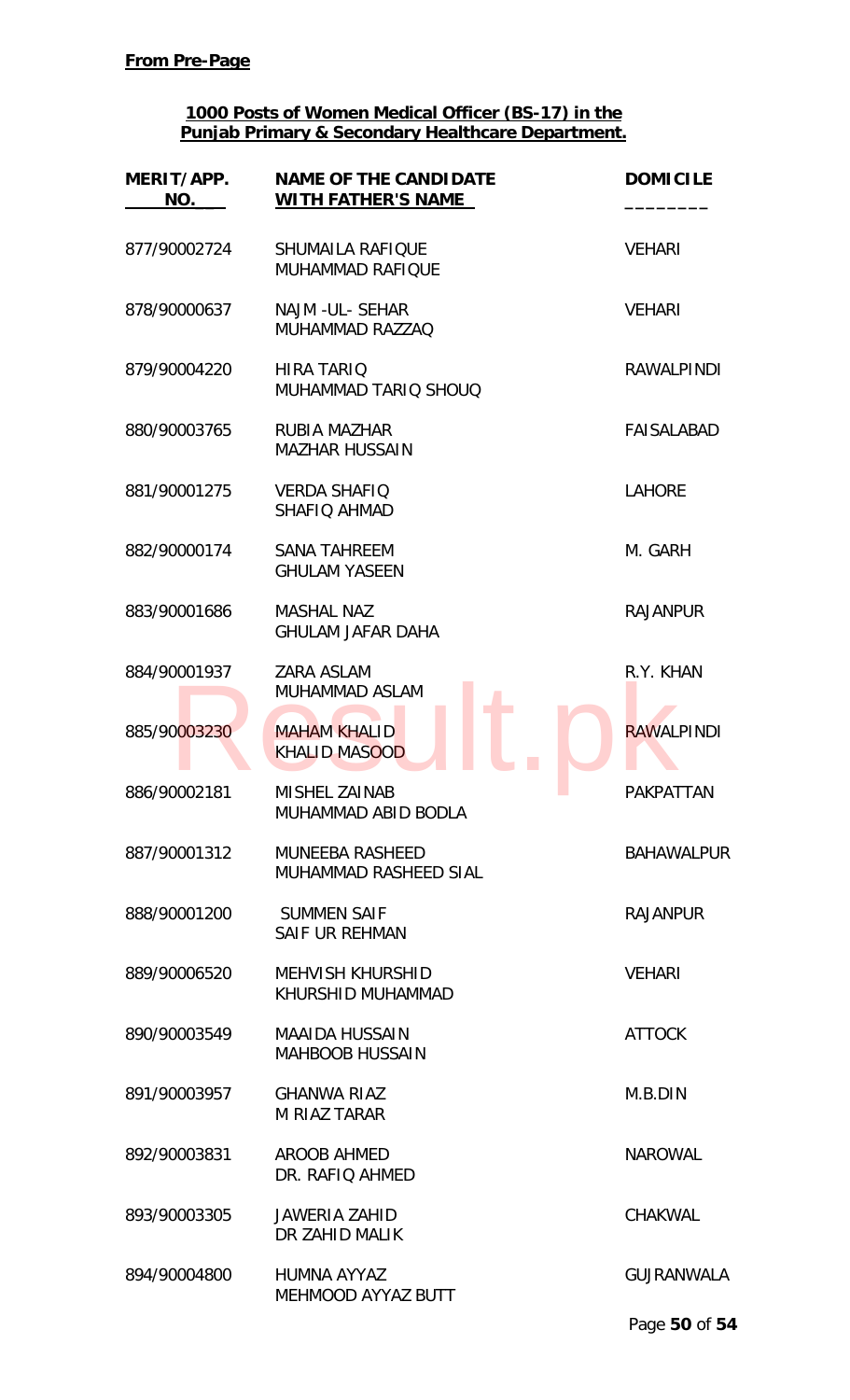| MERIT/APP.<br>NO. | <b>NAME OF THE CANDIDATE</b><br><b>WITH FATHER'S NAME</b> | <b>DOMICILE</b>      |
|-------------------|-----------------------------------------------------------|----------------------|
| 895/90000458      | <b>ZAINAB ZAFAR</b><br>ZAFAR IQBAL                        | <b>GUJRAT</b>        |
| 896/90003583      | MUBASHRA HUSSAIN<br>MUHAMMAD HUSSAIN                      | <b>BAHAWALPUR</b>    |
| 897/90001466      | <b>ASMA NAWAZ</b><br>AMANULLAH                            | T.T. SINGH           |
| 898/90005306      | <b>TEHNIAT WAHEED</b><br>SHEIKH WAHEED IQBAL              | <b>RAWALPINDI</b>    |
| 899/90001170      | DR. AMINA RIAZ<br><b>MUHAMMAD RIAZ</b>                    | <b>LAHORE</b>        |
| 900/90001758      | DR AMNA BATOOL<br><b>INAAM UR REHMAN</b>                  | <b>RAWALPINDI</b>    |
| 901/90002996      | <b>AYISHA MAQSOOD</b><br>MAQSOOD AHMED                    | <b>FAISALABAD</b>    |
| 902/90001843      | <b>MARIA RASOOL</b><br>MANZOOR RASOOL AWAN                | M.B.DIN              |
| 903/90005504      | <b>UME FARWA</b><br><b>AHMAD ALI SHAHID</b>               | <b>FAISALABAD</b>    |
| 904/90002550      | <b>AQSA LATIF</b><br><b>MUHAMMAD LATIF</b>                | <b>NANKANA SAHIB</b> |
| 905/90002731      | KAINAT SADIA<br><b>ABDUL GHAFOOR</b>                      | D.G. KHAN            |
| 906/90004499      | AMMARA AKHLAQ<br>SYED M AKHLAQ RIZVI                      | <b>JHANG</b>         |
| 907/90002007      | <b>FAKEHA ARSHAD</b><br>MUHAMMAD ARSHAD MANZOOR           | <b>LAHORE</b>        |
| 908/90000595      | SIDRA NASIR<br><b>NASIR JAVAID</b>                        | <b>NAROWAL</b>       |
| 909/90002534      | <b>JABEEN ARIF</b><br><b>MUHAMMAD ARIF</b>                | <b>LODHRAN</b>       |
| 910/90005441      | AROOBA SHAH JAHAN<br><b>SHAH JAHAN KHAN</b>               | LAYYAH               |
| 911/90004386      | AQSA JAVAID<br>MUHAMMAD JAVAID AKHTAR                     | <b>JHANG</b>         |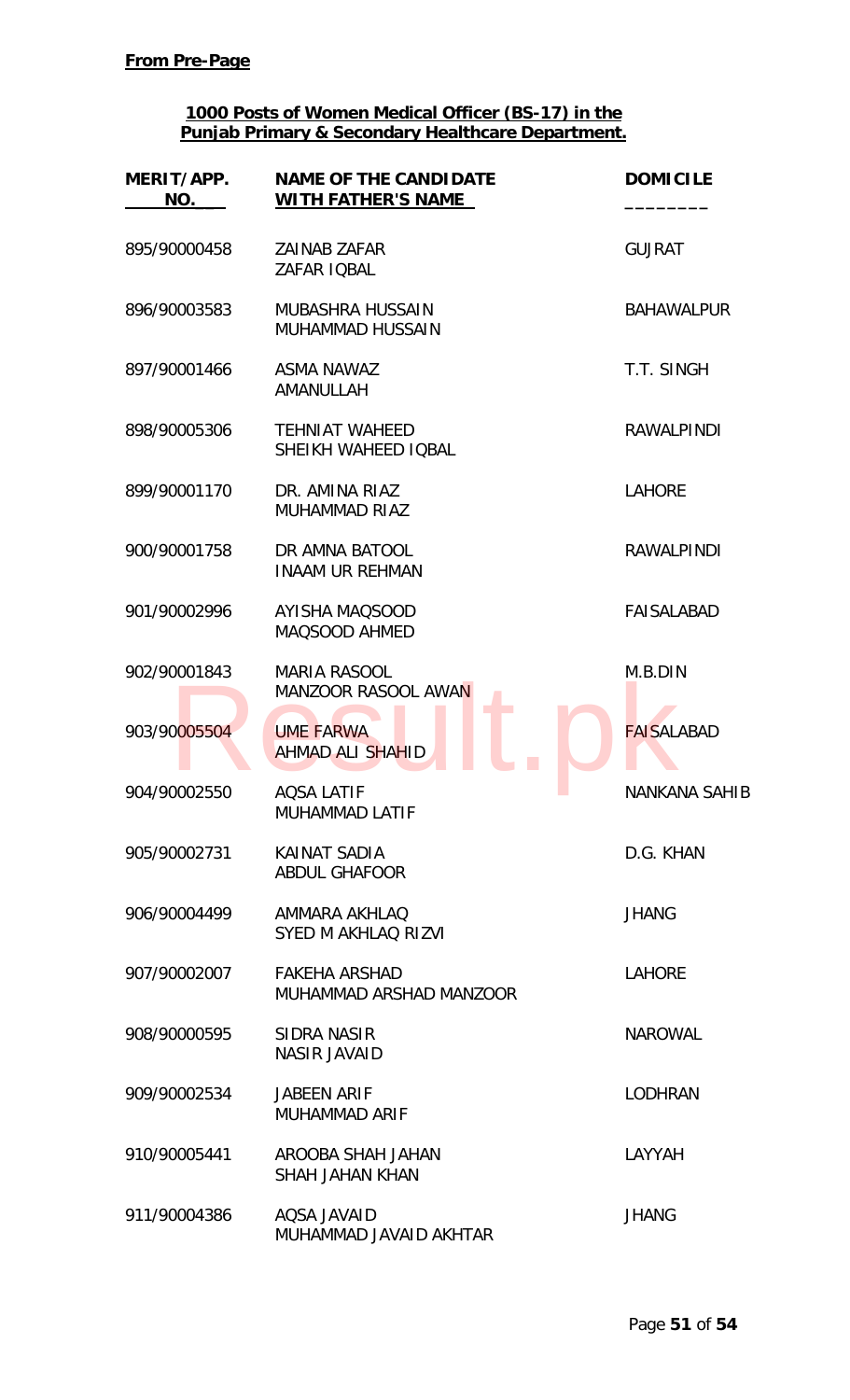| MERIT/APP.<br>NO. | <b>NAME OF THE CANDIDATE</b><br><b>WITH FATHER'S NAME</b> | <b>DOMICILE</b>      |
|-------------------|-----------------------------------------------------------|----------------------|
| 912/90003958      | <b>SAIMA MUSHTAQ</b><br><b>MUSHTAQ AHMED</b>              | <b>SIALKOT</b>       |
| 913/90004289      | <b>SIDRA RASHEED</b><br><b>MUHAMMAD RASHEED</b>           | <b>FAISALABAD</b>    |
| 914/90001083      | <b>AZKA ZAFAR</b><br>MUHAMMAD ALI ZAFAR                   | <b>SAHIWAL</b>       |
| 915/90004993      | HAFIZA MARYYAM KHAN<br>SHAHBAZ RAZA KHAN                  | <b>BAHAWALPUR</b>    |
| 916/90002635      | SADIA MAQSOOD<br>MAQSOOD ALI                              | <b>SHEIKHUPURA</b>   |
| 917/90006963      | SARA FATIMA CHEEMA<br><b>IJAZ AHMAD CHEEMA</b>            | R.Y. KHAN            |
| 918/90002806      | <b>AYESHA YOUNAS</b><br><b>CH.MUHAMMAD YOUNAS</b>         | <b>SAHIWAL</b>       |
| 919/90004798      | <b>JAVERIA TARIQ</b><br><b>MUHAMMAD TARIQ</b>             | <b>MULTAN</b>        |
| 920/90001203      | <b>SYEDA TOOBA TANVEER</b><br><b>SYED TANVEER HUSSAIN</b> | <b>BAHAWAL NAGAR</b> |

# **AGAINST SPECIAL PERSONS QUOTA**

| 1365/90002209 | SOMIA ASGHAR<br><b>ASGHAR ALI</b>              | <b>CHINIOT</b>       |
|---------------|------------------------------------------------|----------------------|
| 1562/90000056 | ANAM ASGHAR<br>SHIEKH MUHAMMAD ASGHAR          | <b>MULTAN</b>        |
| 2899/90000077 | <b>HALIMA SADIA</b><br>MUHAMMAD SARWAR         | <b>SIALKOT</b>       |
| 3111/90003127 | <b>IQRA KHALIQ</b><br><b>ABDUL KHALIQ BAIG</b> | LAYYAH               |
| 3566/90002800 | <b>AQSA SHAHEEN</b><br><b>MUHAMMAD SALEEM</b>  | CHAKWAL              |
| 3595/90003136 | OROOBA ZIA<br>ZIA UD DIN                       | <b>RAWALPINDI</b>    |
| 3783/90000772 | SANA IQBAL<br>MUHAMMAD IQBAL                   | <b>BAHAWAL NAGAR</b> |
| 3909/90000092 | <b>MARIA IQBAL KHAN</b><br>MUHAMMAD IQBAL KHAN | LAYYAH               |
|               |                                                | Page 52 of 54        |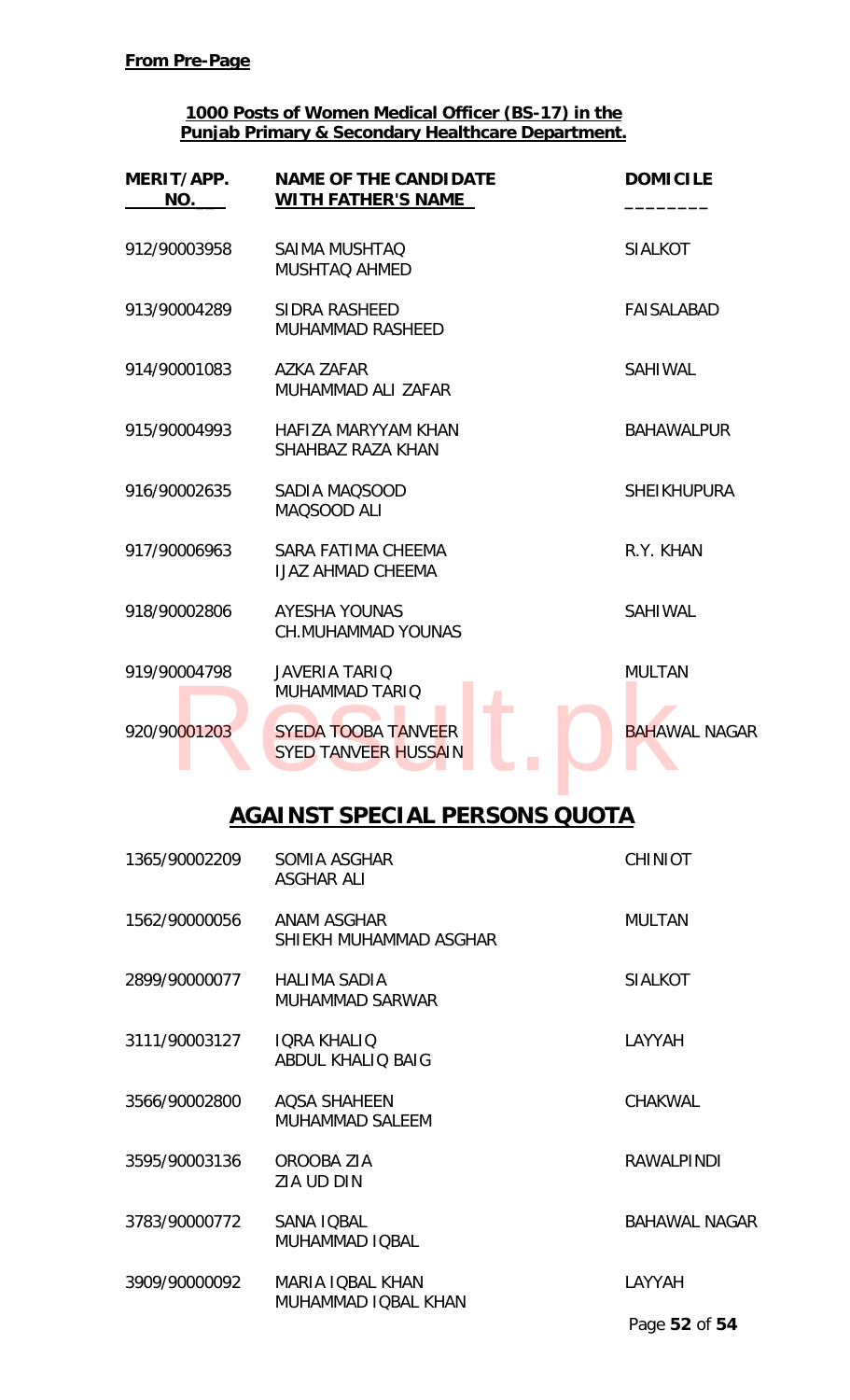| MERIT/APP.<br>NO. | <b>NAME OF THE CANDIDATE</b><br><b>WITH FATHER'S NAME</b> | <b>DOMICILE</b>   |
|-------------------|-----------------------------------------------------------|-------------------|
| 3914/90004186     | <b>NOOR ARSHAD</b><br>MUHAMMAD ARSHAD BASHIR              | <b>FAISALABAD</b> |
| 4026/90000099     | <b>NAILA RANI</b><br>MUHAMMAD RASHID ABID                 | <b>FAISALABAD</b> |
| 4413/90003588     | <b>SABA UN NISA</b><br><b>ABDUL RAZZAO</b>                | <b>GUJRAT</b>     |
|                   | AGAINST MINORITIES QUOTA                                  |                   |
| 1092/90003269     | NAYYAB AMIN<br>MUHAMMAD AMIN                              | <b>FAISALABAD</b> |
| 2655/90001536     | <b>NARISA PERVAIZ</b><br>PERVAIZ GEORGE                   | <b>JEHLUM</b>     |
| 2664/90000703     | ROHAMA SARDAR<br><b>SARDAR MASIH</b>                      | R.Y. KHAN         |
| 3093/90000402     | <b>MADEEHA AHMAD</b><br>CHAUDHARY DAUD AHMAD              | <b>GUJRAT</b>     |
| 3954/90005855     | <b>SADAF BHATTI</b><br><b>PERVAIZ BHATTI</b>              | <b>LAHORE</b>     |
| 3955/90004000     | a a<br><b>KIRAN KAMAL</b><br><b>KAMAL AHMED</b>           | <b>CHINIOT</b>    |
| 4051/90006254     | ARSALA TASNEEM SAFDAR<br><b>TASNEEM SAFDAR BAIG</b>       | <b>LAHORE</b>     |
| 4397/90006271     | <b>HIBATUL WAHEED</b><br>ABDUL JALIL SADIO                | <b>JHANG</b>      |
| 4418/90000177     | UMAIMA AHMAD<br><b>MUBASHIR AHMAD</b>                     | <b>MULTAN</b>     |
| 5517/90003804     | SHAKEELA SIDDIQUE<br>SIDDIQUE MASIH                       | <b>NAROWAL</b>    |

**Note:- (i)** The candidate namely Sidra Rasheed D/o Muhammad Rasheed bearing application No. 90004289 placed at Merit No.913 is being recommended provisionally. However, she will have to produce Departmental Permission Certificate from Appointing Authority otherwise her recommendation shall stand cancelled.